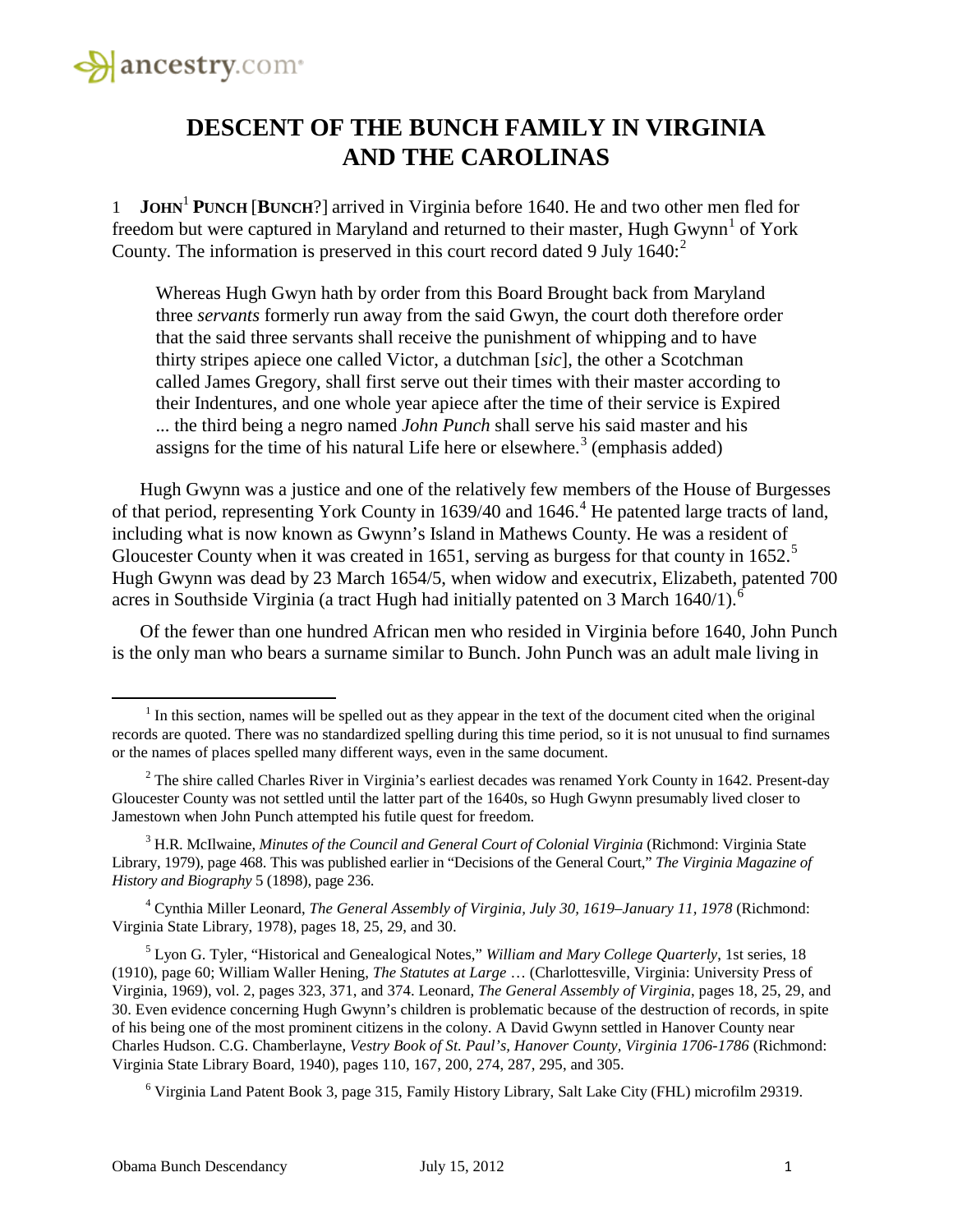

the period in which John Bunch I was born in Virginia, and resided in the same county. Evidence strongly suggests that John Punch was the father of John Bunch I.

The children of John Bunch III freely married neighboring white families. The government of Virginia had focused directly on their father's racial status in 1705 and decreed by statute that anyone with a great-grandparent who was African or Native American was a mulatto and forbidden to marry a white spouse.<sup>[7](#page-1-0)</sup> This indicates that the children of John Bunch III must have been great-great grandchildren of the immigrant from Africa. Chronology does not allow them to be a generation closer. It is concluded from these facts that John Bunch I was son of a white woman by an African immigrant. In early Virginia the child followed the status of its mother. If she were free, the child was free. If she were a servant, the child had to serve a period of indenture.

Since John Bunch I acted as a legal adult in York County in 1658, he must have been born before 1637. As a new man (not inheriting land from his father), it would normally take a few years for him to establish himself. If there was no error when the clerk entered the facts about the lawsuit against John Bunch in 1658, then John had borrowed a sum in tobacco in order to plant a small crop in 1652, only to have the crop fail the following year.<sup>[8](#page-1-1)</sup> If son of a free white woman, then John Bunch I was probably born in the early 1630s, which would indicate that John Punch, as his father, also resided in Virginia at that period as an indentured servant. If Hugh Gwynn had refused to grant John Punch his freedom at the end of his term of service, it could have provided him motive to seek freedom elsewhere, which he sought in 1640.

2 **JOHN<sup>2</sup> BUNCH** I (JOHN<sup>1</sup> PUNCH) appears to have been born about 1632-5. He died by 1704<sup>[9](#page-1-2)</sup> (by which time he would have been about seventy years old). John obtained a patent in New Kent County on 18 March 1662/3, adjacent the land of Richard Barnhouse and not far from Blisland Church and Wahrani Creek.<sup>[10](#page-1-3)</sup> The tract was also close by land of Richmond Terrell, a planter

<span id="page-1-0"></span>l

<span id="page-1-3"></span><sup>10</sup> Richard Barnhouse obtained a grant of 900 acres in James City County on Burchen Swamp on 7 February 1658/9 (renewed 26 February 1665/6). Virginia Land Patent Book 4, pages 351–52, FHL microfilm 29322; also available online, "Virginia Land Office Patents and Grants," *Library of Virginia* (Online: Library of Virginia, 2012), Patent Book 4, pages 351-52, .tif image, http://image.lva.virginia.gov/LONN/LO-1/004/004\_0366.tif, accessed 23 May 2012. The 900 acre patent began on the west side of Burchen Swamp, ran west south west 400 perches, thence south by east 300 perches, thence east by north 475 perches back to Burchen Swamp, thence up the swamp to the beginning, 380 acres of the grant being due by a previous patent dated 28 October 1656. The patent bearing that date was recorded in Virginia Land Patent Book 4, page 95, FHL microfilm 29322; also available online, "Virginia Land Office Patents and Grants," *Library of Virginia* (Online: Library of Virginia, 2012), Patent Book 4, page 95, .tif image, http://image.lva.virginia.gov/LONN/LO-1/004/004\_0109.tif, accessed 28 May 2012. Richard Barnhouse Jr. obtained land on the Mattaponi River adjacent land of William Wyatt and Lt. Col. Robert Abrahall. Richard Barnhouse Jr. was granted 200 acres on the southeast side of Mattaponi River two miles above the Indian Ferry. Virginia Land Patent Book 4, page 33, FHL microfilm 29322; also available online at "Virginia Land Office Patents and Grants," *Library of Virginia* (Online: Library of Virginia, 2012), Patent Book 4, page 33, .tif image,

<sup>7</sup> Hening's *Statutes*, 3:250-2.

<sup>&</sup>lt;sup>8</sup> See Figure 1 in this descendancy for an image and abstract of this record.

<span id="page-1-2"></span><span id="page-1-1"></span> $9$  It is possible that John Bunch I, as an aged man, could still have been holding on to 100 acres of land in New Kent County 1704, but he was not found in any records of York County during the intervening period, nor in records of St. Peter's Parish that begin in 1684. The records of Blisland Parish do not survive before 1721.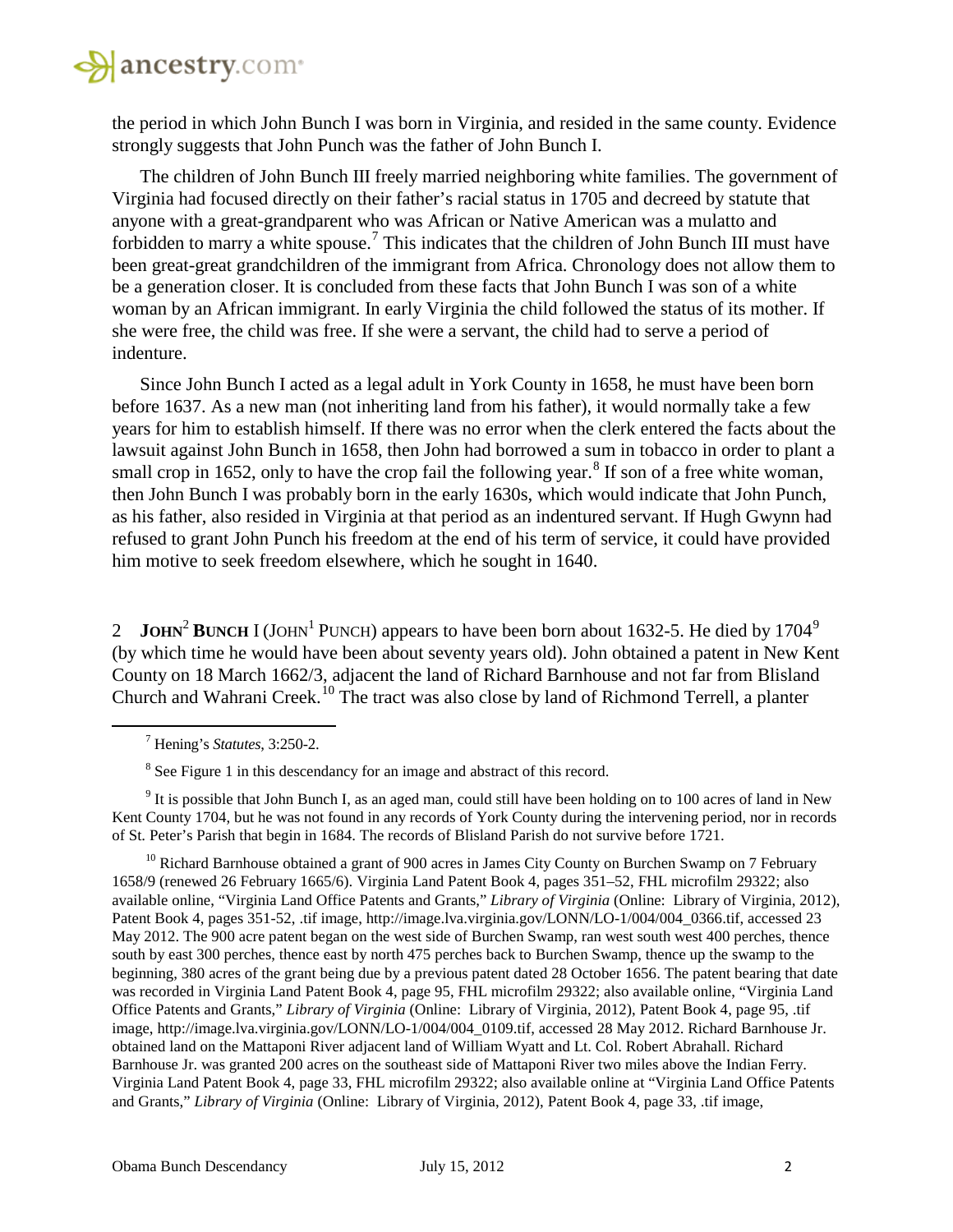

 $\overline{\phantom{a}}$ 

who is also an ancestor of President Obama.<sup>[11](#page-2-0)</sup> The name of John Bunch's wife is not known, but the fact that his great-grandchildren were able to freely marry white neighbors suggests that she was white.<sup>[12](#page-2-1)</sup>

This John Bunch received the land grant in Blisland Parish, and he appears to be the same man who is named in records of York County in the previous decade. Initially, John Bunch lived on land near the Mattaponi River, which he rented from Dr. Francis Haddon, a resident of York County. Given the extreme rarity of the surname Bunch in England and Scotland<sup>[13](#page-2-2)</sup> one might reason that having traced one white immigrant named John Bunch to his death (headright of Gervase Dodson)<sup>[14](#page-2-3)</sup> would make it less likely there were two more unrelated Bunch men living in the same thirty mile radius in 1659.

John Bunch I was non-suited by the York County Court on 17 November 1658.<sup>[15](#page-2-4)</sup> He was brought before the York County Court on 24 August 1659 for a bill of 429 pounds of tobacco, the said John "suffering the loss of his crop the year following," so the bill was ordered to be canceled. [16](#page-2-5)

http://image.lva.virginia.gov/LONN/LO-1/004/004 0047.tif, accessed 28 May 2012. Virginia Land Patent Book 3, page 193, FHL microfilm 29319; also available online, "Virginia Land Office Patents and Grants," *Library of Virginia* (Online: Library of Virginia, 2012), Patent Book 3, Page 193, .tif image, http://image.lva.virginia.gov/LONN/LO-1/002-2/002\_0622.tif, accessed 28 May 2012.

<span id="page-2-0"></span> $11$  Obama is a descendant of Richmond Terrell. The descent is traced down through the generations from Richmond Terrell to his son William Terrell, then to his daughter Anne Terrell (wife of David Lewis, born 1695, New Kent County, died about 1779, Albemarle County), to her daughter Hannah Terrell (wife of James Hickman), to her daughter Susannah Hickman (wife of James Browning), to her daughter Ann Browning (wife of Robert Overall), to her son George W. Overall (husband of Louisiana Duvall), to his daughter Susan Overall (wife of Christopher Clark), to her daughter Gabriella Clark (wife of Henry Ellington Armour), to her daughter Ruth Lucille Armour (wife of Ralph Emerson Dunham), to her son Stanley Armour Dunham, father of Stanley Ann Dunham, the president's mother.

On November 28, 1656, Richmond Terrell was granted 640 acres … described as lying on the southwest side of the York River, the northeast side of Cattail Swamp and next to Diascund Swamp, near the Rockahock Path, and Charles Edmond's land (Eltham). This fixes this land about where Angel View Church now stands, at the intersection of Route 33 and Route 168. In 1689, the line that was run, dividing the Parishes of St. Peter's and Blisland, began at Captain Bassett's Landing and ran between the lands of Joseph Foster and Mr. Richmond Terrell and then Joseph Foster's lines to the County bounds, which was "the Ridge that turned the waters to the York or the Chickahominie Rivers." Malcolm Hart Harris, *Old New Kent County: Some Account of the Planters, Plantations, and Places* (West Point, Virginia: Malcolm Hart Harris, 1977), vol. 1, page 54.

<span id="page-2-1"></span> $12$  In this period, a wife would most frequently be found signing off dower rights in the sale of land or in the will of a parent or relative. Few church records survive for early Colonial Virginia, and almost no marriage bonds.

<span id="page-2-2"></span><sup>13</sup> See footnote 28 in main article, "Documenting President Barack Obama's Maternal African-American Ancestry."

<sup>14</sup> See "Documenting President Barack Obama's Maternal African-American Ancestry," Appendix B.

<span id="page-2-5"></span><span id="page-2-4"></span><span id="page-2-3"></span> $15$  A non-suit and 50 pounds of tobacco damages is granted to John Bunch vs. John Ripley attorney of Christopher Abbott, being arrested and now prosecuted made to be paid. York County (Virginia), Deeds, Orders, and Wills, Book 3, 1657–1662, page 40 (80), FHL microfilm 34403. See Figure 2.

<sup>16</sup> York County (Virginia), Deeds, Orders, and Wills, Book 3, page 61 (122), FHL microfilm 34403.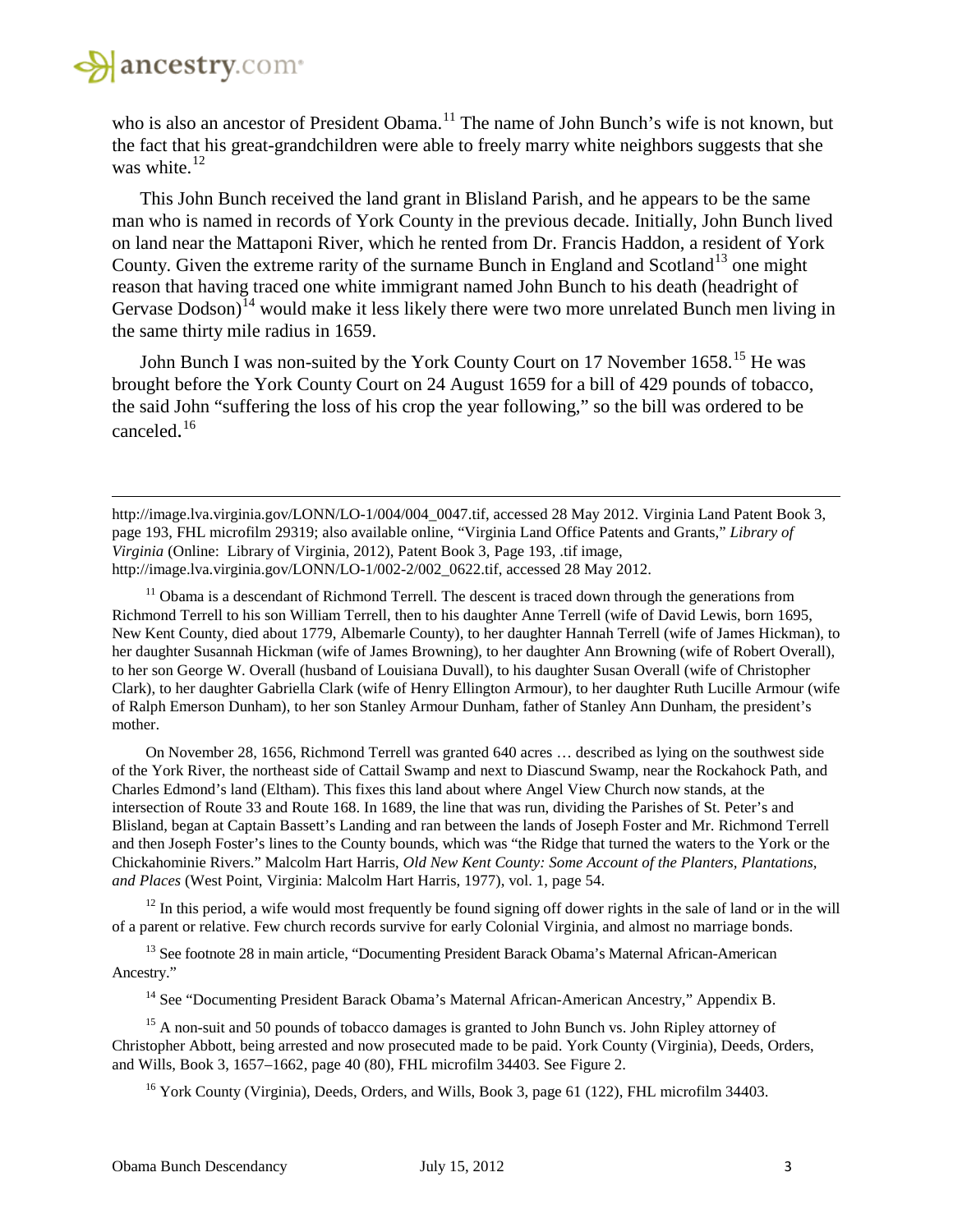

ha the dromes draw + Ruwres two Mini n they Paul

**Figure 1 – 1659 Court Case concerning John Bunch I.** Whereas Mr Jonathan Newell Attorney of Capt. John Fox Attorney of Mr John Catlin Arrested to this Court John Bunch for a bill of Foure hundred twenty nine Pounds tobacco & co. … due in 1652 and the said Bunch suffering the losse of this Cropp the year following by Mr Catlin's note praying for [?] coming in who by Condition engaged for the same Itt is ordered hee have his bill in to be Cancelled & the p[lainti]ffe to pay Cost.

It would seem odd that Catlin would wait six years to sue for a bill due in 1652, but he sued two other men that same year for debts due in  $1650$  and  $1653$ .<sup>[17](#page-3-0)</sup> One possible explanation would be that John Bunch inherited this obligation, but was legally underage until 1658; thus, he could not be sued in court until he attained age twenty-one.<sup>[18](#page-3-1)</sup> The other explanation could be that he was born by 1632-37 and old enough to be planting a crop by 1653. The wording of the contract indicates that John Bunch borrowed what he needed on condition that the crop he planted would be harvested the following year.



**Figure 2 – The non-suit of John Bunch I vs. Christopher Abbott.** A nonsuit & 50 lb. tob. damages is granted to John Bunch against John Ripley attorney of Christopher Abbott[,] being arrested & not prosecu[ted] made to be paid …

<span id="page-3-0"></span><sup>&</sup>lt;sup>17</sup> York County (Virginia), Deeds, Orders, and Wills, Book 3, 1657-1662, pages 61 and 70, FHL microfilm 34403.

<span id="page-3-1"></span> $18$  Virginia inherited the Common Law of England, making its own emendations (as published in Hening's *Statutes*). The great legal treatise by the preeminent English jurist Sir Edward Coke (died 1632), Solicitor General, Speaker of the House of Commons, Chief Justice of the Common Pleas, and Chief Justice of the King's Bench (England), had just been published in several parts between 1628 and 1644 (*The Institutes of the Laws of England*). These would have been brought to Virginia and used as reference and guidance. There was technically no socage tenure in Virginia (the Virginia Company of London had barred it in 1609), so all children were legally infants in the eyes of the law until age twenty-one. The age of discretion occurred at fourteen (for boys, twelve for girls, but eventually the two were merged and age fourteen became the rule in Virginia), making boys able to serve as witness or make contracts, but any contract entered into could be rejected as soon as they attained the age of majority (twenty-one).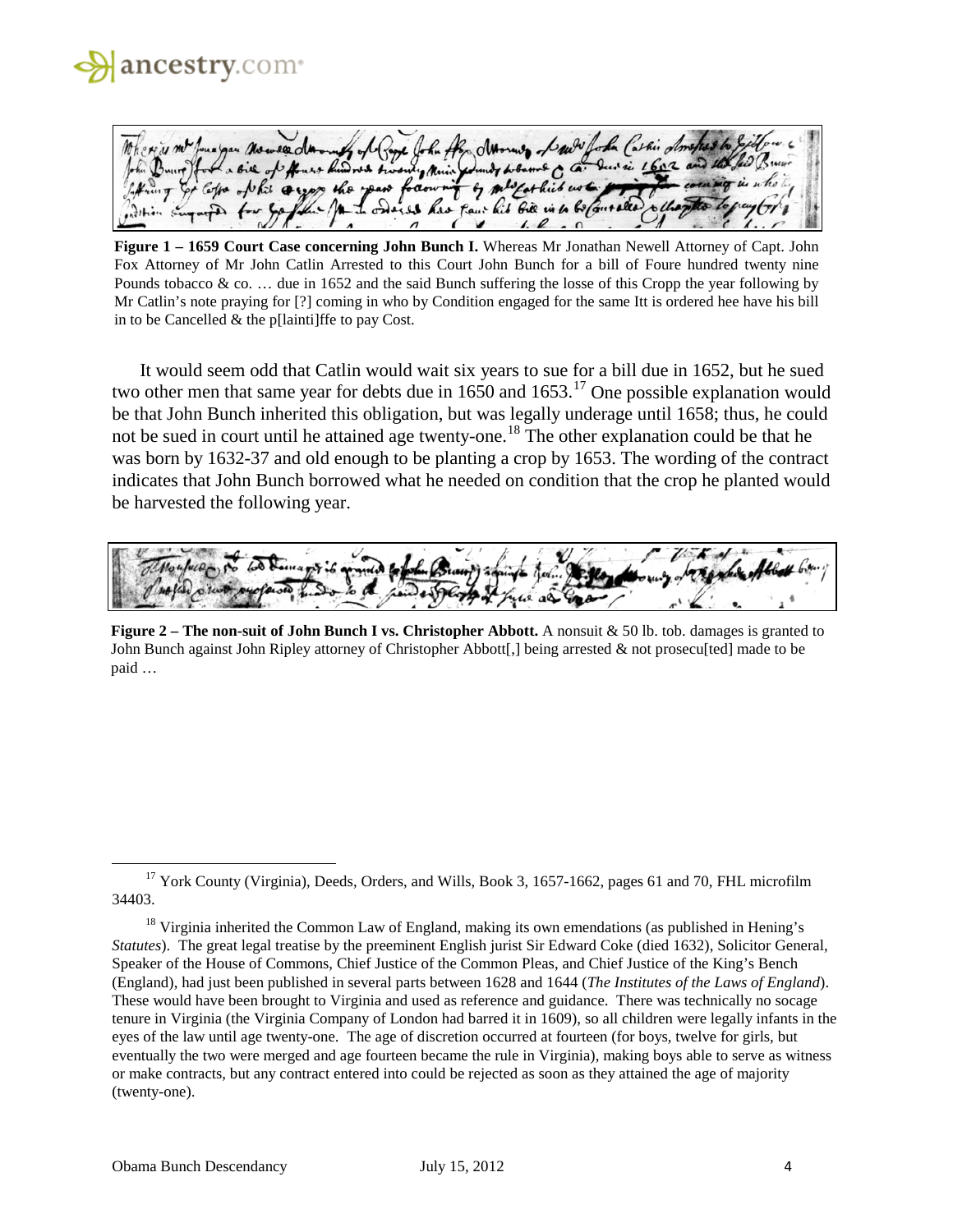On 10 March 1661/2, John Bunch I was non-suited and awarded 50 pounds of tobacco in recompense for being brought to court because of Dr. Francis Haddon's claim.<sup>[19](#page-4-0)</sup>

Burk against Ily Prairie Ralton sein po the for 14 alon it ordered to my him

**Figure 3 – The non-suit of John Bunch I vs. Dr. Francis Haddon**

On 19 April 1671, Francis Haddon of York County sold Josias Moody (Haddon's stepson) 200 acres *on the Mattaponi River* that was "*now in the occupation of John Bunch* at the expiration of the lease granted by Haddon to Edward Greene"<sup>[20](#page-4-1)</sup> [emphasis added]. This indicates that John Bunch I had initially (perhaps by 1661 when Haddon first brought suit against Bunch) settled northward in the sparsely populated region on the Mattaponi (then still part of York County).

The 1661 suit for which Haddon did not show up to court, and the knowledge that his lease on Haddon's land would eventually expire, might have provided the impetus for John Bunch I to patent his own tract, which he could then work on improving. John Bunch I, therefore, initially resided near where Paul Bunch is first found. John I then patented land a few miles away in what became Blisland Parish (not as far from civilization) where a later John Bunch intended to marry Sarah Slayden. The associations are remarkably suggestive because John Bunch I is the only known candidate who could be the father of John Bunch II and Paul Bunch.

We have two descriptions of the tract John Bunch I obtained—one version was recorded when Thomas Meredith was originally granted the land, the other version when John Bunch I had it recorded again. Comparing the two versions helps teach how descriptions can vary and how errors can creep in depending on the skill of the clerk who recorded the information:

Thomas Merridith [Meredith]…Four hundred and Fifty [450] Acres…in the County of New Kent on both sides of Rickahock path, bounded as followeth, Viz.<sup>t</sup> Beginning at white oak corner by Burchen Swamp running West northwest ¼ West 160 poles to three marked Trees by the aforesaid path, thence southwest ½ 132 [*sic*]

<span id="page-4-0"></span><sup>&</sup>lt;sup>19</sup> York County (Virginia), Deeds, Orders, and Wills, Book 3, page 150 (300), FHL microfilm 34403. Francis Haddon occurs numerous times in the York County records of this period.

<span id="page-4-1"></span> $20$  York County (Virginia), Deeds, Orders, and Wills, Book 4, 1665–1672, page 342, FHL microfilm 34403. "Francis Haddon of Hampton Parish, York County, Phisitian [physician] to Josias Moody, son of Mr. Gyles Moodey, dec'd [deceased] late of the same parish for valuable consideration 200 acres [of land] on Mattapony River being part of 1000 acres granted to said Gyles Moodey and 200 acres more, part of same patent, adjoining it, formerly granted by said Haddon and Jane his wife to said Josias Moody, and by him sold to William Parker, in all 400 acres, and Moody to be possessed of said plantation now in occupation of John Bunch at expiration of the lease granted by Haddon to Edward Greene. Land is between Folly Creek Swamp and the next swamp, near horse path to Capt. John Underhill's. Josias Moody shall also enter and possess after the death of said Francis Haddon and Jane his wife, the whole divident of land upon Kings Creek, formerly belonging to said Giles Moody, containing 300 acres, now in occupancy of said Haddon and Jane his wife, natural mother of said Josias. Haddon also gives Josias a mare, now running at the glebe land formerly purchased by Haddon of Edward Foliat." as abstracted in Benjamin B. Weisiger III, *York County, Virginia Records, 1665–1672* ([Richmond]: by the author, 1987), page 202.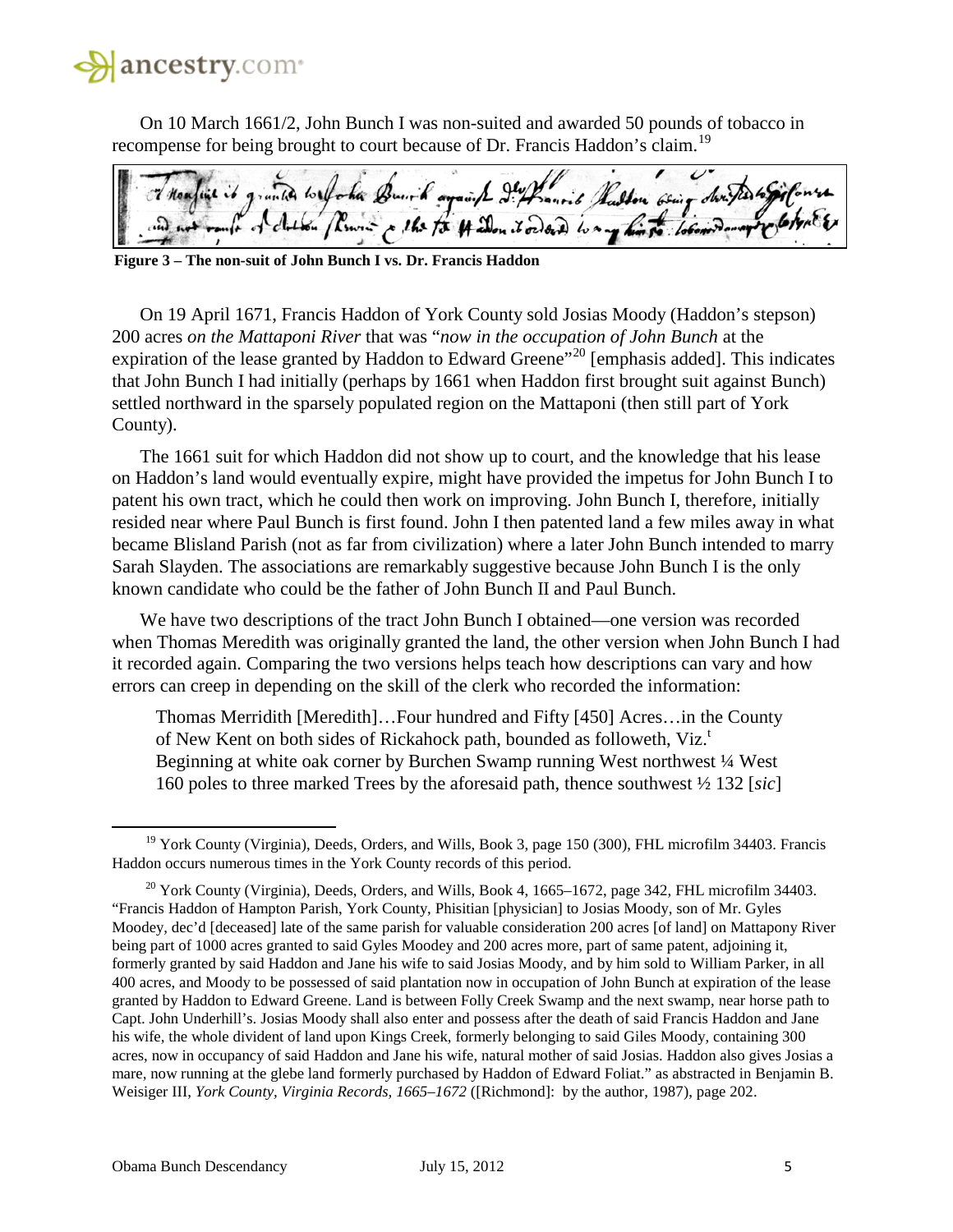

 $\overline{\phantom{a}}$ 

poles, thence South by East ½ 80 poles to an oak, thence South Southeast ½ East 100 poles to Mr. Richard Barnhouse's Land, thence East with East 80 poles & southeast by East 100 poles by the said Barnhouse's Land to Burchen Swamp to the place where it Began...Dated the  $25<sup>th</sup>$  of February 1658 [1658/9 by modern reckoning, as the year then began on March 26, not January 1]. $^{21}$  $^{21}$  $^{21}$ 

The description was recorded as follows when entered into the patent book for John Bunch I on 18 March 1662/3:

John Bunch…Four hundred and fifty [450] Acres…in New Kent County on both sides of Rickahock path bounded as followeth Beginning at a white oak Corner by Burchen Swamp running West North West one fourth West, One hundred and sixty [160] poles to three marked trees by the aforesaid path, thence south west half Two hundred and thirty two [232] poles, thence south by East half Eighty [80] poles to a red Oak, thence East South East One half One hundred [100] poles to Mr. Richard Barnhouse's Land, thence East North East Eighty [80] poles, and South East by East one hundred [100] poles by the said Barnhouse's Land to Burchen Swamp up the said swamp to the place where it Began...Dated the twenty fifth  $[25<sup>th</sup>]$  of February One thousand six hundred and fifty eight [1658/9]. And by him sold I assigned to Philip Freeman and by the said Freeman sold and Assigned to the said Bunch.<sup>[22](#page-5-1)</sup>

Richmond Terrell was a neighbor of Thomas Meredith as described in Terrell's patent for 600 acres in New Kent County on branches of Chickahominy Swamp on 8 February 1670.<sup>[23](#page-5-2)</sup> Thomas Meredith obtained a number of patents, as did Phillip Freeman:<sup>[24](#page-5-3)</sup>

<span id="page-5-3"></span><span id="page-5-2"></span><sup>23</sup> Virginia Land Patent Book 6, page 369, FHL microfilm 29323; also available online, "Virginia Land Office" Patents and Grants," *Library of Virginia* (Online: Library of Virginia, 2012), Patent Book 6, page 369, .tif image, http://image.lva.virginia.gov/LONN/LO-1/006/006\_0379.tif, accessed 28 May 2012. Mr. George Smith was another neighbor. A grant on 3 February 1662/3 to Thomas Mines (Mimes) of 800 acres in James City County on branches of Chickahominy Swamp adjoined land of Thomas Meredith and George Smith. Virginia Land Patent Book 5, page 124, FHL microfilm 29322; also available online, "Virginia Land Office Patents and Grants," *Library of Virginia* (Online: Library of Virginia, 2012), Patent Book 5, page 124, .tif image, http://image.lva.virginia.gov/LONN/LO-1/005/005\_0141.tif, accessed 23 May 2012. George Smith obtained a patent on 20 October 1662 of 592 acres in James City before Westham Path adjacent Thomas Meredith, a branch of Chikahomany Swamp called Beaver Quarter, the head line of Thomas Meredith, land of Richmond Terrill, along his land, and back along land of Thomas Meredith. Virginia Land Patent Book 4, page 325 (445), FHL microfilm 29320. See also his grant with Edmond Price immediately following, and a grant on the following page with the same date for 1,020 acres near Rickahock

<span id="page-5-0"></span><sup>&</sup>lt;sup>21</sup> Virginia Land Patent Book 4, page 386, FHL microfilm 29320; also available online, "Virginia Land Office Patents and Grants," *Library of Virginia* (Online: Library of Virginia, 2012), Patent Book 4, page 386, .tif image, http://image.lva.virginia.gov/LONN/LO-1/004/004 0370.tif, accessed 23 May 2012.

<span id="page-5-1"></span><sup>&</sup>lt;sup>22</sup> Virginia Land Patent Book 10, page 15, FHL microfilm 29322; also available online, "Virginia Land Office Patents and Grants," *Library of Virginia* (Online: Library of Virginia, 2012)*,* Patent Book 10, page 15, .tif image, http://image.lva.virginia.gov/LONN/LO-1/005/005\_0169.tif, accessed 28 May 2012. Paul Heinegg also speculated that this John Bunch was ancestor of the later Bunch family in *Free African Americans of North Carolina, Virginia, and South Carolina From the Colonial Period to about 1820, Volume I*, 5th ed. (Baltimore: Clearfield, 2005). Heinegg has done an extraordinary job constructing the genealogies of free blacks and should be one of the first sources people check for African-American ancestry in the colonial period. He has also made resources available free online. Our research was conducted entirely independent of his work, but we do not want it to appear that we are not aware of his efforts.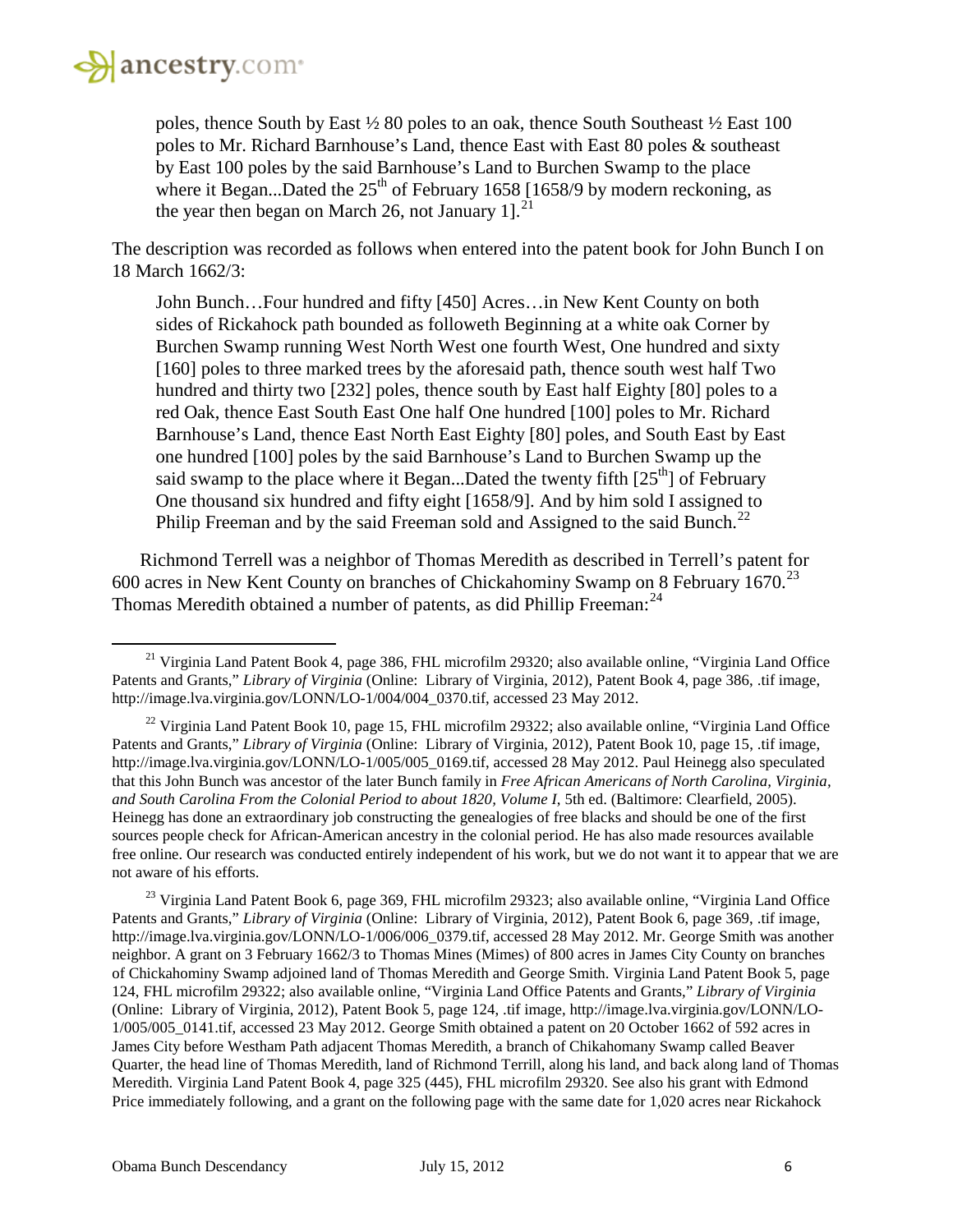$\overline{\phantom{a}}$ 

- Thomas Meredith received a grant of 380 acres in New Kent County on 28 October 1656 on the south side of the freshes of York River by land of Mr. Richard Barnhouse including 200 acres that had been granted to Major William "Hoccoday" on 9 March 1654/5.<sup>[25](#page-6-0)</sup>
- Thomas Meredith obtained a grant of 420 acres in New Kent County on the southwest side of the narrows of York River on 1 July 1657. This tract began at his own corner, by Mr. Hurd's path, by a branch of Wahrani Swamp, and thence to *Captain Richard Barnhouse*. [26](#page-6-1)
- Thomas Meredith was granted 450 acres in New Kent County on 25 February 1658/9 (abstracted above).
- Thomas Meredith received a grant for 1,370 acres in James City on 27 April  $1661.<sup>27</sup>$  $1661.<sup>27</sup>$  $1661.<sup>27</sup>$
- Thomas Meredith received a grant of 420 acres in New Kent County on 18 March 1662/3 on the narrows of York River beginning at the south most corner of his own land, then running by Mr. Hurd's path, along a branch of Wahrani Swamp to *Captain Richard Barnhouse*, and 380 acres on the south side of the freshes of York River by land of Mr. Richard Barnhouse (including 200 acres granted to Major William "Hockady" on 9 March 1654/5 and

Path and Chikahomani Fort, with 170 acres on the north side of Dyascun Swamp from Pullam's corner. Thomas Mimes obtained a grant of 800 acres in James City County on branches of Chickahominy Swamp beginning at a corner oak on Westham Path about a mile from Chickahominy Swamp, land of Thomas Meredith, land of Mr. George Smith, Mr. [Richmond] Terrill, Edmond Price, and back to Westham Path and along the path back to the beginning. Virginia Land Patent Book 5, page 218 (124), FHL microfilm. Edmund Price obtained a patent of 600 acres in James City County on 3 May 1661 near Towaywink Swamp by land of the late Mr. Francis Burnell, deceased, and Richard Scruggs. Virginia Land Patent Book 4, page 478, FHL microfilm 29320. Captain John Underwood obtained a grant of 1,200 acres in James City County on 25 November 1661, bordering Tyascon [Diascund], easterly on land of Captain Barne[house?] and Thomas Meredeth, northerly on Rockahock Path and Richard [Richmond] Terril, northwest on Charles Edmon's and Pullam, westerly on a branch of Tyasum [Diascund], and southerly on William Hitchman and a branch of the head of Burchen Swamp. Virginia Land Patent Book 4, page 281 (384), FHL microfilm 29320; also available online, "Virginia Land Office Patents and Grants," *Library of Virginia* (Online: Library of Virginia, 2012), Patent Book 4, page 281, .tif image, http://image.lva.virginia.gov/LONN/LO-1/004/004\_0399.tif, accessed 23 May 2012.

 $24$  There were no Meredith or Freeman patents in present-day Hanover County. Their patents were in what is now New Kent County. Part of James City County was added to New Kent County in 1767. That removed St. Peter's Parish from James City County and put it wholly in New Kent County. Charles Francis Cocke, *Parish Lines, Diocese of Southern Virginia* (Richmond: Virginia State Library, 1964), page 65.

<sup>25</sup> Virginia Land Patent Book 4, page 61 (89), FHL microfilm 29320.

 $^{26}$  Virginia Land Patent Book 4, page 100 (148), FHL microfilm 29320.

<span id="page-6-2"></span><span id="page-6-1"></span><span id="page-6-0"></span><sup>&</sup>lt;sup>27</sup> Virginia Land Patent Book 5, page 197, FHL microfilm 29322. This tract was on the north side of Chickahomany Main Swamp about 1.5 miles from Poewhite Swamp, metes and bounds given, bordering in part Westham Path.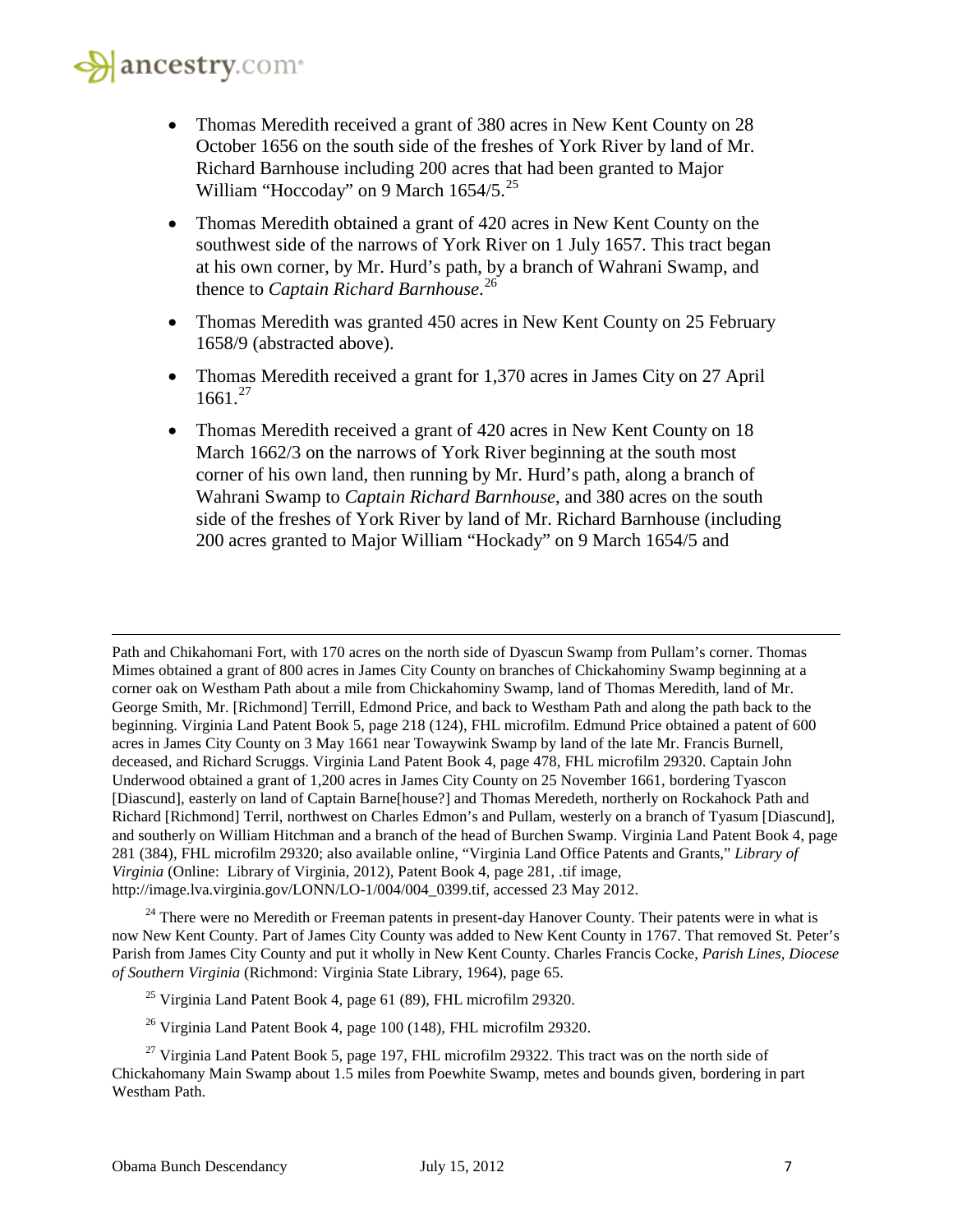

l

assigned to Meredith).<sup>[28](#page-7-0)</sup> At least part of this seems to be a renewal of the 1657 grant.

- Thomas Meredith Sr. obtained a patent of 523 acres in New Kent on 29 November  $1682<sup>29</sup>$  $1682<sup>29</sup>$  $1682<sup>29</sup>$
- Phillip Freeman obtained a grant of 100 acres in New Kent County on 20 April 1660 bordering land of William Cox and John Woodington.<sup>[30](#page-7-2)</sup>
- Phillip Freeman received a patent for 1,000 acres in James City County on 2 May  $1661$ <sup>[31](#page-7-3)</sup>. This seems to have been modified a dozen years later. Phillip Freeman obtained a grant of 650 acres in James City County on 10 March  $1673/4.<sup>32</sup>$  $1673/4.<sup>32</sup>$  $1673/4.<sup>32</sup>$

Later patents verify that Burchen Swamp was next to Wahrani Creek. Henry Duke was granted 736 acres in James City County on 20 April 1694 beginning on branches of Wahrani Creek at a white oak on the Burchen Swamp.<sup>[33](#page-7-5)</sup> The 1662/3 patent of John Bunch I certainly lay in Blisland Parish, not far from the chapel near the headwaters of Wahrani Swamp.<sup>[34](#page-7-6)</sup> It is curious that the widowed Amy Barnhouse, of Martin's Hundred, James City County, was the one who discharged Mihill Gowen<sup>[35](#page-7-7)</sup> from service on 25 October 1657.<sup>[36](#page-7-8)</sup> This document offers the name

<span id="page-7-1"></span><span id="page-7-0"></span> $^{29}$  Virginia Land Patent Book 7, page 211, FHL microfilm 29324. This tract was on the south side of York River by the mouth of Hammons Creek (formerly patented by Col. Manwarring Hammond) by the name of Royall Fort [Fort Royal], following meets and bounds to Mackdannells Path, the bank of the river over against Pamamack Town, thence on the river downwards, down the river, Rockahock landing, the Spring Branch, etc**.** Manwarring Hamon, Esquire, obtained a grant of 3,760 acres in York County on 15 March 1649/50. Virginia Land Patent Book 2, pages 195 and 196, FHL microfilm 29319. This was also described as lying on the south side of York River commonly called Fort Royal alias Ricahock, along meets and bounds on the river, into the woods, upon the mountains, upon Black Creek, a bay, etc.

 $30$  Virginia Land Patent Book 4, page 478, FHL microfilm 29320.

<span id="page-7-8"></span><span id="page-7-3"></span><span id="page-7-2"></span><sup>31</sup> Virginia Land Patent Book 4, page 470, FHL microfilm 29320. The tract was on the north side of Chickahominy Swamp beginning at a corner beech by the swamp on Thomas Meridith's land, down Meridith's line towards Powhite Swamp, etc.

<span id="page-7-4"></span> $32$  Virginia Land Patent Book 6, page 519, FHL microfilm 29323. This was on the main swamp of Chickahominy River above Westham Path and adjacent a tract of Thomas Meredeth and land of Thomas Landon. This appears to be immediately northwest of Meredith's 1661 patent.

<span id="page-7-5"></span><sup>33</sup> Virginia Land Patent Book 8, page 321, FHL microfilm 29325; also available online, "Virginia Land Office Patents and Grants," *Library of Virginia* (Online: Library of Virginia, 2012), Patent Book 8, page 321, .tif image*,* http://image.lva.virginia.gov/LONN/LO-1/008/008 0326.tif, accessed 23 May 2012. This appears to be the same 736 acres granted to William Edwards on 23 October 1690. Virginia Land Patent Book 8, page 108, FHL microfilm 29325; also available online, "Virginia Land Office Patents and Grants," *Library of Virginia* (Online: Library of Virginia, 2012), Patent Book 8, page 108, .tif image, http://image.lva.virginia.gov/LONN/LO-1/008/008\_0133.tif, accessed 28 May 2012.

<span id="page-7-6"></span><sup>34</sup> "The church was erected at the head of Warreneye Swamp, which flows in a southerly direction to Chicahominy River and it became known as Warreneye Church." Harris, *Old New Kent County: Some Account of the Planters*, vol. 1, page 10.

<span id="page-7-7"></span><sup>35</sup> He is also known as Michael Gowen. Additionally, his surname is presented many different ways in original records, including Goins, Gowns, Going, Goings, Gowin, etc.

<sup>&</sup>lt;sup>28</sup> Virginia Land Patent Book 5, page 197 (91), FHL microfilm 29322.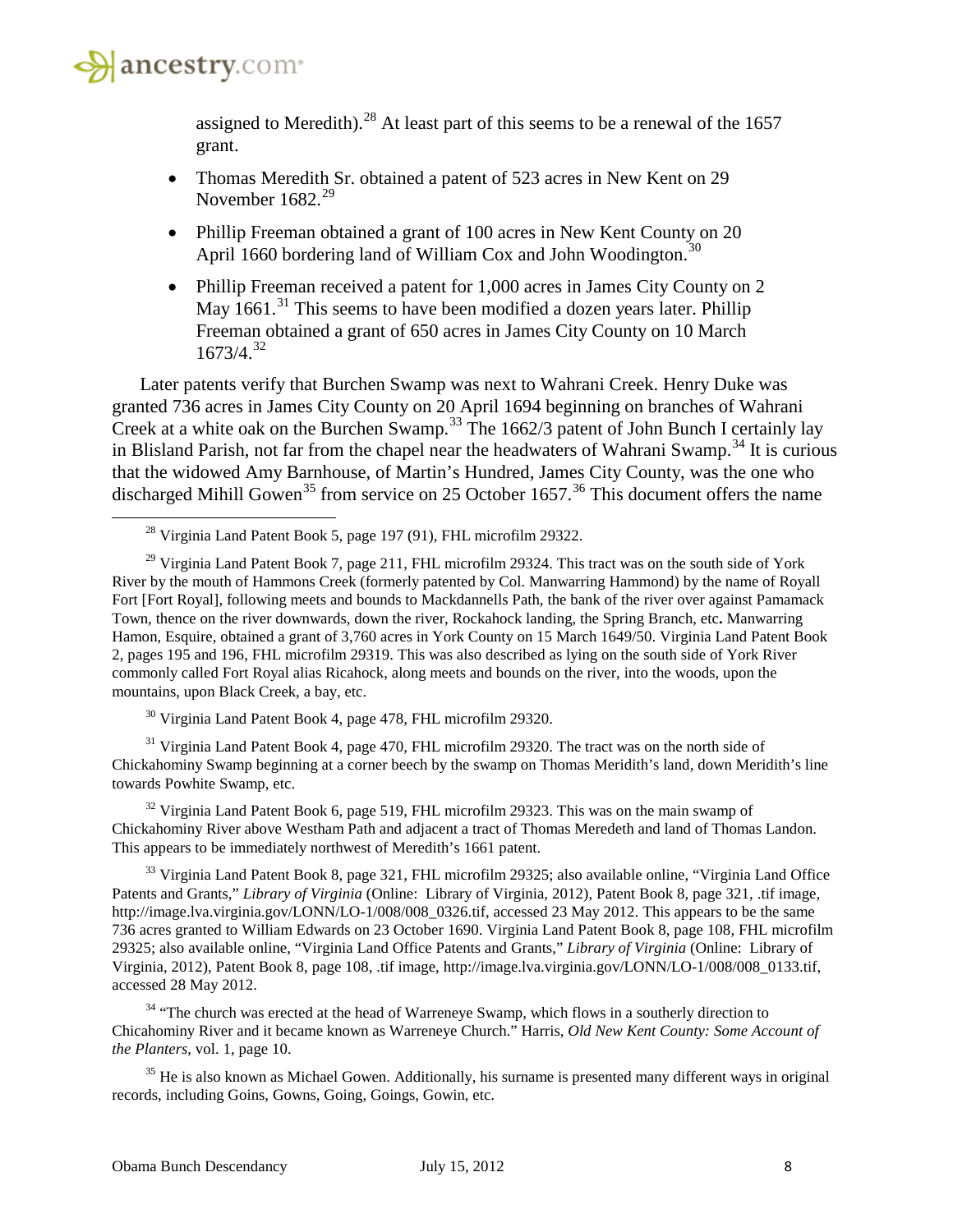

of Amy Barnhouse's brother, Christopher Stafford, and the Stafford family's relevance becomes apparent later in this article.

Bee itt knowne unto all Christian people that whereas Mihill Gowen Negro of late servant to my Brother Xopre [Christopher] Stafford dece[ase]d by his last will & Testament bearing date the eighteenth of January 1654 had his freedome given unto him after the expirac[i]on of ffoure yeares service unto my unclkle Robert Stafford Therefore know all whom itt may concerne that I Anne [Amie] Barnehouse for divers good causes mee thereunto moving doth absolutely quitt & descharge the sai[d] Mihill Gowen from any service  $\&$  for ever sett him free from any claime of service either by mee or any one my behalf as any part or parcel of my Estate that may be claimed by mee the said Amy Barnhouse my heyres Exec[uto]rs Ad[ministrators] or Assignes as wittnes my hand this 25<sup>th</sup> of October 1657/

The mark of Amy AB: Barnhous[e] Test: [witnesses] Arthure Dickenson[,] Joseph Blighton[,] Rec[orded] 26° Januarii 1657

Bee itt knowne unto all Xpian [Christian] people that I Amie Barnehouse of Martins hundred widdow for divers good causes any [?] caused [\_\_\_\_] mee thereunto moving hath given unto Mihill Gowen Negro hee being att this time servant unto Robert Staffo $r$ d a Male child borne the 25:<sup>th</sup> of August in the yeare of oure Lord God 1655 of the body of my Negro Prossa being baptized by M<sup>r</sup> Edward Johnson the 2:<sup>d</sup> of Septemb[er] 1655 & named William & I the said Amy Barnhouse doth bind myselfe my heyres & exec[uto]rs Adm[inistrato]rs & Ass[ignee]s never to trouble or molest the said Mihil Gowen or his sonne William or demand any service of the said Mihill or his said sonne William In wittnes whereof I have caused this to be made & done  $\&$  [\_\_\_] hereunto sett my hand  $\&$  seale this p<sup>r</sup>[e]sent 16<sup>th</sup> day of September 1655

the marke of Amy AB: Barnehouse noe seale Test [witnesses:] Edward Johnson Minist[e]<sup>r</sup> W Ingraham test Rec[orded] 26:<sup>o</sup> January 1657

Amy was the relict of Richard Barnhouse  $Sr^{37}$  $Sr^{37}$  $Sr^{37}$  Given the relationships she sets out (sister of Christopher Stafford and niece of Robert Stafford), she and Christopher would be children of

<sup>36</sup> York County (Virginia), Deeds, Orders and Wills, etc., Book 3, page 16, FHL microfilm 34403.

<span id="page-8-0"></span><sup>37</sup> The elder Richard Barnhouse was known as Captain Richard Barnhouse; he was owner of the ship *Samuel* in 1639. "Virginia Colonial Records," *Library of Virginia* (Online: Library of Virginia, 2012) [High Court of Admiralty, Examinations on Commission, 1638/39, Class HCA 13/242, Part I, HCA 1-23, page 60], .tif image, http://image.lva.virginia.gov/VTLS/CR/11328/0002.tiff. He patented 250 acres on Kethese Creek in James City County on 27 February 1638/9. Virginia Land Patent Book 1, page 622, FHL microfilm 29318. This land on Kethes Creek, in Martin's Hundred, was taken up again in his patented on 20 March 1653/4. Virginia Land Patent Book 3, page 9, FHL microfilm 29319. He patented 33 acres on Kethes Creek in Martins Hundred on 23 November 1653. Virginia Land Patent Book 3, page 230, FHL microfilm 29319. Since Amy Barnhouse was freely devising rights on her own in September 1655, it would appear that the elder Richard Barnhouse was dead by that time. William Stafford received 100 acres on the west side of Kethes Creek on 23 August 1634. Virginia Land Patent Book 1, page 154, FHL microfilm 29318.

Richard Barnhouse, Jr., patented 200 acres in Gloucester County on the south side of the Mattaponi River two miles above the Indian Ferry on 27 April 1653. Virginia Land Patent Book 3, page 193, FHL microfilm 21319. Richard Barnhouse, Jr., patented 200 acres in Gloucester County on 17 March 1655/6, but this tract was described as being on the southeast side of the Mattaponi River. Virginia Land Patent Book 4, page 33, FHL microfilm 29322. He was not designated "Jr." thereafter. Richard Barnhouse patented 380 acres on the west side of Burchen Swamp on 28 October 1656. Virginia Land Patent Book 4, page 95, FHL microfilm 29322, and 900 acres on Burchen Swamp on 7 February 1658/9 (renewed 26 February 1665/6), when he was also called captain. Virginia Land Patent Book 4, page 351, FHL microfilm 29322.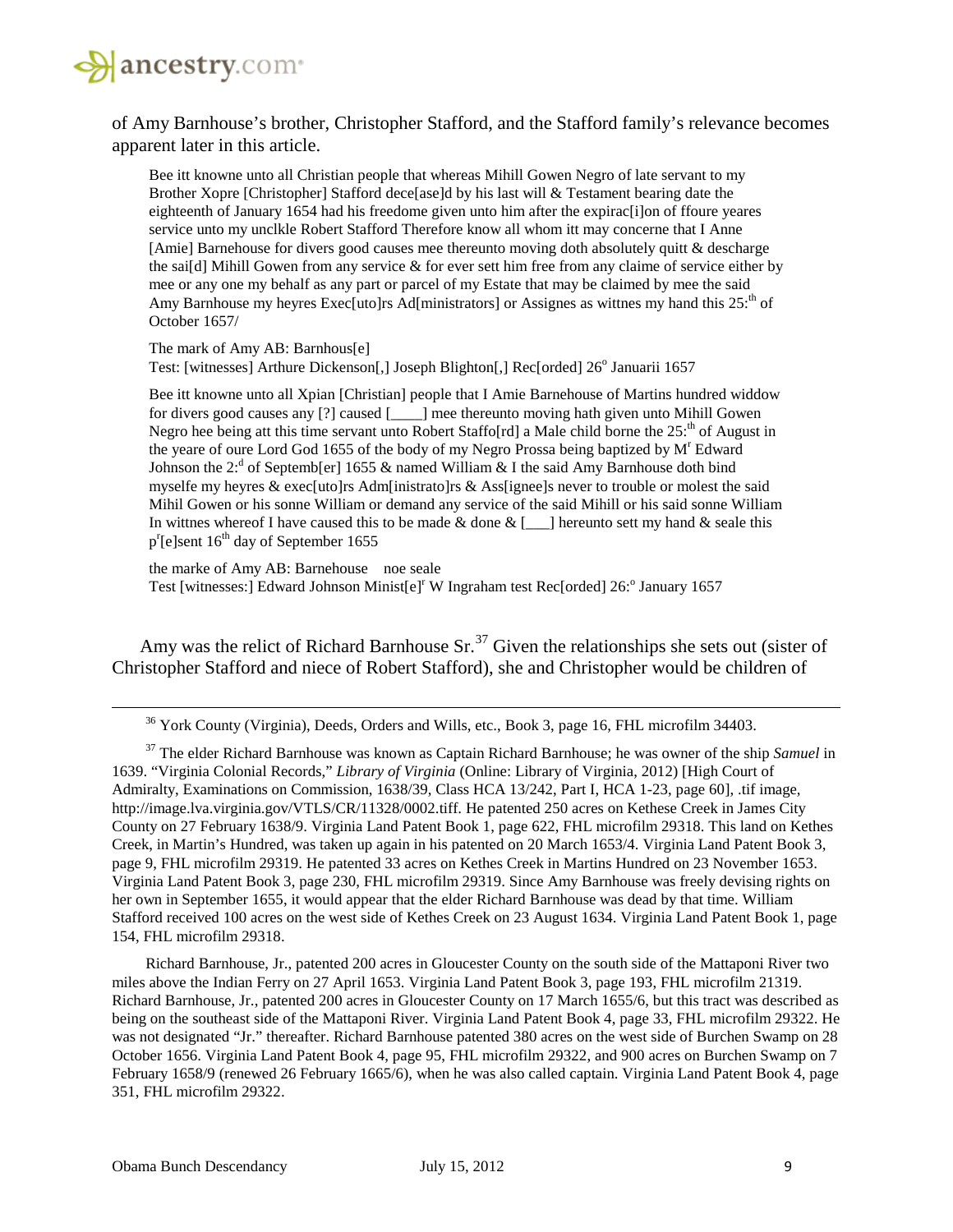

l

William Stafford of York County, whose inventory dated 3 March 1644/5 included eight slaves.<sup>[38](#page-9-0)</sup> Christopher Stafford married Elizabeth (who subsequently became the wife of William Purnell, and then, by 1 December 1656, Joseph Watkins),  $39$  and left a son and heir named Humphrey Stafford. It appears that Amy Stafford, widow of Richard Barnhouse of James City County, married again. Mrs. [Amy] Beazley of James City County, by her will dated 1664, "left a negro to her cousin, Mr. Humphrey Stafford, of Virginia.<sup>140</sup> Phillip Gowen "negro" sued John Lucas for his freedom on 16 June  $1675$ .<sup>[41](#page-9-3)</sup> The court ordered that Phillip be free from service and that the indenture acknowledged in Warwick County be invalid. Further, Mr. Lucas was to pay Gowen three barrels of corn "According to  $y^e$  Will of M<sup>rs</sup> Amye Boazlye [Beazeley] dec[ease]d w<sup>th</sup> Costs."<sup>[42](#page-9-4)</sup>

There was some blood kinship between Amy (Stafford)(Barnhouse) Beasley and Hugh Gwynn's family, because Humphrey and John Gwynn, in their own right and as attorneys of Humphrey Stafford, petitioned the General Court on 30 September 1681 claiming that the three were the closest relations (Nearest allied") of Colonel John Burnham of Middlesex County, Virginia.<sup>[43](#page-9-5)</sup>

The grant of 30 or 40 acres that Mihill Gowen obtained in James City County on 8 February 1668/9 had belonged to Captain Richard Barnhouse.<sup>[44](#page-9-6)</sup> It seems extraordinary that the Gowen and

<span id="page-9-0"></span><sup>38</sup> His estate included a black man named Anthonio [*sic*], black women named Palassa and Couchanello, a black girl named Mary who was age four, a black girl names Elizabeth, age three, an unnamed black boy age one, and a black boy two weeks old. York County (Virginia), Deeds, Orders and Wills, Book 3, 1657-1662, page 185, FHL microfilm 34402. They appear to have been purchased from Charles Harmer. William Stafford patented 300 acres on Kethes Creek on 12 November 1635 (the same Creek on which Captain Richard Barnhouse patented land in Martins Hundred), claiming his wife Rebecca and Christopher Stafford among the headrights. Nell Marion Nugent, *Cavaliers and Pioneers: Abstracts of Virginia Land Patents and Grants…* (Richmond: The Dietz Printing Company, 1934), vol. 1, page 33; also, Virginia Land Patent Book 1, page 305, FHL microfilm 29318.

<sup>39</sup> York County (Virginia), Deeds, Orders and Wills, Book 2, 1657-1662, page 19, FHL microfilm 34402.

<span id="page-9-2"></span><span id="page-9-1"></span><sup>40</sup> "Abstracts of Virginia Land Patents: Notes," *Virginia Magazine of History and Biography*, 2(1895), page 314. Paul Heinegg tracked down a more detailed account of this event: "Phillip Cowen [sic] 'a Negro'…petitioned the Governor and Council of State for his freedom. He was the servant of Amye Beazleye whose 9 April 1664 will stated that he was to be free and receive three barrels of corn and a suit of clothes after serving her cousin, Humphrey Stafford, for eight years. Stafford sold the remaining years of his indenture to Charles Lucas who forced Philip to acknowledge an indenture for twenty years before the Warwick County court," citing Colonial Papers, Library of Virginia microfilm, p.19, fol. 2. Paul Heinegg, *Free African Americans*, page 543. At that time, the term "cousin" also meant uncle/nephew or aunt/niece.

<sup>41</sup> McIlwaine, Minutes of the Council and General Court of Colonial Virginia, page 411.

<sup>42</sup> McIlwaine, Minutes of the Council and General Court of Colonial Virginia, page 411.

<span id="page-9-5"></span><span id="page-9-4"></span><span id="page-9-3"></span><sup>43</sup> "Abstracts of Virginia Land Patents: Notes," *Virginia Magazine of History and Biography*, 2(1895), pages 314-315.

<span id="page-9-6"></span><sup>44</sup> Virginia Land Patent Book 6, page 208, FHL microfilm 29323; also available online, "Virginia Land Office Patents and Grants," *Library of Virginia* (Online: Library of Virginia, 2012), Patent Book 6, page 208, .tif image*,* http://image.lva.virginia.gov/LONN/LO-1/006/006\_0212.tif, accessed 23 May 2012. The land was sold by Barnhouse to John Turner, deceased, but escheated. No metes or bounds are given in the grant. C.G. Chamberlayne,

The grant of 484 acres in New Kent County to John Stark on 30 October 1686 states that 200 acres of his patent was originally granted to Richard Barnhouse Sr. deceased, and on petition his son, Richard Barnhouse Jr. obtained a survey before selling the tract to Stark. Virginia Land Patent Book 7, page 525, FHL microfilm 29324.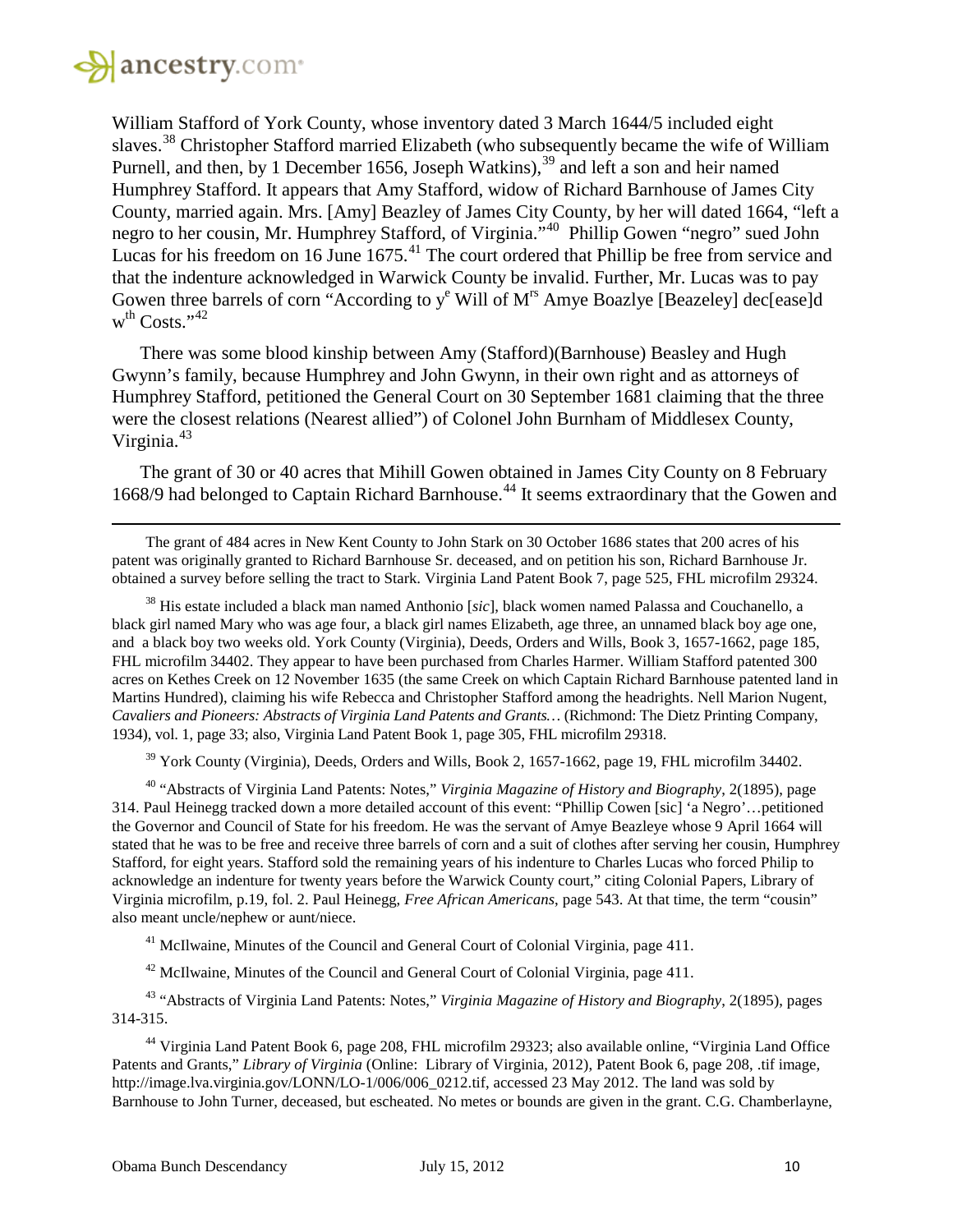

Bunch families were so intimately connected with Richard Barnhouse and his wife Amy Stafford, and that they, in turn, were related in some way with the children of Hugh Gwynn. It was not uncommon for servants or their children to be passed around among relatives as Amy did with Mihil Gowen (later also freeing Phillip Gowen by the terms of her will). John Punch had been a servant of Humphrey and John Gwynn's father, Hugh.

The Gowen and Bunch families bear the same deep-clade yDNA, which means that their origins were from the same region of Africa. Given that there were so few African Americans in Virginia at that period, it may indicate that they traveled from Africa together. They continued to live and move together in the following centuries, from Virginia to the Carolinas, Tennessee, and beyond.

The fact that John Bunch I disappears from records of York County argues in favor of the conclusion that he moved to New Kent County after he improved his grant. Records of York County survive fairly intact for this period. No records survive for New Kent County at the level of the local court before 1800. [45](#page-10-0)

Children of John<sup>2</sup> Bunch I (wife unknown):

- 2 i Paul<sup>3</sup> Bunch, born about  $1652-58$  (see below).
- 3 ii John<sup>3</sup> Bunch II, born about  $1655-60$  (see next).
- 4 iii  $[Henry?]$ <sup>3</sup> Bunch, born about 1660–70 (see below).

2 **JOHN**<sup>3</sup> **BUNCH II, SR.** (*John2 Bunch I, John1 Punch*) born about 1655–60, was presumably the man taxed for 100 acres in New Kent County in 1704. He was still alive in 1723, when his son John III was styled "Jr." in one of the patents.<sup>[46](#page-10-1)</sup> John Bunch II probably had sisters and daughters, but since probate and marriage records have been destroyed for this period, then short of the discovery of an early Bible, their identities are forever lost.

The original 1704 quit rent of New Kent County was grouped by the first letter of the surname (all last names beginning with "B" are listed together).<sup>[47](#page-10-2)</sup> This does not allow an analysis of the list for John Bunch II's close neighbors. However, it is clear that the three persons listed before John Bunch II were Andrew Banks (50 acres), Richard Baker (80 acres), and John Bowels

*The Vestry Book of Blisland (Blissland) Parish, New Kent and James City Counties, Virginia, 1721–1786* (Richmond: The Library Board, 1935), page ix, quoting a patent dated 13 October 1653 to Thomas Dunketon in Blisland Parish bordering Barnhouse's land. Nicholas Barnhouse was one of the residents of Blisland Parish who signed on to the grievances presented to the government dated 2 April 1677 (page xliv and Photostat facing page xlii).

<span id="page-10-0"></span><sup>45</sup> Some records survive from 1822 and 1830. Personal property tax lists and land tax lists in Virginia began in 1782 and were kept by the colony instead of the local court, hence they do survive. Personal property tax lists are invaluable for people searching in burned-record counties for that period as they serve as a virtual census of adult males (similar to a listing of heads of households).

<span id="page-10-2"></span><span id="page-10-1"></span><sup>46</sup> We do not believe the "Sr." and "Jr." designation would have been used to differentiate between this John Jr. and the son of Paul Bunch (who is not known to have owned land and may have left for North Carolina).

<sup>47</sup> The National Archives (Kew, England), CO (Colonial Office) 5/1314, no. 63 viii.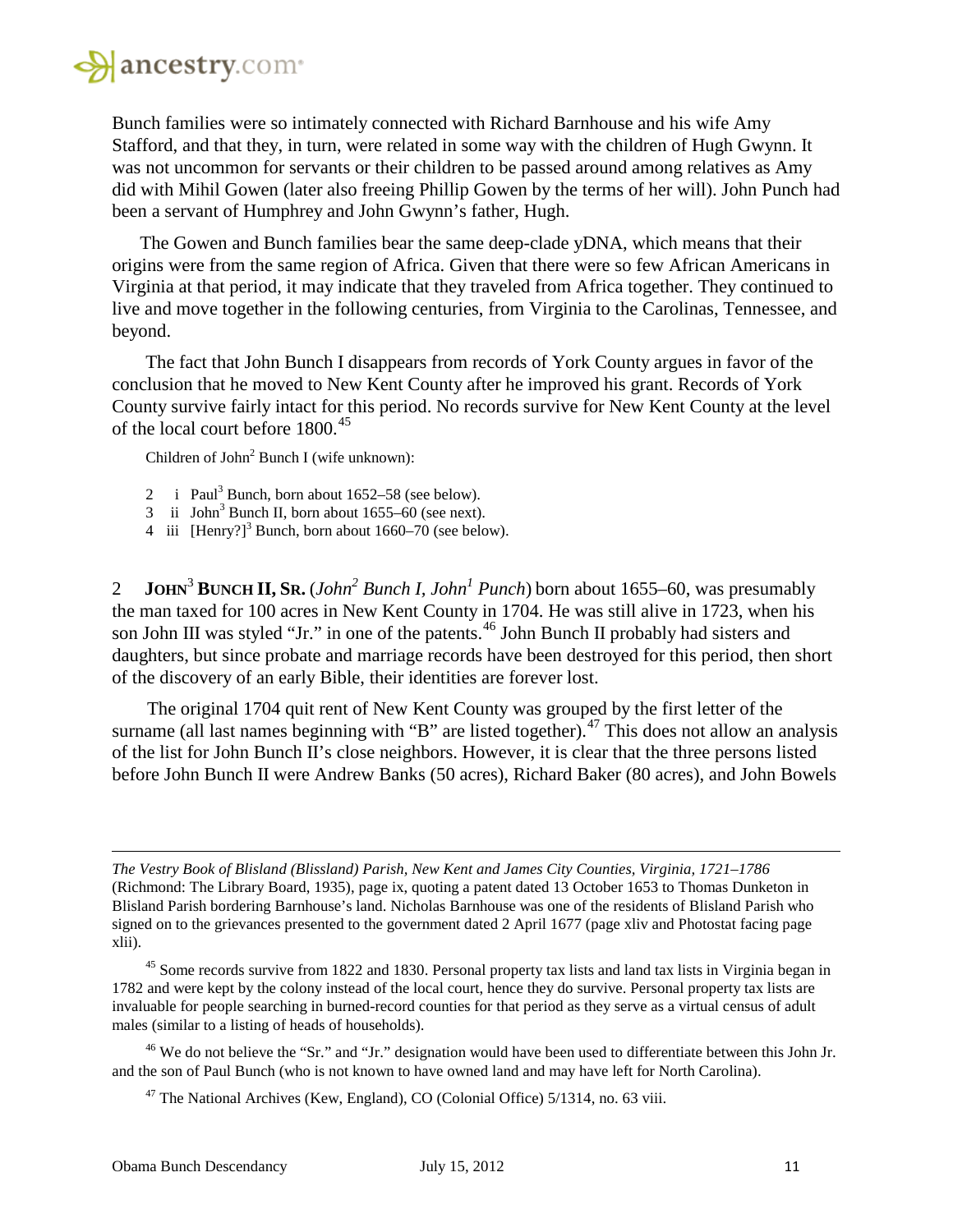

**Figure 4 – 1704 Quit Rent** 

l

(500 acres); the three persons following John Bunch II's entry for 100 acres were John Burnett (150 acres), *Richard Barnhouse* (1,600 acres), and Thomas Barbar  $(500 \text{ acres})$ .<sup>[48](#page-11-0)</sup>

It is extraordinary that John Bunch II was listed two entries before Richard Barnhouse, the major landowner whose land bordered the 1662/3 patent of

John Bunch I. This clearly suggests that the 100-acre tract owned by John Bunch II in 1704 is a remnant of the 450 acres originally patented on 18 March 1662/3. This also implies that John Bunch II's son, John III, was making a fresh start into a new region when he patented his land on Taylor's Creek in 1721/2.<sup>[49](#page-11-1)</sup>

John Bunch II appears to have owned land in St. Paul's Parish that was processioned on 8 February 1719/20, with the other landowners in his district being Edward Nix,  $^{50}$  $^{50}$  $^{50}$  Richard Brooks,

<span id="page-11-0"></span><sup>48</sup> Louis des Cognets Jr., *English Duplicates of Lost Virginia Records* (Baltimore: Genealogical Publishing Co., 1981), page 164.

<span id="page-11-1"></span><sup>49</sup> John Bunch, Jr., of Hanover County, 18 February 1722, for 40 shillings, 400 acres in Hanover County, upper side of Taylor's Creek, beginning at a white oak on Taylor's Creek a little above Edward Garland's corner, running south 190 poles to a corner of several marked trees, thence south 57½ degrees east 400 poles to another corner of several marked trees, thence north 190 poles to a [blank] on the creek, thence down the watercourse of the creek, making upon a straight line, 400 poles to the beginning. "Virginia Land Office Patents and Grants," *Library of Virginia* (Online: Library of Virginia, 2012), Patent Book 11, page 162, .tif image, http://image.lva.virginia.gov/LONN/LO-1/010-2/010\_0666.tif and http://image.lva.virginia.gov/LONN/LO-1/010- 2/010\_0667.tif, accessed 25 June 2012.

<span id="page-11-2"></span> $50$  Edward Nix also owned land in the western region that would become part of Louisa County. The churchwardens of St. Paul's agreed in 1722 that two chapels should be built to service those who lived far away from the existing churches, one to be at or near land of Edward Nix on the south side of the South River. Edward Nix was paid for railing in the churchyard of this new chapel that came to be called Allen's Creek Church. Chamberlayne, *Vestry Book of St. Paul's Parish, 1706–1786*, pages 97, 113; George Carrington Mason, "The Colonial Churches of New Kent and Hanover Counties, Virginia," *Virginia Magazine of History and Biography* 53 (1945), page 257 and the map between pages 246 and 247. But Edward Nix's neighbors in other processioning records included John Bostock, Thomas Gibson (Nix's father-in-law), William Reynolds, Thomas Thorpe, Rowland Horsey [Horsley], Henry Crumpton, William Walters, and John Bowles. Chamberlayne, *Vestry Book of St. Paul's Parish, 1706–1786*, pages 227 and 239.

The key to placing the neighbors in this district is Richard Brooks. It appears that his land was near where he obtained a patent for 294 acres on 5 September 1723. Virginia Land Patent Book 11, page 223, FHL microfilm 29327. His neighbors there were Nicholas Meriwether (north), Nathaniel West (west), Christopher Clark and John Stone (southwest), and George Alves (east). Richard Brooks also patented 120 acres a little to the southeast close to the boundary between where Hanover, Henrico, and Goochland Counties now meet on 17 September 1731. Virginia Land Patent Book 14, page 328, FHL microfilm 29330. His neighbors, then, were John Utley, Robert and Charles Anderson, John Sims, and John Black. When Richard Brooks made his will on 8 October 1731, he made his loving friends Edward Nix and Abraham Venables executors. Rosalie Edith Davis, *Hanover County, Virginia Court Records, 1733–1735: Deeds, Wills and Inventories* (Manchester, Missouri: by the author, 1979), page 30. Venables was a neighbor of Brooks as early as 1711. Chamberlayne, *Vestry Book of St. Paul's Parish, 1706–1786*, page 225.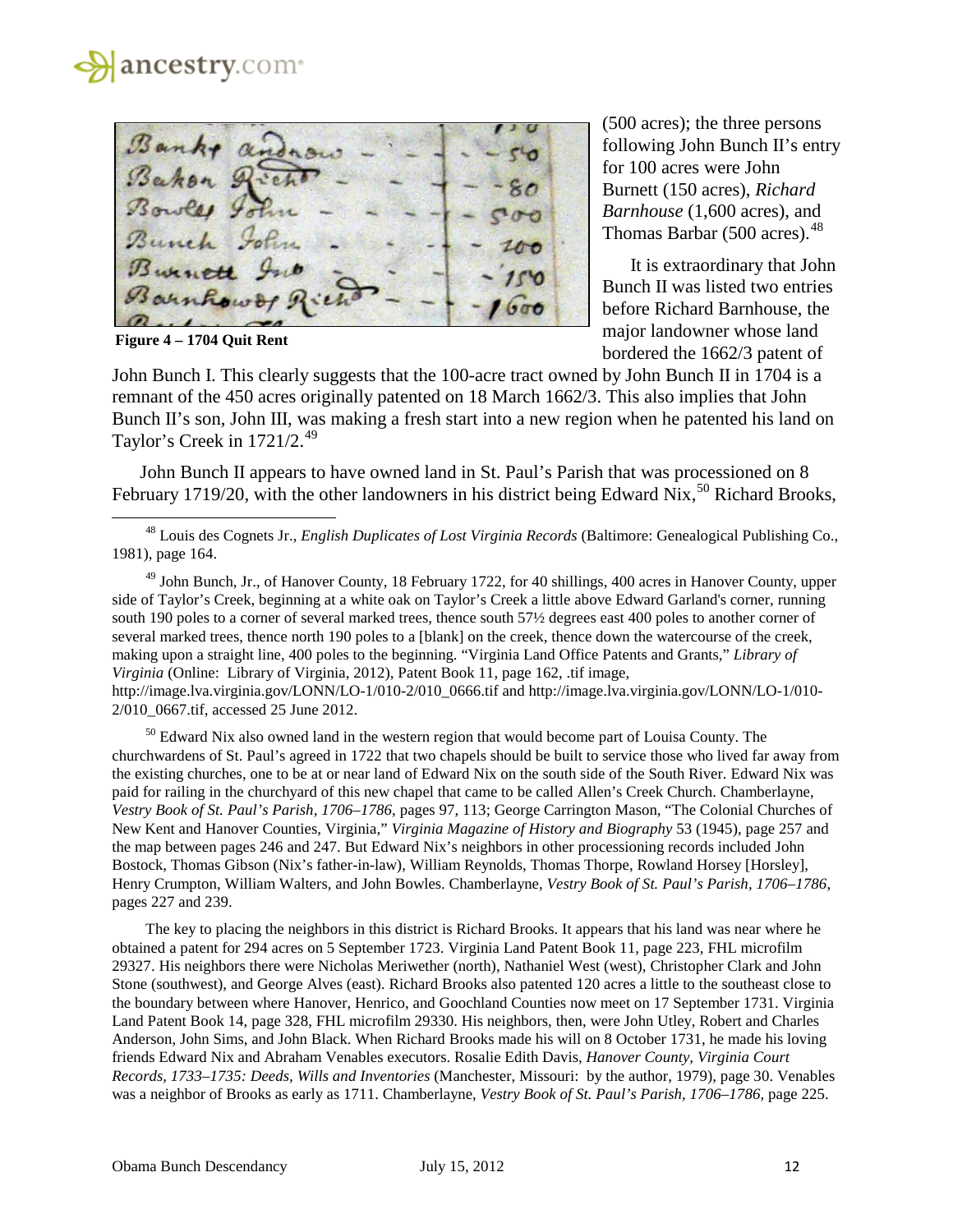

l

Captain Nathaniel West, John Stone, and Francis Stone (John Bowles was apparently West's overseer and refused to procession<sup>[51](#page-12-0)</sup> the land because he had no orders from West to do so).<sup>[52](#page-12-1)</sup>

John Bunch II and Paul Bunch (below) were contemporaries who eventually purchased tracts of land relatively near to one another. yDNA proves they were related. It seems most likely that they were brothers.<sup>[53](#page-12-2)</sup> yDNA also indicates that their common ancestor was from Sub-Saharan Africa, and possibly Cameroon.

Child of John<sup>3</sup> Bunch II, wife not known:  $54$ 

5 i John<sup>4</sup> Bunch III (see below), born about  $1680-85$ .

3 **PAUL**<sup>3</sup> **BUNCH** (*John2 Bunch I, John1 Punch*), born possibly about 1652–58, married by 1679, and died shortly before 16 November 1727, when his will was proved.<sup>[55](#page-12-4)</sup> He spent his earliest years in Virginia, in counties where most of the records have been lost for the period he lived.<sup>[56](#page-12-5)</sup> The first surviving reference to Paul is in 1695, when he purchased 150 acres near Sweet Hall Road from John Claiborne on 29 July 1695.<sup>[57](#page-12-6)</sup> Paul Bunch was taxed on 150 acres in King William County in the 1704 quit rent.<sup>[58](#page-12-7)</sup> His land was near Cohoke Creek where it flows into the Pamunkey River and just east of the Pamunkey Indian Reservation.

<span id="page-12-2"></span><span id="page-12-1"></span> $<sup>53</sup>$  It is not likely that their father had siblings born of the same early mixed-race union, given the prevailing</sup> attitudes of the period.

<span id="page-12-3"></span> $54$  It is possible that some of the other Bunch men of the next generation were sons of John Bunch II, but moved to North Carolina in pursuit of a better life (see the listing of possible nephews of John and Paul Bunch under the account of no. 4 [?Henry]<sup>3</sup> Bunch, in this descendancy). But if they were recognized as persons of color, it may have made life in Virginia more difficult. If John Bunch II married a white spouse, the he and his descendants might stay in Virginia and manage well. If Paul or another brother married a wife who was also from mixed family (be it African American or Native American), then it would to their advantage to initially move out of Virginia to North Carolina, or South Carolina (as the laws of North Carolina became less favorable), or finally moving into regions like Tennessee, Kentucky, and elsewhere as those frontiers opened up.

<span id="page-12-4"></span><sup>55</sup> Paul Bunch's will is transcribed by John Anderson Brayton, *Transcription of Provincial North Carolina Wills, 1663–1729/30, Volume 1, A–K* (Memphis: by the author, 2003), pages 100–101.

<span id="page-12-5"></span><sup>56</sup> No Bunch entry was found in the records of St. Peter's Parish, New Kent County, Virginia, which survive from 1684. This implies that the family either still resided within the bounds of Blisland Parish, or Paul Bunch had already moved into the area on the Mattaponi or Pamunkey Rivers that became present day King William County.

<span id="page-12-6"></span><sup>57</sup> Harris, *Old New Kent County: Some Account of the Planters*, vol. 1, page 608 (citing King William Records, no. 1, page 402). William Clayborne gave his son, Thomas, the portion of his land in King William County, Virginia that came to be known as "Sweet Hall" on 25 January 1673. William gave the tract known as "Cohoke" to his son John Claiborne on 10 November 1676, and the tract known as "Romancoke" descended to William's eldest son William. Lolita Hannah Bissell, *Cliborn-Claiborne Records* (Nashville: by the author, 1986), page 185. Sweet Hall was just northeast of Cohoke.

<span id="page-12-7"></span><sup>58</sup> des Cognets, *English Duplicates of Lost Virginia Records*, page 157. Paul Bunch was second on the list of "B" surnames in King William County, Virginia (after Major Burwell, who was taxed for 4,700 acres, and before John Baker, who was taxed for 250 acres). Colonel William Claibourne, Captain Thomas Claibourne, and John

<span id="page-12-0"></span><sup>&</sup>lt;sup>51</sup> From 1662, Virginia landowners were required to walk the boundary lines between tracts every four years in an effort to prevent disputes in court. The parish vestries were in charge of defining the precincts and directing the parishioners charged with processioning the lands.

<sup>52</sup> Chamberlayne, Vestry Book of St. Paul's Parish, 1706–1786, page 266.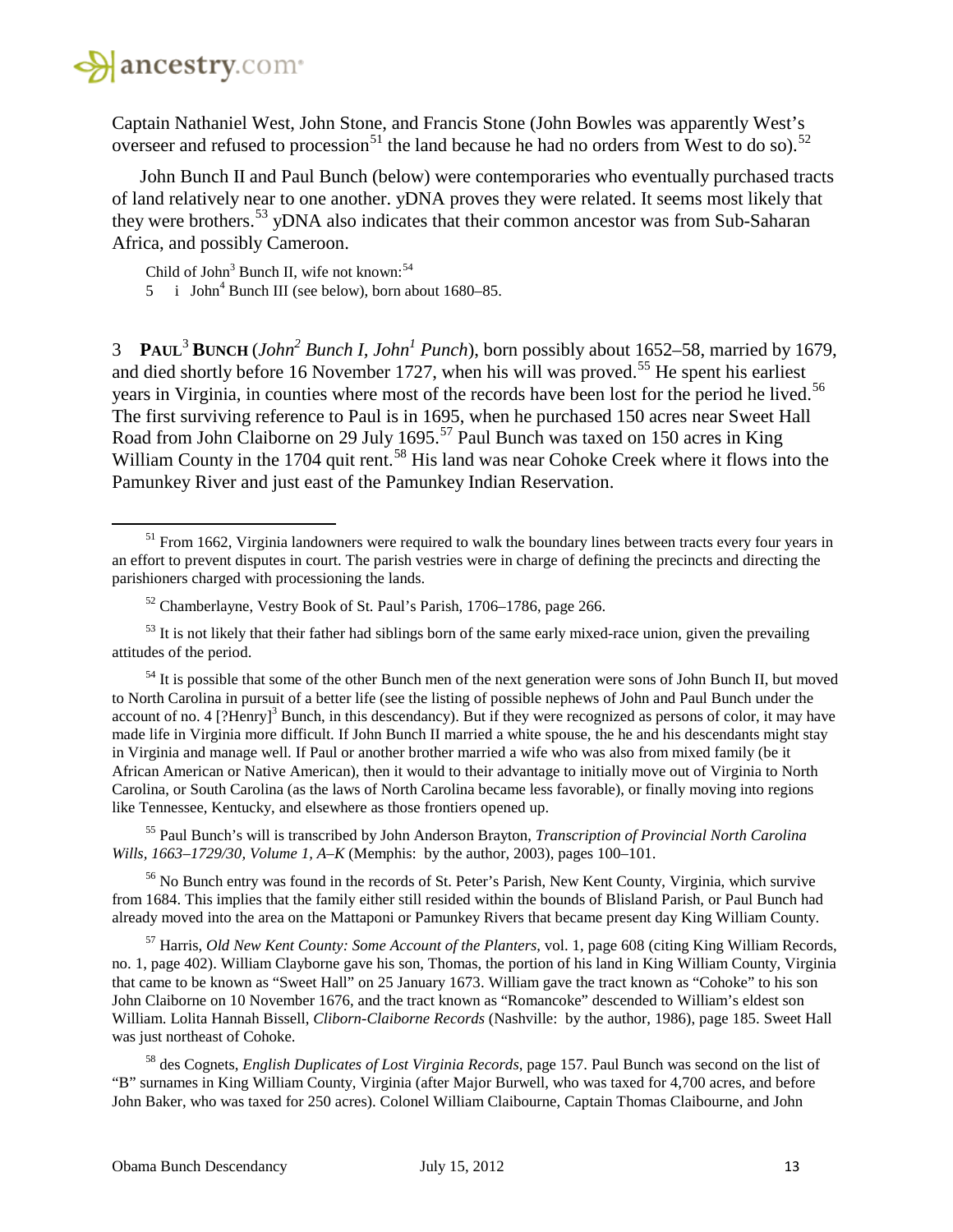# **A** ancestry.com

l

Paul Bunch does not appear to have been literate, because he signed with a mark on every record we have where he would have signed, including two in Virginia: as a witness to a deed by John Claiborne on 20 May 1704, and also when he purchased a mulatto named John Russell from John West, gentleman, on 27 January 1700/1 and immediately assigned him over to Elizabeth Russell.<sup>[59](#page-13-0)</sup>

The Virginia Assembly had made it difficult to manumit slaves in 1691 by requiring that freed slaves had to leave the colony shortly after obtaining their freedom. Rather than freeing John Russell outright, granting his custody to someone else avoided an additional fine of £10.<sup>[60](#page-13-1)</sup>

Paul Bunch settled southward in Hanover County by 17 "9br" [November] 1711, when his land became part of a district in St. Paul's Parish to be processioned. His neighbors included Emanuel Richardson, Nathaniel Hodgkinson, Captain Roger Thompson, John Richardson, James Whitlock, Widow Clough, Thomas Graham, and Thomas Lacy.<sup>[61](#page-13-2)</sup> This represents a completely different group of neighbors than those listed four years later, apparently indicating that Paul

Claibourne were the three men who began the list of "C" surnames, which should indicate—knowing what we do from other sources—that Paul Bunch lived near the Claibourne family.

<span id="page-13-0"></span><sup>59</sup> King William County (Virginia), Record Book 1, pages 129–30, FHL microfilm 1987186. The deed from West, recorded in court on 20 August 1703, reads, "Know all men by these Presents that I John West Gent[leman] of the parish of St. Johns … Doe hereby assign and make over unto Paul Bunch of the same parish and County one Mullaito [*sic*] Servant Man Known and Commonly Called by the name of John Russell, for whom I Doe acknowledged [sic] to have Received...Twenty six pounds ten shillings ster[ling]...thus  $27<sup>th</sup>$  day of Jan[uar]y 1700[/1]." Richard Curteen, John Weatherford, and Derick Will[ia]mson were witnesses. "The above sale was (upon the Motio[n] of John Russell & with the Consent of Coll. John West) admitted to Record."

The deed from Paul Bunch to Elizabeth Russell followed immediately after on the next page. "Know all men…that I Paul Bunch Doe for myselfe my heires Ex[ecutors] Adm[inistrators] Assigne and Make over all my Right and Interest of the within mentioned John Russell until Eliz<sup>a</sup> Russell with w[arranty?] from any person whatsoe ever unto her the said Eliz<sup>a</sup> Russell her Assigne[es] for ever Witness my hand this 27<sup>th</sup> Jan[uar]y 1700[/1]" Paul Bunch "his mark," witnessed by John West, Richard Curteen, and John Weatherford. Luckily the record survives as it was recorded 20 August 1703.

Paul Bunch also witnessed a deed of John Claiborne before the King William County Court on 20 May 1704, signing with a mark that might resemble the letter "P" each time. King William County (Virginia), Miscellaneous Record Book 1, page 181 (167), FHL microfilm 1987186. A white planter named John Russell purchased [torn] 80 acres in King William County from Thomas West on 20 [torn] the 2<sup>nd</sup> year of the reign of [torn]. King William County (Virginia), Miscellaneous Record Book 1, pages 135–38, etc. John West and Henry Winfrey were witnesses and it was recorded 20 August 1703. The planter named John Russell was taxed for 550 acres in New Kent County in 1704. des Cognets, *English Duplicates of Lost Virginia Records*, page 169. The inventory of William Clayborne, gentleman (deceased), appraised on 17 January 1706/7, included a mulatto boy named Thomas Russell. Ruth and Sam Sparacio, *King William County, Virginia, Record Books, 1705–1721* (McLean, Virginia: Antient Press, 1996), page 90.

<span id="page-13-2"></span><span id="page-13-1"></span><sup>60</sup> Hening's, *Statutes,* vol. 3, pages 87–8. Freed slaves were to leave the colony within six months, and a penalty of £10 was imposed on the person freeing the slave.

<sup>61</sup> Chamberlayne, Vestry Book of St. Paul's Parish, 1706–1786, pages 228 and 240.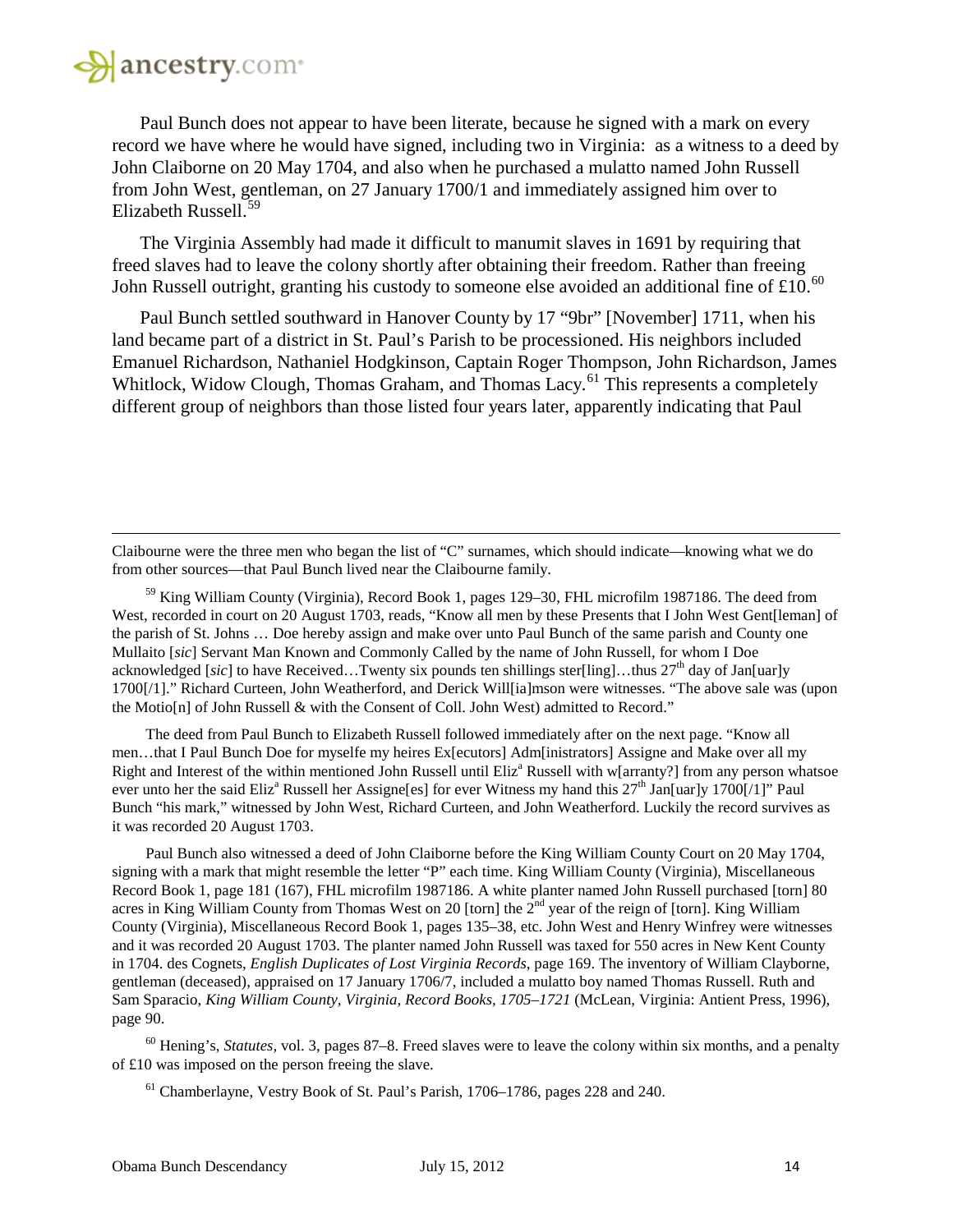

Bunch moved from one location to another in Hanover County between 1711 and 15 "9br." [November]  $1715^{62}$  $1715^{62}$  $1715^{62}$ 

On 8 March 1715/6 (when Paul Bunch's land was called "Paul Bunch's Quarter"), Francis Clark, John English, John Venable, John Corley, Samuel Sperring, William Webb, Paul Bunch, Thomas Wetherford,<sup>[63](#page-14-1)</sup> Gilbert Gibson, William Thacker, Stephen Ragland, and John Hart (and all their male tithables) were ordered to help clear the road from Stony Run to Half Sink Road.<sup>[64](#page-14-2)</sup> This would normally represent the landowners who lived near that road. Paul Bunch was described as owning land adjacent to Gilbert Gibson on 11 July 1719 when Gibson patented 224 acres in New Kent County (now Hanover County), Virginia. Gibson's patent was described as beginning on Sunter's corner patent line, bordering Captain Dangerfield's line, a branch, bordering on Paul Bunch's line, and following his line back to Stephen Sunter's line to the beginning.<sup>[65](#page-14-3)</sup> William Alsup Jr. became a neighbor on 9 July 1724, when he patented 400 acres that bordered Dangerfield's tract, Paul Bunch, Jeremiah Parker, Timothy Sullivant, and others.<sup>[66](#page-14-4)</sup>

Paul Bunch patented 400 acres in Hanover County on 9 July 1724, apparently some distance west of his residence.<sup>[67](#page-14-5)</sup> This tract was on both sides of Black Haw (Swamp) in Hanover County. This was a few miles west of Paul's residence next to Gilbert Gibson. He probably turned around and sold the land soon after in preparation for leaving Virginia to settle in North Carolina, but the deeds of Hanover County are missing for this period.

Paul was granted 265 acres on the south side of Morattock River in Bertie Precinct, North Carolina, on 1 January 1725/6 joining land owned by Simms, *Gideon Gibson*, Wilkins, and Quankey Pocoson (recall that Paul Bunch was Gilbert Gibson's immediate neighbor in Hanover County as well).<sup>[68](#page-14-6)</sup> The yDNA results of some living Gibson descendants also indicate they have the E1b1a haplotype.<sup>[69](#page-14-7)</sup> It would make sense that mixed-race descendants of early African-

<sup>66</sup> Virginia Land Patent Book 12, page 33, FHL microfilm 29328.

<span id="page-14-6"></span><sup>68</sup> Margaret M. Hofmann, *Province of North Carolina, 1663–1729, Abstracts of Land Patents* ([Roanoke Rapids, North Carolina], by the author, 1983), page 215 (no. 2359, page 203)**.**

<span id="page-14-7"></span> $69$  The Gibson-DNA Project: y-Results (Online: WorldFamilies.net, 2012), online at http://www.worldfamilies.net/surnames/gibson/results, accessed June 11, 2012.

<span id="page-14-0"></span> $62$  Paul Bunch and Major Meriwether were assigned to procession a district on 15 November 1715, Stephen Sunter refusing to sign the return because he was a resident of Henrico County, Virginia. Chamberlayne, *The Vestry Book of St. Paul's Parish, 1706–1786*, page 252.

 $63$  John Weatherford had acted as a witness to Paul Bunch in King William County, Virginia a few years earlier.

<span id="page-14-3"></span><span id="page-14-2"></span><span id="page-14-1"></span><sup>64</sup> Chamberlayne, *Vestry Book of St. Paul's Parish, 1706–1786*, page 75. Paul Bunch's Quarter was added to Peter Haroldson's Gang (for clearing roads) on 2 March 1721/2 (page 101).

<sup>65</sup> Virginia Land Patent Book 10, page 437, FHL microfilm 29327.

<span id="page-14-5"></span><span id="page-14-4"></span> $67$  Virginia Land Patent Book 12, page, FHL microfilm 29328. The land formed a rectangle, 200 poles by 320 poles, tilted 45 degrees. Thomas Grant of Hanover County received a grant of 800 acres on 17 August 1733. Virginia Land Patent Book 15, page 113, FHL microfilm 29331. His land bordered Black Haw Swamp, a branch of Grassy Swamp, the north side of Ashe Cake Road, and land of John Crenshaw and Thomas Johnson. This was just east northeast of the present border between Hanover, Goochland, and Henrico Counties on the road towards Ashland. Black Haw Branch is now immediately south of Farrington, Hanover County.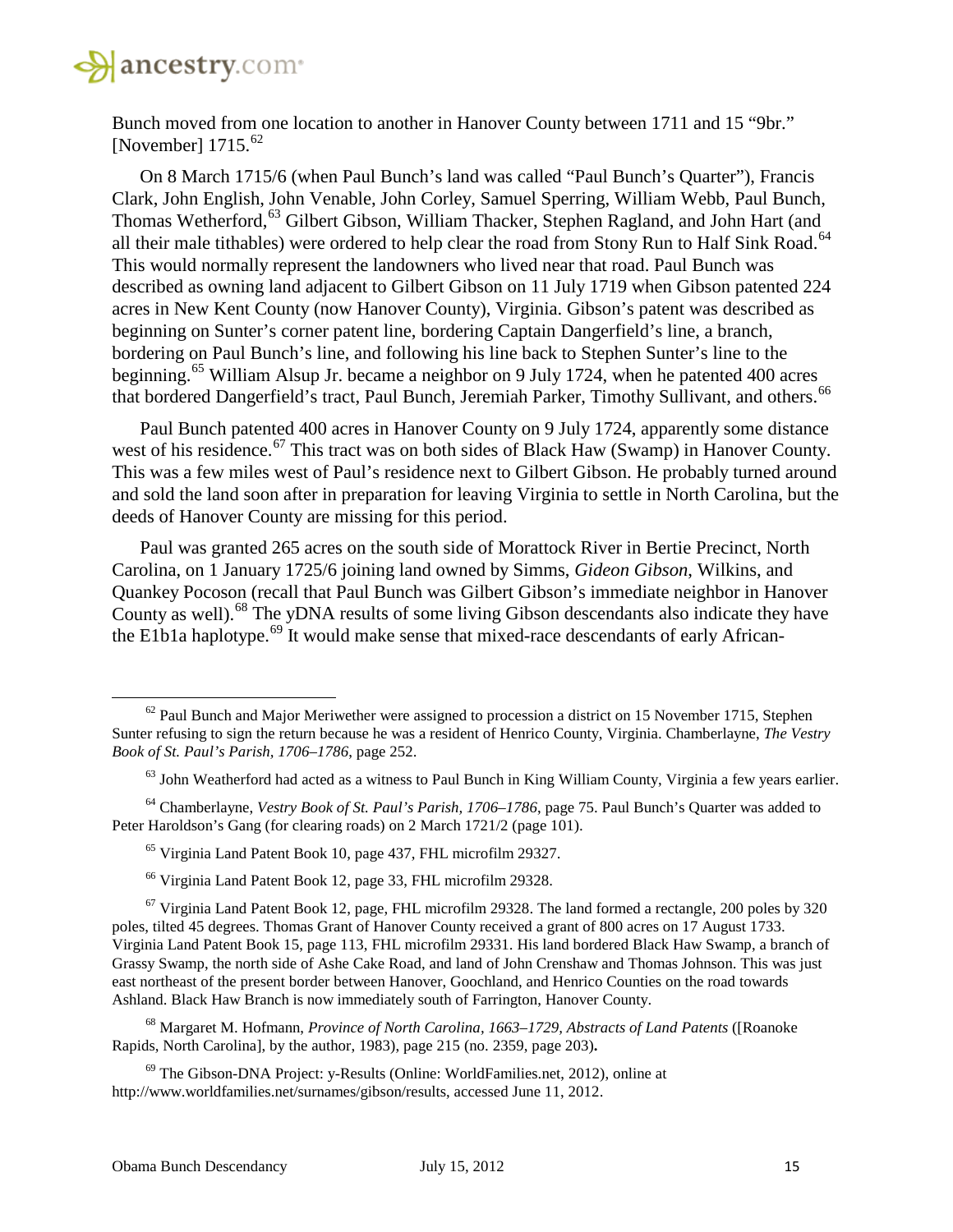

Americans in Virginia who spoke the same language and had the same cultural background would stay together, move together, and probably intermarry.

Paul died soon after he moved to North Carolina. He made his will on 16 November 1726. He stated that he was of sound mind and perfect memory (the usual preamble, but hopefully accurate). First, after ordering that his debts and funeral charges be paid, he gave his son John Bunch "that part of this Land I now live on which he now lives on" up to a line of marked trees, with "one Negro fellow named Dick" and one iron pot. Paul gave the other part of his plantation to Fortune Holdbee for life, remaining after her death to Keziah Holdbee and Jemima Holdbee, to be equally divided between the two sisters, but "if these two Children die without Heirs lawfully begotten [of their bodies]" then it was to revert back to John Bunch.<sup>[70](#page-15-0)</sup>

The special favor Paul Bunch showed to Fortune and the two Holdbee children might indicate that Fortune was Paul's common-law wife.<sup>[71](#page-15-1)</sup> A late marriage for Paul to a woman of white race was forbidden in Virginia and outlawed in North Carolina in  $1715$ <sup>[72](#page-15-2)</sup> One might argue that a tenuous bequest to children illegitimate in the eyes of the law would require Paul to give something (even one shilling) to his other surviving children, so they could not dispute his wishes.

In his will, Paul continued his bequests, giving Fortune Holdbee two feather beds and half the household goods (the other half to go to Joseph Meacham—a grandson?), and half of Paul's stock (the other half to Joseph Meacham), except two cows and calves that were to be given to *Thomas Holdbee*. [73](#page-15-3) Paul gave Fortune one Negro named Frank as long as she lived single (unmarried).[74](#page-15-4) Paul bequeathed "my Negro fellow named Daw" to Fortune Holdbee and Joseph Meacham to "help and assist [them] one as much as the other" and gave "one Mullatto Wench named Pegg" to Keziah Holdbee, to be kept in the care of her mother until Keziah reached age eighteen or got married. Paul gave Jemima Holdbee "one Negro Girl named Betty" on like terms,

<span id="page-15-2"></span> $<sup>72</sup>$  Fortune apparently had three legal marriages to white men. The only common-law union was with Paul</sup> Bunch. If Fortune were white, then the fact that one of her daughters was styled mulatto would indicate that it was well known Paul Bunch was of mixed race.

<span id="page-15-4"></span><span id="page-15-3"></span> $^{73}$  This was a substantial grant, but it was not of the same level of special care and property bequeathed to the two Holdbee girls. Thomas might be Fortune's legitimate son by her first (legal) husband.

<span id="page-15-0"></span><sup>&</sup>lt;sup>70</sup> Bravton, *Transcription of Provincial North Carolina Wills, 1663–1729/30, Volume 1, 100–101* (citing Secretary of State North Carolina Archives [SS] 876, page 138). These spellings are consistent with the abstract published in Stephen E. Bradley Jr., *Early Records of North Carolina, Volume V: Wills, 1723–1736 (From the Secretary of State Papers)* (Keysville, Virginia: by the author, 1993), page 13.

<span id="page-15-1"></span> $71$  The transcription of one record, however, states that the orphan was daughter of Thomas Holdbee. Weynette Parks Haun, *Bertie County, North Carolina County Court Minutes, 1740 thru 1743: 1758 thru 1762, Book II*  (Durham, North Carolina: by the author, 1977), page 7. If Thomas Holdbee was Fortune's first husband, but they never divorced, then children of Fortune by a common-law husband might have been considered legal orphans of her legal husband. It may also be that in this instance the clerk confused the first name of Thomas Bryant, the guardian, inserting Thomas as the name of the orphan's father. A William Holderbee was taxed for 100 acres in King William County, Virginia, in 1704. des Cognets, *English Duplicates of Lost Virginia Records*, page 158. The surname is very rare. If Keziah and Jemimah were daughters of Paul Bunch, and born about 1723 and 1725, they might have been born in Hanover County and brought with their father to North Carolina, so the possible connection with King William County may be worth investigating.

 $74$  This was normally the stipulation men required of their wives when making a will.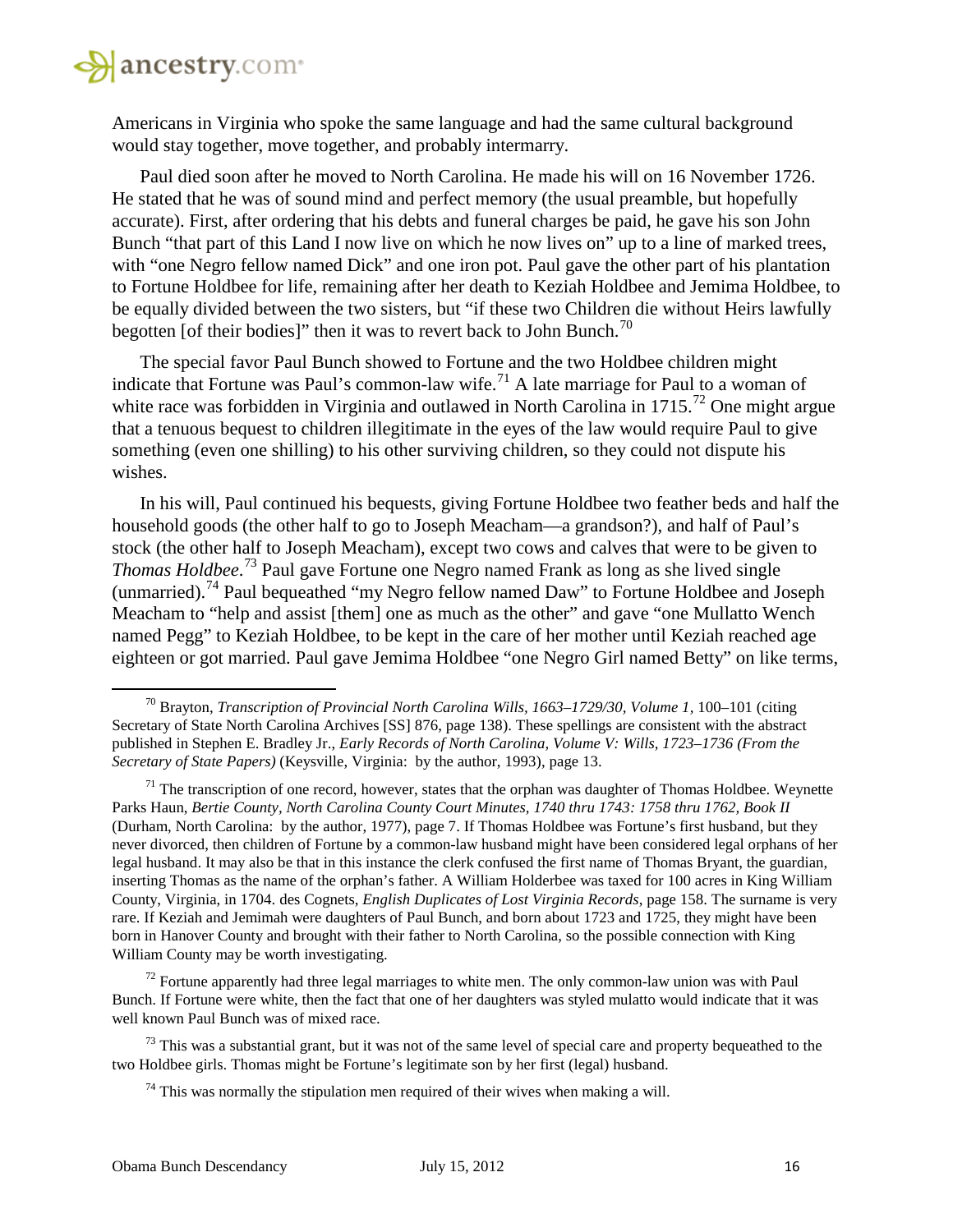

and gave Joseph Meacham "one Negro Wench named Moll and her child Fortune and one Negro Wench [named] Rose and all my Land that I have over Roanoke River" belonging to the plantation that Paul Bunch purchased from Thomas Wilkins. In addition, Paul gave "one Survey of Land only 100 Acres" to *Thomas Holdbee*. He gave his son John Bunch "one Buckaneer Gun." Paul Bunch appointed Joseph Meacham and Fortune Holdbee his executors, the residue of his estate to be equally divided between them. The last statement in his will reads, "I give Eliz<sup>a</sup>" Bunch one Shilling Sterling and my Daughter Russell I give one Shilling Sterling[,] this I appoint my last Will and Testament as Witness my Hand and Seal this 16<sup>th</sup> Day of Nov<sup>r</sup> 1726." Paul Bunch signed with a mark, as he did in the records we have of him in Virginia.<sup>[75](#page-16-0)</sup> Andrew Ireland and John Cotton witnessed the will, and the name *Henry Irby* is appended (he became Fortune's next husband).<sup>[76](#page-16-1)</sup>

Fortune Holdbee sold the plantation upon which she lived (and that was formerly Paul Bunch's plantation) to William Little for £15 "silver money" on 5 July 1727.<sup>[77](#page-16-2)</sup> Fortune sought out better opportunities far away from Bertie and Chowan, moving to New Hanover County, North Carolina, the southernmost point in the colony on the Atlantic Ocean. Her petition to patent 640 acres there was recorded in 1735.<sup>[78](#page-16-3)</sup>

Fortune had already married again—or at least had taken another husband—and gave birth to two more children by 1733. Henry Irby, innholder, of Brunswick on Cape Fear, North Carolina, made his will on 30 January 1733/4.<sup>[79](#page-16-4)</sup> He declared that he was very sick and weak in body. He gave his son William Irby, a minor living in Virginia, £40 when he reached age twenty-one. He gave his daughter Ann Irby the same amount at age 18. He gave his son Henry Irby [there was a second son of the same name] "born of the body of Fortune Holderby" £40 at age twenty-one. He gave his daughter Elizabeth Irby, also his child by Fortune, the same amount at age eighteen. He gave Fortune, Henry, and Elizabeth, his house and lot at Cape Fear and made Fortune his executrix.

Henry Irby's first wife, Hannah Irby, who was still living, was none too pleased about his bequests, but there was not much she could do except sue for her dower rights, even though she declared that Henry had "deforced her" [*sic*, divorced her]. On 6 February 1733/4, Hannah Irby (by her attorney David Osheal) sued for the third part of one messuage and one tract of land that had been assigned to her as dower by Henry Irby ("in times past her husband"). Two days later, order was made to the Provost Marshall to command the officer of Edgecombe Precinct to render

<span id="page-16-0"></span><sup>&</sup>lt;sup>75</sup> Paul Bunch witnessed the will of Alexander Cambrill of Chowan Precinct on 1 February 1726/7, signing with a mark. Bradley, *Early Records of North Carolina, Volume V: Wills, 1723–1736*, page 15.

<span id="page-16-1"></span><sup>&</sup>lt;sup>76</sup> Brayton, *Transcription of Provincial North Carolina Wills, 1663–1729/30, Volume 1, pages 100–101* (citing Secretary of State of North Carolina Archives, SS 876, page 138).

<span id="page-16-2"></span><sup>77</sup> Laura Willis, *Bertie County, N. C. Deeds, Vol. 3 (May 1727–Aug. 1728)* (Melber, Kentucky: Simmons Historical Publications, 2001), page 17. The sale including all the crop standing or growing on the land "or may yet thereon grow." Mary Best Bell, *Colonial Bertie County, North Carolina: Volume II, Abstracts of Deed Books B & C, 1725–1730 & 1739* (Windsor, North Carolina: by the author, 1963), page 56.

<span id="page-16-4"></span><span id="page-16-3"></span><sup>78</sup> Robert J. Cain, ed., *Records of the Executive Council, 1735–1754,* The Colonial Records of North Carolina, 2nd series, vol. 8 (Raleigh: Department of Cultural resources, Division of Archives and History, 1988), page 33.

 $79$  Bradley, Early Records of North Carolina, Volume V: Wills, 1723–1736, page 42.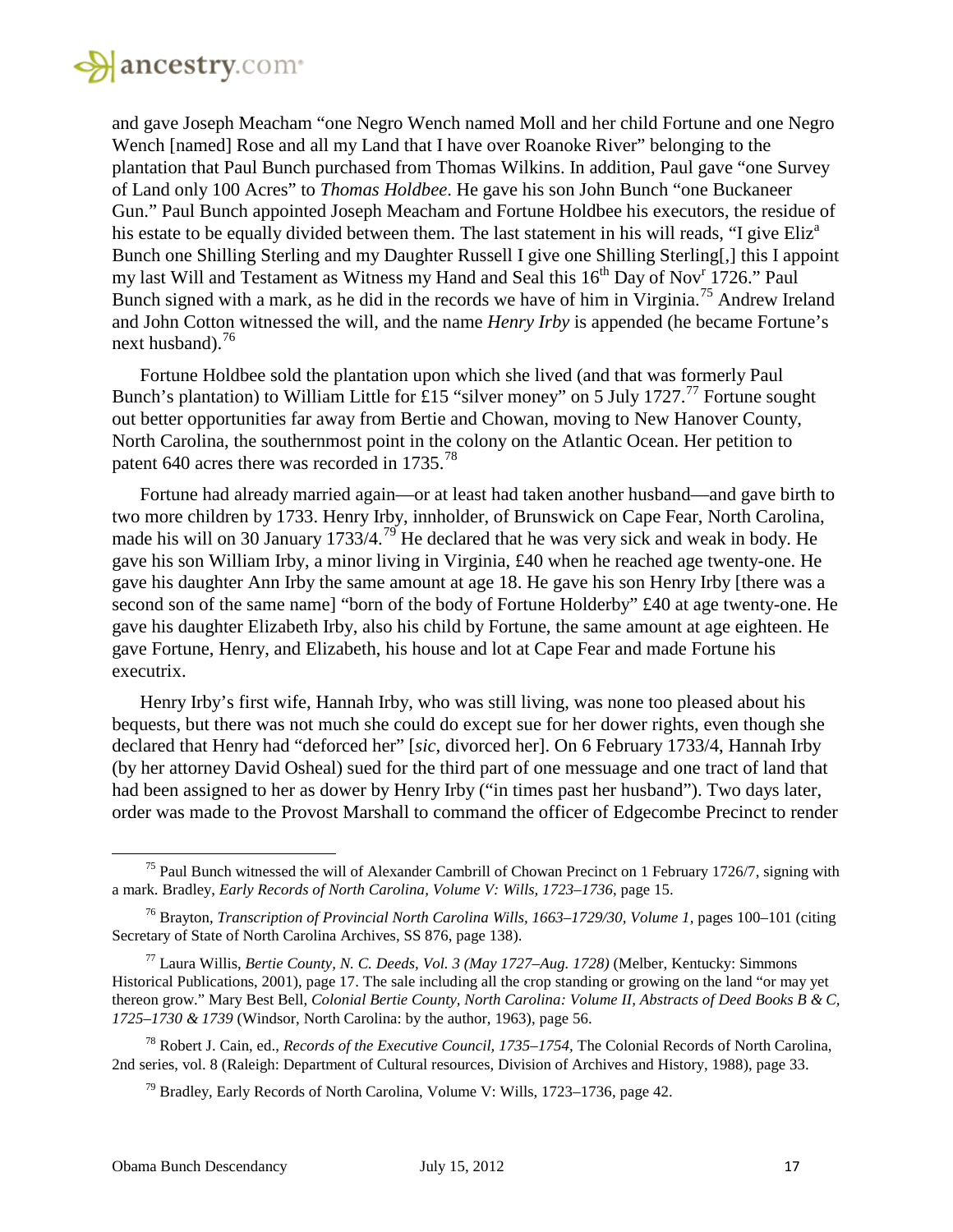

the widow her dower and appear before the General Court at Edenton. A note dated 15 March 1734/5 states that Henry refused to deliver the dower (if there had been a legal divorce she might not be entitled to dower).

Henry Irby did not settle all his accounts before his demise. Fortune Holdbee "of Onslow Precinct," as executrix of Henry Irby, was sued by William Wadill on 1 February 1734/5 and 21 August 1735 (for £30). Hugh Campbell, merchant, sued Fortune Holdbee (then of New Hanover) on 26 May 1735 for £100.<sup>[80](#page-17-0)</sup> On 14 August 1738, the entry calling her Irby was crossed out ("Fortune Holderby alias Irby") and it was stated that Fortune had since married Thomas Brown, so the court summoned him (once married, a woman and her goods were the right of her husband during his lifetime). The suit continued on 13 November  $1738$ <sup>[81](#page-17-1)</sup> John Hodgson brought suit against her for £50 as executrix of Henry Irby on 26 June 1736 when her residence was described as Bladen Precinct. Again, it was stated that she had since married Thomas Brown, who was duly summoned. This case was continued until at least 20 November  $1739$ .<sup>[82](#page-17-2)</sup> Records of New Hanover, Bladen, and Onslow Counties, North Carolina, all suffered heavy losses from courthouse fires.

Thomas Brown, of Wilmington, North Carolina, made his will on 16 July 1748; it was proved 10 May 1749. Being "very Sick and weak in Body," he gave his wife Fortune 400 acres on the sound and two slaves ("Petter & Old Betty"), gave his daughter Isabella Brown the plantation where he formerly lived and part of the land he purchased from Richard Quince, gave his daughter Elizabeth Brown the plantation he purchased from William Salter (the plantations to be delivered to his daughters at age eighteen or marriage). Thomas Brown made his brother, John, and Richard Quince executors.<sup>[83](#page-17-3)</sup>

Fortune married yet again and this time to Robert Stanton of New Hanover. Robert Stanton, planter, of New Hanover County, sold John Sampson of Wilmington a town lot on 14 September 1750. Robert's wife Fortune signed off on the deed (with an "x").<sup>[84](#page-17-4)</sup> "Fortune Brown now Fortune Stanton, the widow and devisor of the said Thomas Brown" obtained a grant of 350 acres opposite Cabbage Inlet (land secured from Thomas Brown) on 26 February 1754.<sup>[85](#page-17-5)</sup> Fortune Stanton, of Bladen County, sold William Brown of the same 300 acres on 22 April 1755 (again signing with an "x").  $86$ 

<span id="page-17-0"></span><sup>&</sup>lt;sup>80</sup> Stephen E. Bradley Jr., Early Records of North Carolina, Volume X: Colonial Court Records-Estate Papers, 1655–1775, Gilbert-Owen (Lawrenceville, Virginia: by the author, 2000), pages 41–43.

<span id="page-17-1"></span><sup>81</sup> Bradley, Early Records of North Carolina, Volume X: Colonial Court Records-Estate Papers, 1655–1775, pages 41–43.

<span id="page-17-2"></span><sup>&</sup>lt;sup>82</sup> Bradley, Early Records of North Carolina, Volume X: Colonial Court Records-Estate Papers, 1655–1775, pages 41–43.

<span id="page-17-3"></span><sup>&</sup>lt;sup>83</sup> Stephen E. Bradley Jr., Early Records of North Carolina, Volume VI: Wills, 1737–1749 (From the Secretary of State Papers) (Keyesville, Virginia: by the author, 1994), page 14; The North Carolina Historical and Genealogical Register (Edenton, North Carolina: J.R.B. Hathaway, 1900), vol. 1, page 27.

<span id="page-17-6"></span><span id="page-17-5"></span><span id="page-17-4"></span><sup>&</sup>lt;sup>84</sup> A.B. Pruitt, *Abstracts of Deeds, New Hanover Co., N.C. Books C, D, & E* ([n.p.]: by the author, 2002), page 56 (referring to Deed Book C, page 276).

<sup>85</sup> Pruitt, Abstracts of Deeds, New Hanover Co., page 92.

<sup>&</sup>lt;sup>86</sup> Pruitt, Abstracts of Deeds, New Hanover Co., page 101.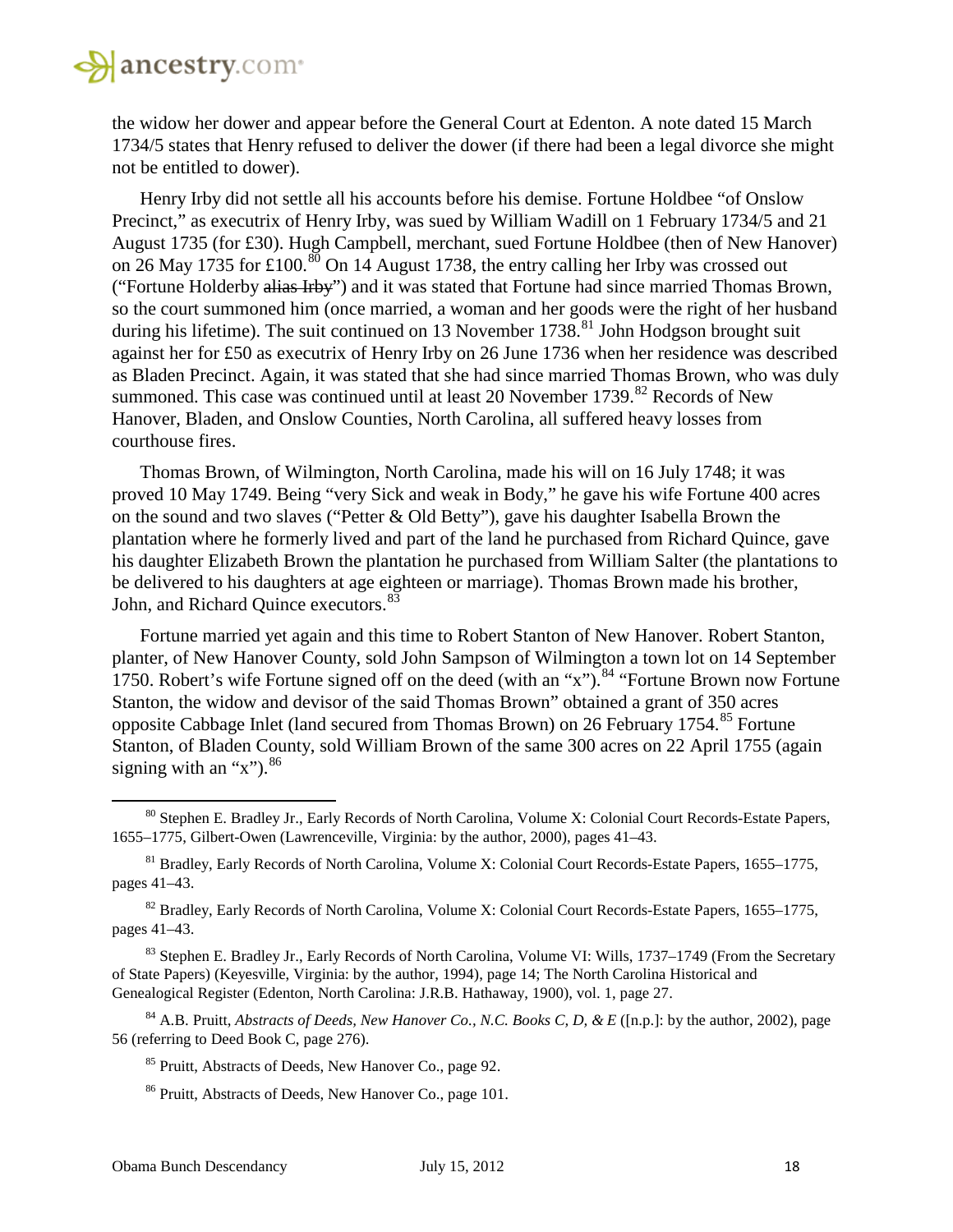

Fortune (Holdbee) (Bunch) (Brown) Stanton died sometime between 1755 and 1761. On 11 August 1761, Henry Irby, butcher, and his wife, Mary, sold James Moran 100 acres at Cabbage Inlet formerly granted to James Hassell Sr., esquire, and sold by him to Fortune Stanton in 1754. Fortune Stanton, "mother of said Irby, had willed it to said Henry Irby."<sup>[87](#page-18-0)</sup> On 10 September 1760, William Brown and his wife, Isabelle [*sic*], sold 200 acres bordering Henry Irby, which was described as being part of Fortune's land. This deed also stated that 100 acres had been willed to him by Fortune, with the will having been recorded in Bladen County.<sup>[88](#page-18-1)</sup> Unfortunately, the will has since perished in the destruction of early records of Bladen County.

On 15 March 1763, Gideon Bunch, planter, of Berkeley County, South Carolina, sold Montfort Eelbeck, gentleman, "565 acres [in Halifax County] of which 265 acres had been patented to Paul Bunch on 1 Jan[uary] 1725, the remaining acreage having been purchased by Paul Bunch from Thomas Wilkins, on the south side of Roanoke River, joining Quankey Pocoson, Sims, Gideon Gibson, Burgess, Quankey Creek," etc.<sup>[89](#page-18-2)</sup> That proves beyond any doubt Gideon's descent from Paul Bunch.

Children of Paul Bunch, wife not known:<sup>[90](#page-18-3)</sup>

i **JOHN<sup>4</sup> BUNCH**, born about 1678–80, would have grown up in New Kent and Hanover Counties, Virginia, but followed his father to North Carolina. William Stevens Sr. sold John Bunch 270 acres on the south side of Morattuck Rover bounded by a patent dated 1 February 1725/6.<sup>[91](#page-18-4)</sup> On 28 August 1728, John Bunch sold William Little (the man who purchased Fortune Holdebee's land) the tract "my father Paul Bunch bought of James Kelly on Oceaneche."[92](#page-18-5) John Bunch purchased 100 acres on the south side of Morattuck River adjacent Tuckahoe Marsh in Bertie County from Barnabee McKinne Jr. on 12 May 1729.<sup>[93](#page-18-6)</sup> John owed quit rent on 640 acres in Bertie Precinct on 12 June 1737 (he was listed next to Henry Bunch).<sup>[94](#page-18-7)</sup> John Bunch had a plat for 350 acres (on a bank of the Santee River) and a half acre lot (No. 177) in Amelia Township certified 15 November 1735, when it was part of Berkeley County, South Carolina. [95](#page-18-8) John Bunch Sr. and his wife, **MARY (GIBSON?)**, gave their son John Bunch

<span id="page-18-2"></span><span id="page-18-1"></span><span id="page-18-0"></span><sup>89</sup> Stephen E. Bradley Jr., *The Deeds of Halifax County, North Carolina, 1758–1771* (South Boston, Virginia: by the author, 1989), page 43. William Bunch and Temperance Bunch were among the witnesses.

<span id="page-18-4"></span><span id="page-18-3"></span><sup>90</sup> Paul Heinegg, *Free African Americans*, gives details of these families in North Carolina. This research study did not try to exhaust all records of the Bunch family in North and South Carolina beyond being certain there were no more likely alternative hypotheses.

<sup>91</sup> Bell, Colonial Bertie County, North Carolina: Volume II, page 99.

 $92$  Bell, Colonial Bertie County, North Carolina: Volume II, page 112.

<sup>93</sup> Bell, Colonial Bertie County, North Carolina: Volume II, page 94.

<span id="page-18-7"></span><span id="page-18-6"></span><span id="page-18-5"></span><sup>94</sup> Walter Clark, *The State Records of North Carolina,* 26 Volumes (Goldsboro, North Carolina: Nash Brothers, 1907), Miscellaneous Records, vol. 22, page 240.

<span id="page-18-8"></span><sup>95</sup> "Colonial Plat Books (Copy Series) S213184," *South Carolina Department of Archives and History* (Online: South Carolina Department of Archives and History, 2012), http://www.archivesindex.sc.gov/onlinearchives/ Thumbnails.aspx?recordId=105520, accessed 26 May 2012. John received a grant for the tract and lot on 16 September 1738. John Bunch Sr. and his wife [not named in the abstract] gave John Bunch Jr. 175 acres and town lot 177 in Amelia Township in 1755–56. South Carolina Department of Archives and History, Town Lot Sales, Series S372001, Volume 02Q0, page 193.

<sup>87</sup> Pruitt, Abstracts of Deeds, New Hanover Co., page 145.

<sup>88.</sup> Pruitt, Abstracts of Deeds, New Hanover Co., page 142.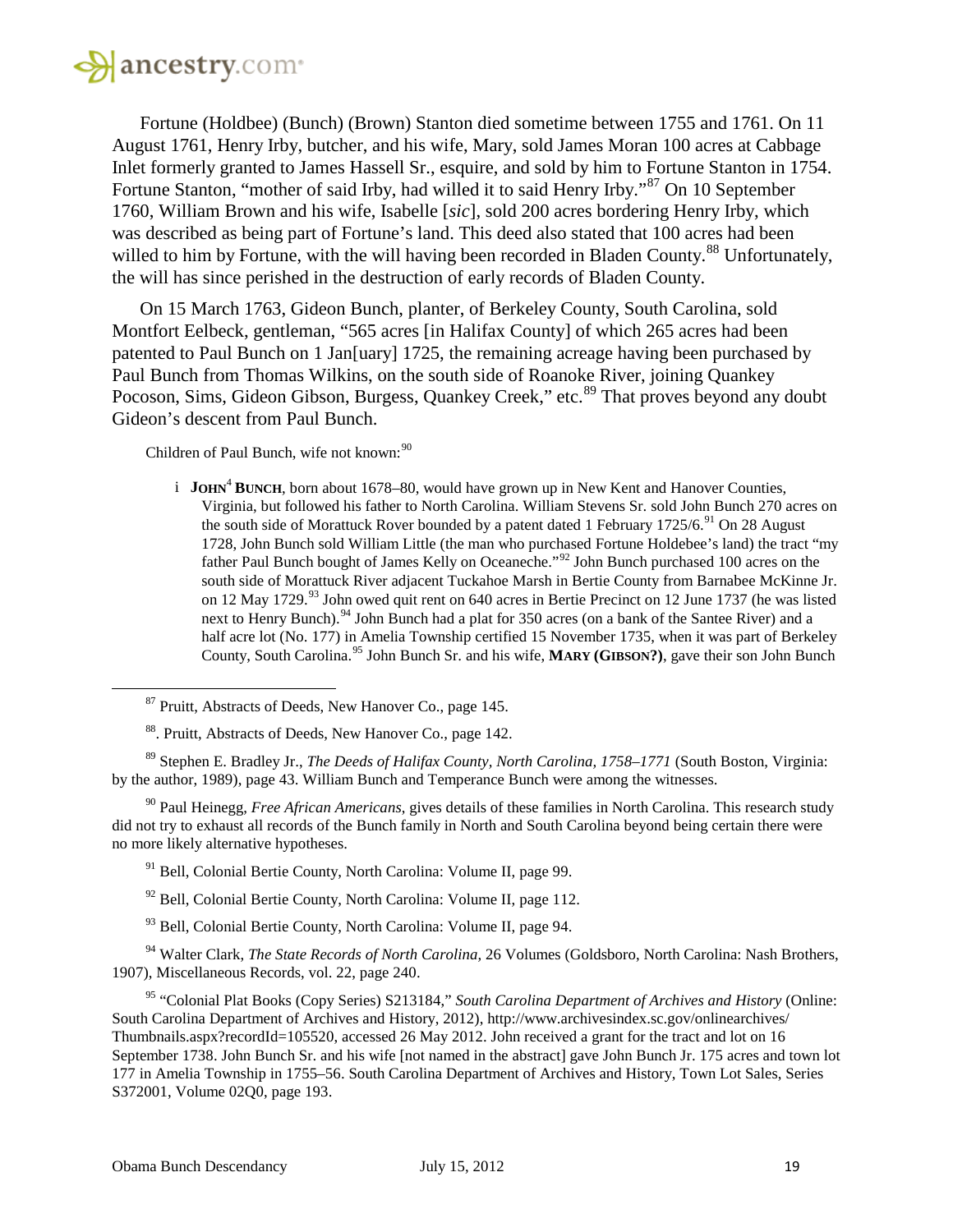Jr. 175 acres (half the tract he patented) with the town lot by deed of gift on 15 December 1755.<sup>[96](#page-19-0)</sup> It appears that John Bunch died before 15 March 1763, when his son Gideon sold inheritance that had passed down to him.<sup>[97](#page-19-1)</sup>

The identity of John Bunch's wife, Mary, is not clear. Naming patterns and associations would suggest she could have been a Gibson, but a number of John Bunch's neighbors moved with him because their wives were white. A number of free men of color left Virginia to settle in South Carolina at this period (as John Bunch, son of Paul, did). A member of the South Carolina Commons House of Assembly related in 1731 that a number of free men of color with their white wives had emigrated from Virginia with the intent to make a new life on the Santee River. A committee was appointed to investigate the details, "The house apprehending [this prospect] to be of ill Consequence to this Province." The families involved were summoned to report to Governor Robert Johnson. The governor was favorable to their cause:

The people lately come into the Settlements having been sent for, I have had them before me in Council and upon Examination find that they are not Negroes nor Slaves but free People, that the Father of them here is named Gideon Gibson and his father was also free, and I have been informed by a person who has lived in Virginia that this Gibson has lived there Several Years in Good repute and by his papers that he has produced before me that his transactions there have been very regular, That he has for several years paid Taxes for two tracts of Land [in Hanover County—his two patents] and had seven Negroes of his own, That he is a Carpenter by Trade and is come hither for the support of his Family.

The account he has given of himself is so Satisfactory that he is no Vagabond that I have in Consideration of his Wife[']s being a white woman and several white women capable of working and being Serviceable in the county permitted him to settle in this Country upon entering into Recognizance for his good behavior which I have taken accordingly $98$ 

The land that John<sup>4</sup> Bunch (*Paul<sup>3</sup> Bunch, John<sup>2</sup> Bunch I, John<sup>1</sup> Punch*) obtained was curiously enough on the Santee River. His wife might well have been white. Not allowed to marry in Virginia, it would be no wonder that these free men would leave to settle somewhere they could reside in peace and prosper on their own merits.

Children of John Bunch (perhaps by his wife Mary):

*1. Gideon<sup>5</sup> Bunch*, born about 1704–05 (perhaps named after Gideon Gibson), first occurs on record in Brunswick County, Virginia, on 7 June 1739, when William Gunn brought suit against "Giddeon Bunch" for £3.0.11 guaranteed by a promissory note dated 20 October 1738.<sup>[99](#page-19-3)</sup> At that time Brunswick County covered a massive expanse, including most of

<sup>97</sup> Bradley, Deeds of Halifax County, North Carolina, 1758–1771, page 43.

<span id="page-19-2"></span><span id="page-19-1"></span><sup>98</sup> Winthrop D. Jordan, "American Chiaroscuro: The Status and Definition of Mulattoes in the British Colonies," *William and Mary College Quarterly*, 19, no. 2 (1962), pages 189–90; Winthrop D. Jordan, *White over Black: American Attitudes towards the Negro, 1550–1812* (Chapel Hill: University of North Carolina Press, 1968), pages 171–72 (citing Parish Transcripts, Box II, bundle: S.C., Minutes of House of Burgesses (1730–35), page 9).

<span id="page-19-3"></span><sup>99</sup> Brunswick County (Virginia), Order Book 1, 1732–1741, page 253, FHL microfilm 30662. Brunswick County was technically formed in 1720, but there was no functioning court house until 1732. Its parent county, Prince George County, Virginia, suffered a heavy loss of records.

<span id="page-19-0"></span><sup>96</sup> South Carolina, Deed Book Q-Q, pages 193–94 as cited in Clara A. Langley, *South Carolina Deed Abstracts, 1719–1772, Vol. III, 1755–1768, Books QQ-H-3* (Easley, South Carolina: Southern Historical Press, 1983), pages 6–7.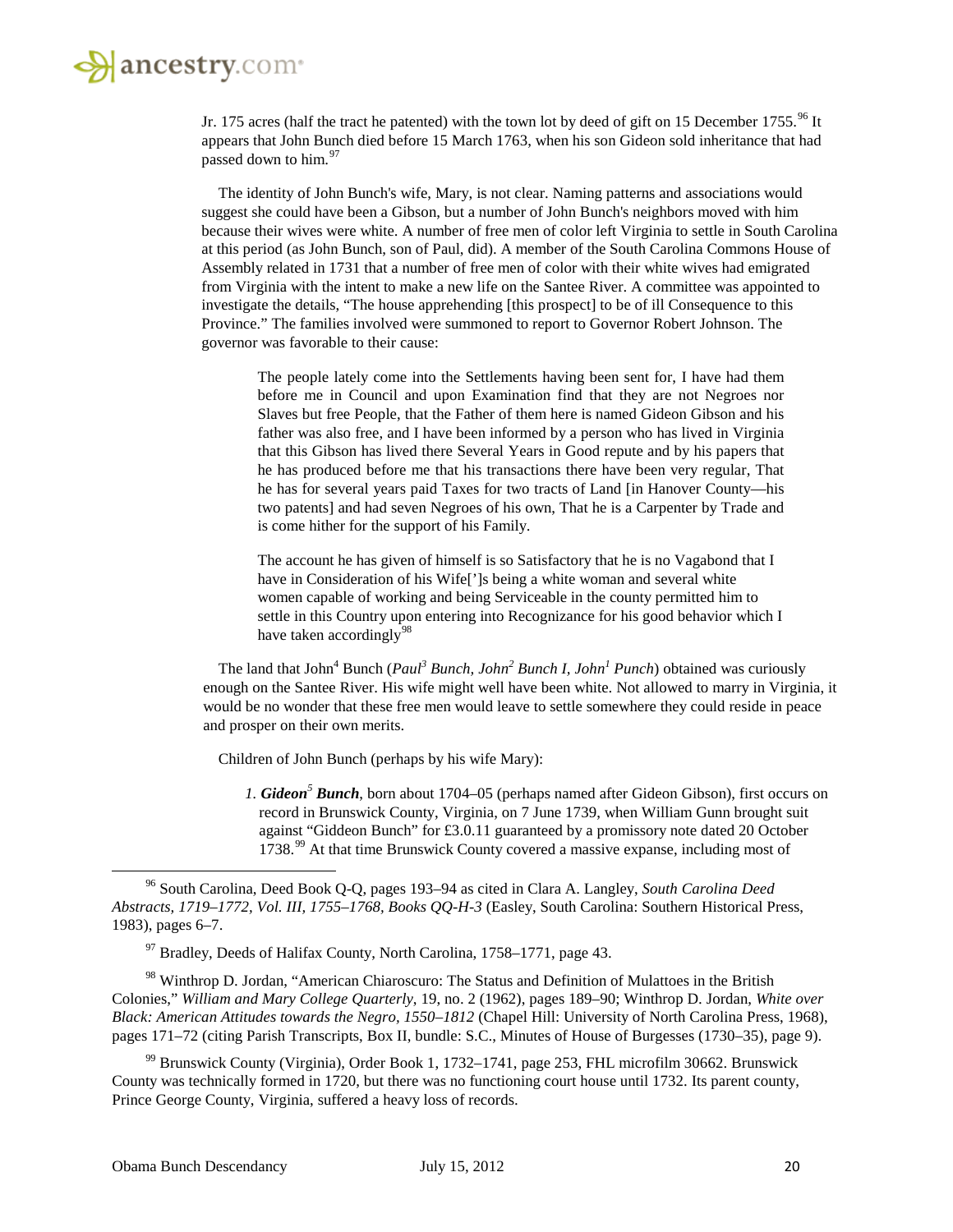<span id="page-20-0"></span>l

southwest Virginia. Thomas Jones sued Gideon Bunch on 2 October 1741, claiming he was indebted for twelve pounds of good, merchantable deer leather by bill, but had refused payment. Jones brought suit before the court of Brunswick County on 2 October 1741, but Gideon had not been properly served yet. Service was apparently made in the next few months, as the court ruled in Jones's favor on 3 December 1741.<sup>[100](#page-20-0)</sup> Twelve pounds of processed deer hide was no small amount and probably reveals how Gideon earned much of his living. Gideon was a defendant in Lunenburg County, Virginia, on 1 June 1747 (this time for £1.8.6).<sup>[101](#page-20-1)</sup> Lunenburg was created from Brunswick County in 1745. Gideon and Cage (Micajah) Bunch (his son) were tithables in Lunenburg County in  $1749$ .<sup>[102](#page-20-2)</sup> Gideon moved back into North Carolina soon afterwards. He was taxed in Granville County, North Carolina, in 1750 (he was sometimes recorded as Gibeon and is probably the Gibbe Bunch recorded in one record).<sup>[103](#page-20-3)</sup> Gideon was taxed as a mulatto in Orange County, North Carolina, in 1755 (with the Collins and Gibson families).<sup>[104](#page-20-4)</sup> He was still in Orange County in June 1756 and indebted to a man named Samuel Benton.<sup>[105](#page-20-5)</sup> Gideon Bunch had a plat for 100 acres on Four Hole Swamp, Berkeley County, South Carolina, certified 20 January 1759.<sup>[106](#page-20-6)</sup> He had a grant of 100 acres on the north east side of Four Hole Swamp in Berkeley County on 25 April 1765, and another 100 acres grant in Berkeley County on 17 May 1774.<sup>[107](#page-20-7)</sup> A plat for 200 acres owned by Gideon Bunch in Berkeley County is dated 11 March 1773, and a memorial for 200 acres in St. Mathews Parish, Berkeley County, South Carolina, is dated 25 October 1774.[108](#page-20-8) Children: 1. *Micajah Bunch*, born by 1726*.* [109](#page-20-9) 2. *Paul Bunch*, possibly born as

<sup>100</sup> Brunswick County (Virginia), Order Book 2, 1741–1783, pages 41 and 64, FHL microfilm 30662.

<sup>101</sup> Lunenburg County (Virginia), Court Orders, 1746–1748, page 209, FHL microfilm 32403.

<span id="page-20-2"></span><span id="page-20-1"></span><sup>102</sup> Landon C. Bell, *Sunlight on the Southside Lists of Tithes Lunenburg County, Virginia (Baltimore:* Genealogical Publishing Co., 1974), page 114.

<span id="page-20-3"></span><sup>103</sup> Timothy W. Rackley, *Granville County, North Carolina Tax Lists, 1747–1759* (Kernersville, North Carolina: by the author, 2003), page 8. Micajah and Liddy Bunch were taxed in Granville in the household of John Stroud (Rackley, *Granville County, North Carolina Tax,* page 44).

<sup>104</sup> Heinegg, *Free African Americans*, vol. 1, page 221.

<span id="page-20-5"></span><span id="page-20-4"></span><sup>105</sup> Weynette Parks Haun, *Orange County, North Carolina Court Minutes, 1752–1761, Book I* (Durham, North Carolina: by the author, 1991), page 52.

<span id="page-20-6"></span><sup>106</sup> Gideon Bunch's petition for 100 acres on Four Hole Swamp was recorded 5 December 1758. Brent H. Holcomb, *Petitions for Land from the South Carolina Council Journals, Volume V: 1757–1765* (Columbia, South Carolina: SCMAR, 1998), page 37. There are a number of other Bunch entries in this volume.

<span id="page-20-7"></span><sup>107</sup> Brent H. Holcomb, *South Carolina's Royal Grants, Volume Two: Grant Books 10 through 17, 1760–1768* (Columbia, South Carolina: SCMAR, 2007), page 107 (citing 12:206, plat certified 2 October 1764); also South Carolina Department of Archives and History, Land Grants, Series S213019, Volume 0030, page 312 (17 May 1774).

<span id="page-20-8"></span><sup>108</sup> "Gideon Bunch Plat for 200 acres in Berkly [*sic*] County," On-Line Records Index, *South Carolina Department of Archives and History* (Online: State of South Carolina, 2011) [Series S213184, vol. 13, page 424, item 3, record 7], http://www.archivesindex.sc.gov/onlinearchives/Thumbnails.aspx?recordId=105518; also "Gideon Bunch Memorial for 200 acres in St. Mathews Parish, Berkly [*sic*] County," On-Line Records Index, *South Carolina Department of Archives and History* (Online: State of South Carolina, 2011) [Series S111001, volume 0013, page 00064, item 2, record 9].

<span id="page-20-9"></span><sup>109</sup> Micajah witnessed a deed between William Lewis and Humphrey Robinson in Chowan County on 17 February 1746/7. Weynette Parks Haun, *Chowan County, North Carolina, Deed Books: A-1, E-1, F-1, F-2, G-1 [Deeds Dated 1701–1755], Vol. II* (Durham, North Carolina: by the author, 1999), page 83. Micajah Bunch served on a jury in Chowan County 18 January 1749/50. Weynette Parks Haun, *Chowan County, North Carolina, Court Minutes, 1749–1754, Book III* (Durham, North Carolina: by the author, 1992), page 15. Micajah Bunch was taxed in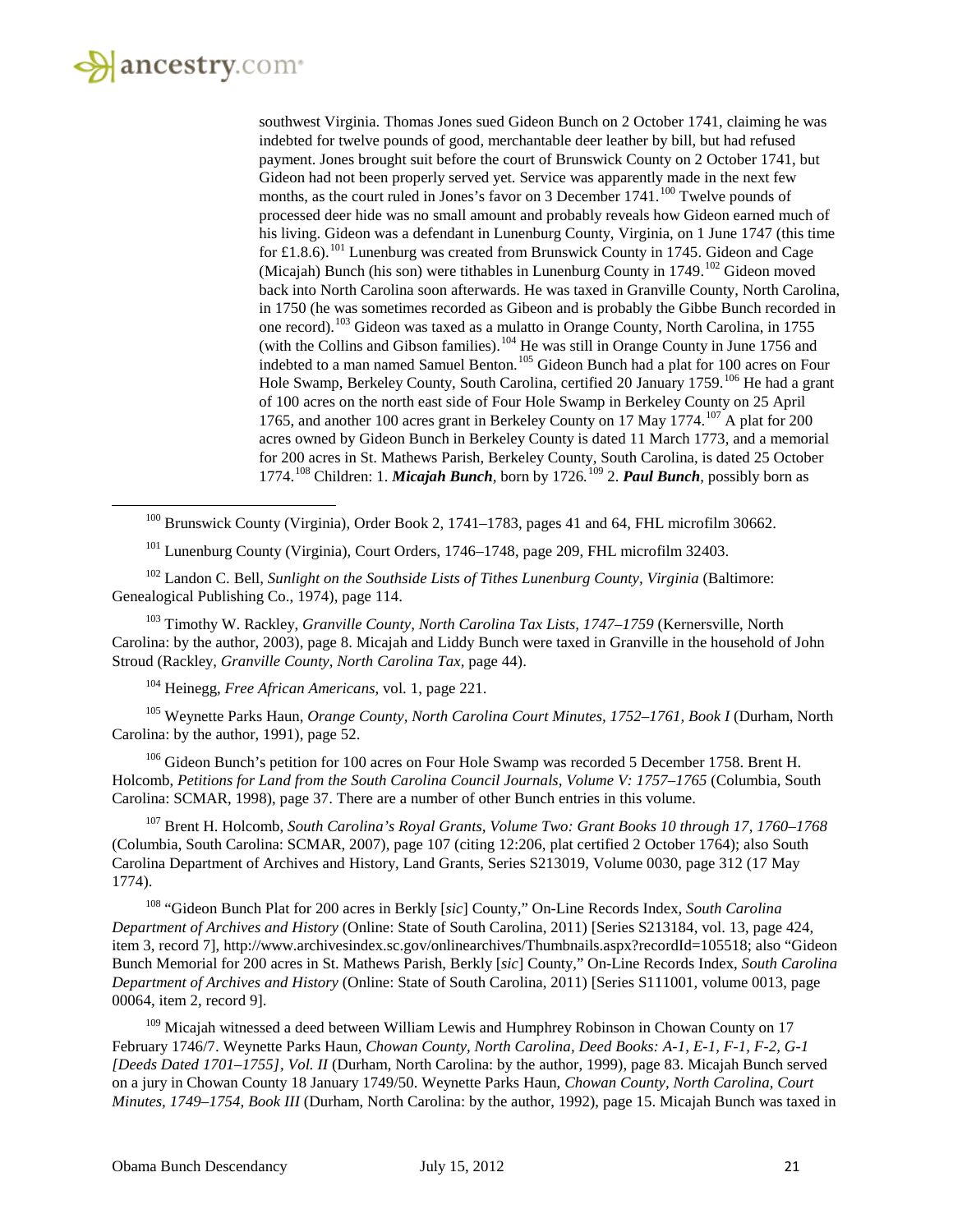

 $\overline{\phantom{a}}$ 

early as 1722, died testate in Wake County, North Carolina, in 1771 (making his brother Micajah his executor).<sup>[110](#page-21-0)</sup> 3. *William Bunch*, age 16 and more in 1761 (born before 1745), was taxed within his father's household in Granville County in 1761 ("Gideon Bunch [&] son William") and 1762 ("Gibean [sic] Bunch [&] son William").<sup>[111](#page-21-1)</sup>

*2. John<sup>5</sup> Bunch*, born about 1710, was apparently an adult by 1735 when his parents gave him half their tract and the town lot in Amelia Township, Berkeley County, South Carolina. John had a grant of 250 acres on the Four Holes adjacent John Oliver on 18 January 1765.<sup>[112](#page-21-2)</sup> John Bunch, of Berkeley County, purchased 250 acres on Four Holes from William Heatly and his wife Mary Elizabeth, on 13 and 14 August 1765. This tract bordered John Bunch's own land

Chowan County in 1746 (1 white), 1748 (2 whites and 6 blacks), 1750 (10 tithables), 1751 (8 tithables), 1753, 1765 (1 white, 5 black: Stephne, Tony, Stephne, Murrear, Patt), 1768 (1 white, 5 black: Jeny, Doll, Stephney, Mariah, Stephney), and 1770 (1 white, 6 black: Stepney, Stepney, Toney, Moriah, Doll, Grace). David Barrett and Janet Searles Barrett, *Chowan County, North Carolina Tythables and Taxables, 1717 to 1770: A Compilation of 121 Tax Lists and Records* (Elizabeth City, North Carolina: Family Research Society of Northeastern North Carolina, 2009), pages 33, 43, 49, 63, 64, 91, 111, and 118. The will of Micajah Bunch was proved in Chowan County (dated 6 December 1783). He named his wife Mary, sons Micajah Bunch, Joseph Bunch, Edward Bunch, James Bunch, Thomas Bunch, and daughters Penelope, Lydia, and Frances. *Chowan County Will Abstracts, 1707–1850* (Edenton, North Carolina: The Edenton Tea Party Chapter, Daughters of the American Revolution, 1976), page 34 (Book B:62)

<span id="page-21-0"></span><sup>110</sup> Frances Holloway Wynne, *Wake County, North Carolina, Abstracts of Wills, Inventories, and Settlements of Estates, 1771–1802* (Baton Rouge, Louisiana: Oracle Press, 1984), page 5. Paul Bunch's will was dated 18 December 1762 and proved 15 June 1771. He was a respectable landowner more than 617 acres), and described himself as of Johnston County, North Carolina, when he wrote his will (Wake County was created partly from Johnston and Orange Counties, with a part from Cumberland County, in 1771). He named his wife Ann, son Thompson Bunch, son David Bunch, carpenter's and cooper's tools, his daughters Mary Macnatt, Anna Pace, Rachel Bunch, Sarah Bunch, and Feroba Bunch, making his brother Micajah Bunch and James Thompson (brother-in-law?) his executors. Paul's inventory included books and a violin (Wynne, page 7). "Danl." Bunch purchased land in Johnston County in January 1762. Weynette Parks Haun, *Johnston County, North Carolina Court Minutes, 1759 through 1766, Book I* (Durham, North Carolina, 1974), page 43 (see also entries for Paul Bunch on pages 49, 108, 144, and 174). Haun has made useful abstracts of many records, but it is not uncommon to find misreadings of names in her work (which she even cautions about in some of her prefaces). The original court minutes are not available at the Family History Library. If "Dan'l." is actually "Dav'd" (no Daniel Bunch is known in this period) it would indicate that Paul's son was born by 1741. Johnston County suffered a partial loss of records (the deed involved does not survive). David Bunch had his mark recorded in May 1768. Weynette Parks Haun, *Johnston County, North Carolina Court Minutes 1767 thru 1777 Book II* (Durham, North Carolina: by the author, 1974), page 23. Thompson Bunch appears to have joined distant relatives in Grainger County, Tennessee by 1816 when Thompson Bunch and a David Bunch were mentioned in deeds. "Grainger County, Tennessee Deeds, Volumes C through F, Various Pages," *Grainger County Tennessee USGenWeb Archives* (Online: TNGenWeb, 2012), http://files.usgwarchives.net/tn/grainger/land/land001.txt, accessed 24 May 2012. A Robert Bunch died testate in Johnston County making his will on 27 August 1787 and proved February 1788. He named his wife Mary, son Gideon and daughter Leanath[?] Bunch. Moses Rainwater (from a family with Native-American blood) was among the witnesses. Elizabeth E. Ross, *Johnston County, North Carolina Will Abstracts, 1746–1825, Vol. I* (Clayton, North Carolina: by the author, 1975), page 2.

<span id="page-21-1"></span><sup>111</sup> Timothy W. Rackley, *Granville County, North Carolina Tax Lists, 1760–1764* (Kernersville, North Carolina: by the author, 2004), pages 21 and 54. Also transcribed by Paul Heinegg, "Free African Americans Taxable in Granville County" (Online: by the author), http://www.freeafricanamericans.com/Granville.htm, accessed 24 May 2012.

<span id="page-21-2"></span><sup>112</sup> Holcomb, *South Carolina's Royal Grants, Volume Two*, page 90 (citing 11:712, plat certified 25 November 1764).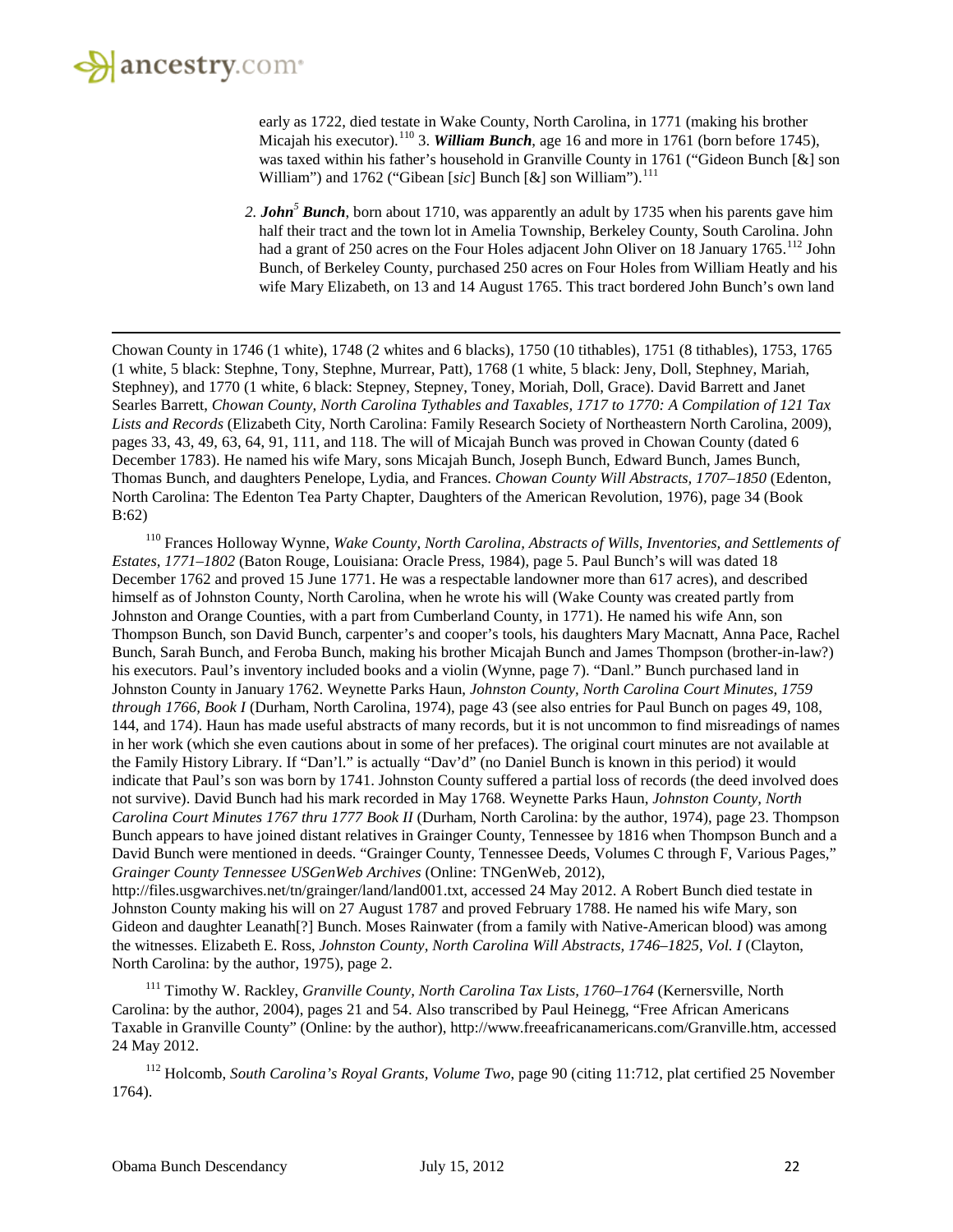

 $\overline{\phantom{a}}$ 

and land of John Oliver.<sup>[113](#page-22-0)</sup> John Bunch, planter, of St. Matthews Parish, purchased 150 acres from John Oliver on the north side of Four Hole Swamp in Berkeley County on 28 and 29 December 1767.<sup>[114](#page-22-1)</sup>

- *3.* [?] *Naomi<sup>5</sup> Bunch*, born about 1720–22, married *John Joyner Jr.* on 23 December 1754, both of Amelia Township, Orangeburg, South Carolina (unless the Naomi in that record was actually widow of no. 4,  $Paul<sup>5</sup> Bunch$ .
- *4.* [?] *Paul<sup>5</sup> Bunch*, born about 1720–25, married *Amy [Naomi?] Winigum* on 28 April 1648 in Orangeburg, South Carolina, was described in the register as a resident of Amelia Township.<sup>[115](#page-22-2)</sup> Some of the Gibson clan also settled in Amelia Township in 1735.
- ii [**ELIZABETH**] <sup>4</sup> **BUNCH**, born *about* 1675–79, married **JOHN RUSSELL**.

Children of Paul Bunch, perhaps by Fortune Holdbee:

iii [?] **KEZIAH HOLDBEE**, born *about* 1724, was still a minor in 1742 (so born after 1721). Captain Thomas Bryant obtained guardianship of one of Paul Bunch's orphans (who was "Entitled to a considerable Estate in this Precinct…by the Will of Paul Bunch") by 13 August 1734. Bryant gave security for the same on 13 May 1734.<sup>[116](#page-22-3)</sup> Keziah Holdbee was called "a Molatto woman" on 14 May 1734 when her guardian Bryant was ordered to post £1000 security.<sup>[117](#page-22-4)</sup> Keziah Holdbee's guardian, Mr. Dawson, was to give security of £2000 on her estate in 1740.<sup>[118](#page-22-5)</sup> Thomas Bryant was dead by May 1742, when his executor Benjamin Bryant pleaded to the court to allow him a sum for the expenses his

<span id="page-22-5"></span><span id="page-22-4"></span><span id="page-22-3"></span><sup>116</sup> Weynette Parks Haun, *Bertie County, North Carolina County Court Minutes, 1724 thru 1739* (Durham, North Carolina: by the author, 1976), vol. 1, pages 60 and 64.

<sup>117</sup> Haun, Bertie County, North Carolina, County Court Minutes, 1724 thru 1739, page 68.

<sup>118</sup> Haun, Bertie County, North Carolina, County Court Minutes, Book II, page 15.

<span id="page-22-0"></span><sup>113</sup> Clara A. Langley, *South Carolina Deed Abstracts, 1719–1772, Vol. IV, 1767–1773, Books I-3-E-4* (Easley, South Carolina: Southern Historical Press, 1984), page 10.

<sup>114</sup> Langley, South Carolina Deed Abstracts, 1719–1772, Vol. IV, page 288.

<span id="page-22-2"></span><span id="page-22-1"></span><sup>&</sup>lt;sup>115</sup> Paul Bunch married Amy [Naomi?] Winigum on 28 April 1748 in the church at Orangeburg[h], South Carolina. Mary, daughter of Paul and Naomi Bunch, was born "71th" [17?] July 1750, and their daughter Elizabeth was born "17<sup>th"</sup> April 1752, with Mary Bunch, Joseph Joyner, and Winifred Joyner witnesses. Naomi Bunch married John Joyner Jr. after the publication of banns on 23 December 1755. (Was this Paul's widow or his sister?) Gideon Bunch witnessed the baptism of Charles, son of Nathaniel and Winifred Joyner, who was born on 27 September 1751. A.S. Salley Jr., *The History of Orangeburg County, South Carolina: From Its First Settlement to the Close of the Revolutionary War* (Orangeburg, South Carolina: R. Lewis Berry, 1898), pages 109, 119, 132, and 134. Paul's (first?) wife might be the Amy Winningham born 11 August 1733 in Bristol Parish, Virginia, daughter of Thomas and Mary Winningham. Churchill Gibson Chamberlayne, *The Vestry Book and Register of Bristol Parish, Virginia, 1720–1789* (Richmond: privately printed, 1898), page 389. Thomas Winningham sold the land he lived on in Prince George County on 8 April 1718. Benjamin B. Weisiger III, *Prince George County, Virginia Wills and Deeds, 1713– 1728* ([Richmond]: by the author, 1973), page 27. The plat mapping out Thomas Winningham's 300 acres on Santee River in Amelia Township, Berkeley County, and half acre Town lot #101 certified 2 June 1738 is now online through the "Colonial Plat Books," *South Carolina Department of Archives and History* (Online: SCDAH, 2011), http://www.archivesindex.sc.gov/onlinearchives/Thumbnails.aspx?recordId=94975, accessed 23 May 2012. It is curious that a number of the Bunch family in Orangeburg were apparently Loyalists during the Revolution. Murtie June Clark, *Loyalists in the Southern Campaign of the Revolutionary War, Volume I* (Baltimore: Genealogical Publishing Co., 1981), page 203.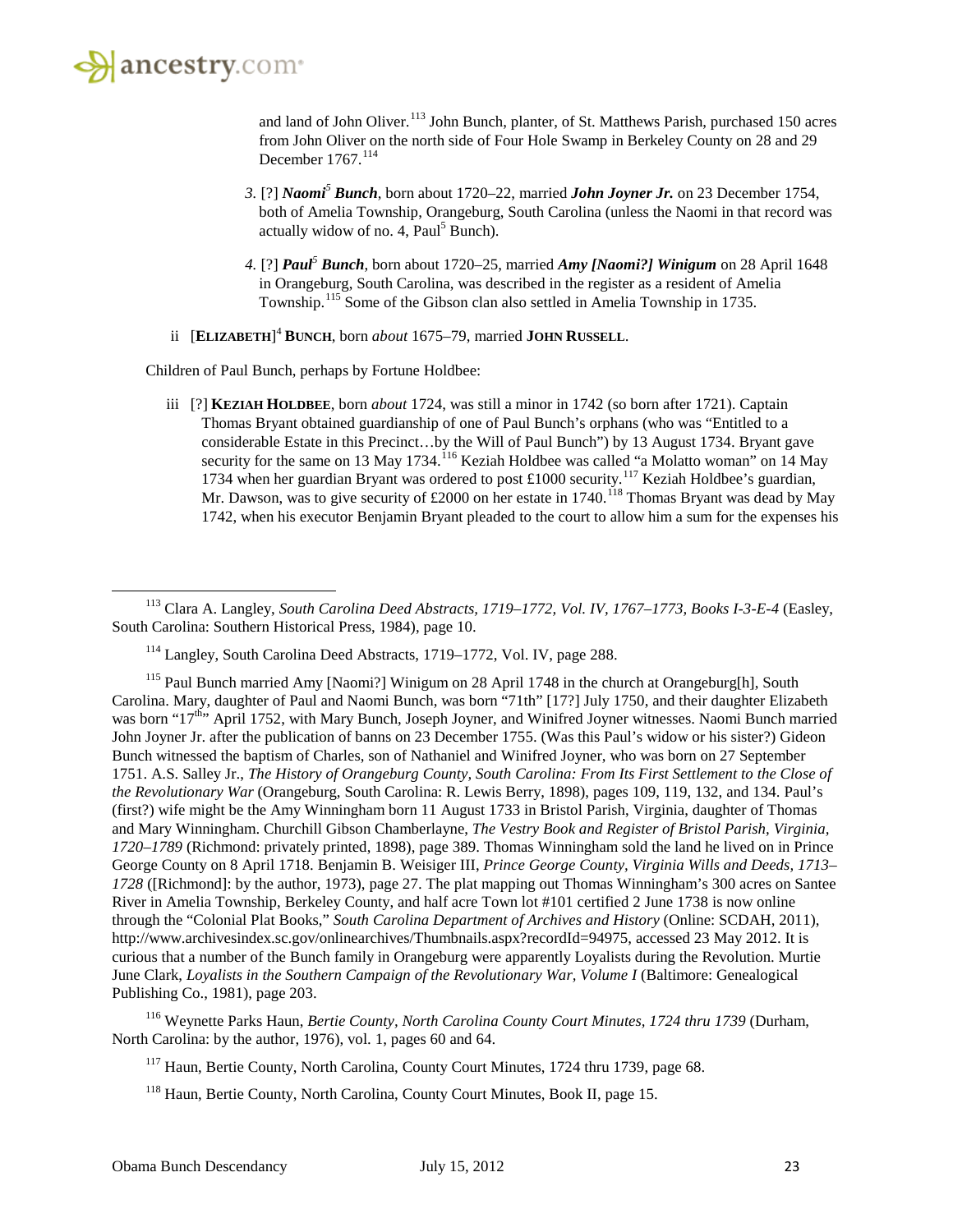

father had in caring for the orphan "Cashia Holbee, her Negro Wench," and six children for the space of thirteen years. John Dawson, gentleman, was the guardian of Keziah Holdbee at that time.<sup>[119](#page-23-0)</sup>

iv [?] **JEMIMA HOLDBEE**, born circa 1726 (before Paul Bunch made his will) was called "orphan of Thomas Holderby, deceased," on the second Tuesday in November 1740 when she complained that years ago the court had appointed Captain Thomas Bryan her guardian. Now that she was of an age to choose (age 14), she prayed that John Edwards be appointed in Bryant's stead.<sup>[120](#page-23-1)</sup>

4 [?**HENRY**] <sup>3</sup> **BUNCH**, born about 1660–70 in Virginia, was apparently the father of several of miscellaneous early Bunch settlers who went to North Carolina (those who were not named in Paul Bunch's will, though they were also recorded as mixed race in later records). The following Bunches are grouped here because they cannot be shown to definitely descend from Paul Bunch or John Bunch II.<sup>[121](#page-23-2)</sup> There was also a slave who was probably not a Bunch by blood, but who used the name John Bunch as a ruse to pass as free. A "runaway Malatto Man Slave, named Jack" who belonged to Samuel Harwood, the younger, of Charles City County, was in South Carolina in April 1719 according to the testimony of George Rives, age fifty-nine, who said he talked with Jack many times.<sup>[122](#page-23-3)</sup> In his testimony, Rives recounted that Jack had gone into South Carolina in the company of Mr. Robert Hix and other traders, disguising himself by using the name John Bunch. Jack said he would have willingly returned to his master, but he was detained by a man named Capt. How and other traders there. Rives further testified that he knew Harwood's runaway slave very well because they had lived on the plantation of Poplar Swamp, swearing deposition on 6 September 1719.

i **HENRY**<sup>4</sup> **BUNCH**, born about 1685–90, purchased 200 acres at the mouth of Reedy Branch in what was Chowan Precinct (Bertie County Deed Book), North Carolina on 18 December 1727.<sup>[123](#page-23-4)</sup> He purchased three more tracts of land on Conaritstat Swamp (totaling 640 acres) on 30 May 1729 bordering his own land.<sup>[124](#page-23-5)</sup> Henry Bunch served on a jury on 14 May 1734.<sup>[125](#page-23-6)</sup> Henry owed rent on 515 acres in Bertie Precinct on 12 June 1735.<sup>[126](#page-23-7)</sup> Henry Bunch had a patent of 200 acres in Bertie County on 14 February 1739/40. This joined his own land and a branch running out of Coneyruckey Swamp.<sup>[127](#page-23-8)</sup>

<span id="page-23-2"></span><span id="page-23-1"></span><span id="page-23-0"></span><sup>121</sup> The given name Henry passed down in all branches of this family so is suggested as a possible given name. There was a Henry "Birch" listed in the 1704 quit rents of King William County, where Paul Bunch resided. Birch, however, is normally a distinct surname not normally confused with Bunch.

<span id="page-23-3"></span><sup>122</sup> Prince George County (Virginia), Deeds, 1713–1728, page 350, FHL microfilm 33052. It is curious that Captain Samuel Harwood served as security for the good behavior of George Gibson in December 1745, possibly for failing to answer the suit of Phillis Goeing (Gowen). Paul Heinegg, *Free African Americans*, vol. 1, page 523. John Bunch was among the seven headrights claimed by Robert Hix for land granted in Surry County on 31 October 1716. Virginia Land Patent Book 10, page 307, FHL microfilm 29327.

- <sup>124</sup> Bell, Colonial Bertie County, North Carolina: Volume II, page 110.
- <sup>125</sup> Haun, Bertie County, North Carolina County Court Minutes, 1724 thru 1739, page 54.
- <sup>126</sup> Clark, The State Records of North Carolina, vol. 22, page 240.

<span id="page-23-8"></span><span id="page-23-7"></span><span id="page-23-6"></span><span id="page-23-5"></span><sup>127</sup> Margaret M. Hofmann, *Colony of North Carolina, 1735–1764, Abstracts of Land Patents, Volume One* (Roanoke Rapids, North Carolina: by the author, 1982), page 278 (no. 4014).

<sup>&</sup>lt;sup>119</sup> Haun, Bertie County, North Carolina, County Court Minutes, Book II, page 26.

<sup>&</sup>lt;sup>120</sup> Haun, Bertie County, North Carolina, County Court Minutes, Book II, page 7.

<span id="page-23-4"></span><sup>123</sup> Bell, Colonial Bertie County, North Carolina: Volume II, page 76.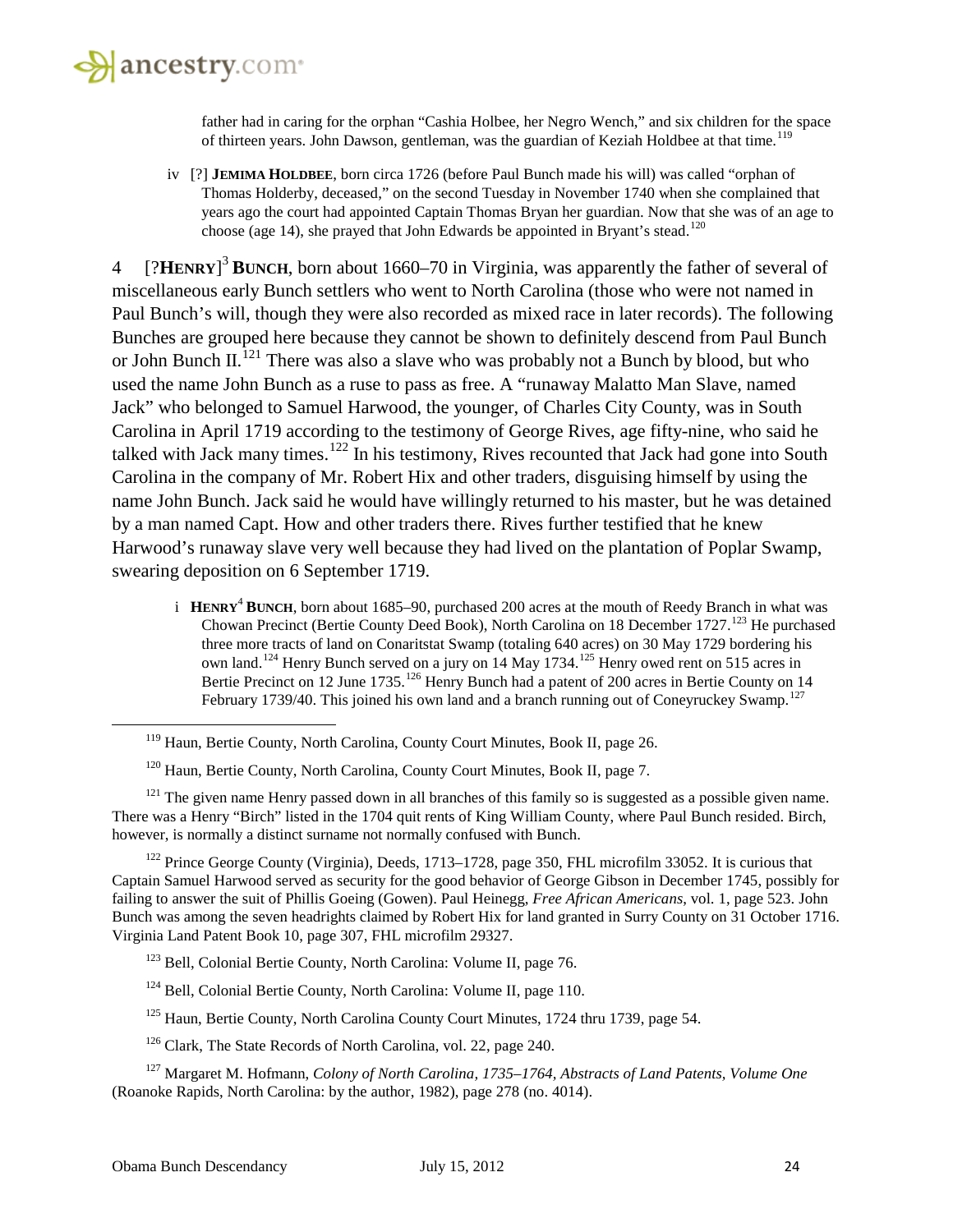

 $\overline{\phantom{a}}$ 

Land Henry sold to Media White on 23 July 1740 was mentioned in 1759.<sup>[128](#page-24-0)</sup> Henry Bunch died testate in Bertie County in 1775. His will was dated 21 April 1775 and proved August term  $1775$ .<sup>[129](#page-24-1)</sup> His son Jeremiah was married about 1740, so born about 1715. Henry Bunch was therefore certainly born by 1694–99. The yDNA of his descendants matches the Bunch DNA of the descendants of John Bunch III. If Henry is not son of Paul<sup>3</sup> (John<sup>2</sup> Bunch I), then he would fit well as Paul's nephew. This branch seems to be darker in complexion than the John Bunch II descendants who remained in Virginia because they were intermittently recognized as people of color. Henry was father of at least six children:<sup>[130](#page-24-2)</sup> 1. *Jeremiah Bunch* [Sr.] born about 1715–20,<sup>[131](#page-24-3)</sup> will dated 8 March 1797, Bertie County, North Carolina.<sup>[132](#page-24-4)</sup> 2. *Tamerson Bunch* married Thomas Bass.<sup>[133](#page-24-5)</sup> 3. *Susannah Bunch* married Lazarus Summerlin. 4. *Rachel Bunch* married Joseph Collins. 5. *Nancy Bunch* married Isaac Bass. 6. *Embrey Bunch*, born about 1730, left a will dated 20 July 1780. [134](#page-24-6)

ii **PAUL**<sup>4</sup> **BUNCH**, born about 1690–95, intended to settle in Beaufort County, North Carolina, before his death, but died in 1741.<sup>[135](#page-24-7)</sup> He was the same Paul Bunch who purchased 640 acres on Indian Town Creek in Chowan Precinct on 31 July 1729.<sup>[136](#page-24-8)</sup> Paul Bunch sold William Mackey 640 acres on Indian Town Creek formerly belonging to Thomas Bray on 2 April 1734.[137](#page-24-9) Mackey sold it to Joseph

<span id="page-24-1"></span><sup>129</sup> Laura Willis, *Bertie County, N. C. Wills—Vol. Two (May 1774–Aug. 1784)* (Melber, Kentucky: Simmons Historical Publications, 2000), pages 10–11; and David B. Gammon, *Abstracts of Wills, Bertie County, North Carolina, 1774–1797* (Raleigh, North Carolina: by the author, 1991), pages 4–5.

<sup>130</sup> For more on these families, see Heinegg, *Free African Americans*, vol. 1, pages 220–23.

<span id="page-24-3"></span><span id="page-24-2"></span><sup>131</sup> Jeremiah Bunch was born before 1723, as his son Jeremiah Jr. was an adult by 1765. Jeremiah Bunch Jr. was taxed for himself in Bertie County in 1765 (indicating he was born by 1744). A.B. Pruitt, *List of Taxables 1765– 1771, Bertie County, NC* (by the author, 2009), page 3. Jeremiah Bunch Jr., the elder Jeremiah's son, purchased land in Bertie County in 1769. Weynette Parks Haun, *Bertie County, North Carolina County Court Minutes, 1763 through 1771 Book III* (Durham, North Carolina: by the author, 1978), page 79.

<span id="page-24-4"></span><sup>132</sup> Sandra Lee Almasy, *Bertie County, North Carolina Wills, 1797–1805* (Joliet, Illinois: Kensington Glen Publishing, 1993), page 24; and *The North Carolina Historical and Genealogical Register* (Edenton, North Carolina: J.R.B. Hathaway, 1901), vol. 2, page 328.

<span id="page-24-5"></span><sup>133</sup> David B. Gammon, *Abstracts of Wills, Bertie County, North Carolina, 1722–1774* (Raleigh: by the author, 1990), pages 79–80.

<span id="page-24-6"></span><sup>134</sup> Laura Willis, Bertie County, N. C. Wills—Vol. Three (Aug. 1784–Feb. 1791) (Melber, Kentucky: Simmons Historical Publications, 2000), pages 60–1; Gammon, Abstracts of Wills, Bertie County, North Carolina 1774–1797, page 42; The North Carolina Historical and Genealogical Register, vol. 2, page 328. Embrey Bunch was taxed in Bertie County in 1765. Pruitt, List of Taxables 1765–1771, Bertie County, pages 2 and,3.

<span id="page-24-7"></span><sup>135</sup> Stephen E. Bradley Jr., Early Records of North Carolina, Volume II: Probates, Administrations, Inventories, 1677–1790 (From the Secretary of State Papers) (Keysville, Virginia: by the author, 1992), Book 2, page 49; John Anderson Brayton, *Abstracts of Beaufort County, North Carolina Deed Book 2, 1729–1748* (Memphis: John Anderson Brayton, 2011), page 82.

<span id="page-24-8"></span><sup>136</sup> Weynette Parks Haun, Chowan County, North Carolina, Deed Books ... Deeds Dated 1723–1759 [a few dated before & After], Vol. III (Durham, North Carolina: by the author, 2004), page 30; Haun, Chowan County, North Carolina, Deed Books, Vol. II, page 9; The North Carolina Historical and Genealogical Register, vol. 2, page 446.

<span id="page-24-9"></span><sup>137</sup> Weynette Parks Haun, Chowan County, North Carolina, Deed Books: W-1, 1729–1739, C-2, 1738–1740, D, 1748–1806 and Various Earlier and Later Dates, Vol. I (Durham, North Carolina: by the author, 1998), page 7; The North Carolina Historical and Genealogical Register, vol. 2, page 611.

<span id="page-24-0"></span><sup>128</sup> Stephen E. Bradley Jr., *The Deeds of Bertie County, North Carolina, 1757–1772* (Keysville, Virginia: by the author, 1992), page 20.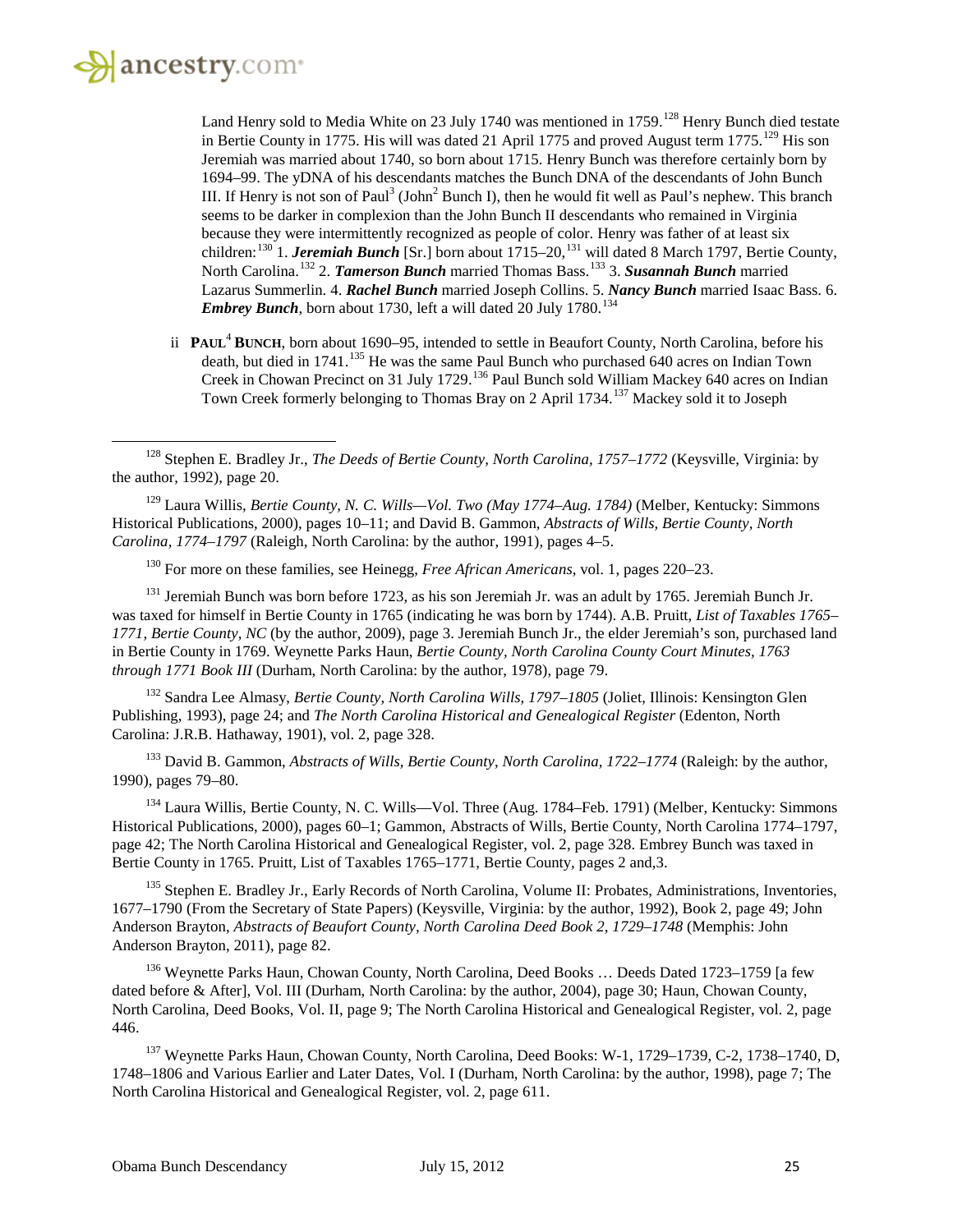l

Anderson on 5 June 1734.<sup>[138](#page-25-0)</sup> Samuel Woodward sold Paul Bunch 640 acres in Bertie on Chinkapin Creek on 6 September 1735.[139](#page-25-1) Robert Hilton and Joseph Anderson sold John Boyd 600 acres lately in possession of Paul Bunch on 12 October 1736.<sup>[140](#page-25-2)</sup> Paul Bunch was sued by William Badham in Chowan County in 1736.<sup>[141](#page-25-3)</sup> Paul had been a planter in Bertie County in the 1730s, but had just arranged before his death to purchase an island in Beaufort County to be planted with an orchard and have a house built. This was to cost  $\pounds$ 100 (by agreement dated 10 November 1737), so Paul Bunch was well established by  $1741$ .<sup>[142](#page-25-4)</sup> His administrator was his adult son, who was also named Paul Bunch. This youngest Paul was certainly born by 1720, so the father Paul Bunch must have been born some years before 1699. He could therefore be a brother of Henry Bunch (born about 1685–90).

iii **JULIUS<sup>4</sup> BUNCH**, born about 1700–10, first appears in records in Chowan Precinct on 16 April 1735, when Samuel Woodward deeded him land there.<sup>[143](#page-25-5)</sup> Julius Bunch purchased 100 acres in the fork of Indian Town Creek Swamp (where Paul Bunch had purchased land in 1729) from Thomas Muns Jr. on 2 July 174[0].<sup>[144](#page-25-6)</sup> Julius Bunch was taxed in Chowan County in 1739, 1741, 1742, and 1743 but not in 1746 or later lists.<sup>[145](#page-25-7)</sup> Julius served on a jury in Chowan October session 1741 (about an assault).<sup>[146](#page-25-8)</sup> For £50, Julius Bunch of Chowan, a planter, purchased 200 acres in Perquimans County, North Carolina, from William Elliott on 13 December 1742 (land bordering Nathan Newby).<sup>[147](#page-25-9)</sup> Julius moved to Perquimans County by 8 October 1748, when he sold Thomas Archibald 50 acres on Rockahock Creek.<sup>[148](#page-25-10)</sup> Julius served on a jury in Perquimans on the 3rd Monday in October 1753.<sup>[149](#page-25-11)</sup> Julius Bunch sold 31<sup>1</sup>/<sub>2</sub> acres bordering land of Thomas Newby, Thomas Elliot, and Nathan Newby to Caleb White on 12 April 1756.<sup>[150](#page-25-12)</sup> Julius had a grant of 383 acres in Chowan County on 7 September 1761.<sup>[151](#page-25-13)</sup> He

<span id="page-25-2"></span><sup>140</sup> Haun, Chowan County, North Carolina, Deed Books, Vol. I, page 18; The North Carolina Historical and Genealogical Register, vol. 1, page 111; The North Carolina Historical and Genealogical Register, vol. 3, page 126. On 31 January 1735/6, Joseph Anderson sold John Boyd of Bertie 320 acres where Paul Bunch was living (part of land patented by Colonel Thomas Pollock and given by him to Thomas Bray on 3 March 1716 as a marriage portion). The North Carolina Historical and Genealogical Register, vol. 1, page 110.

<sup>141</sup> Haun, Chowan County, North Carolina, County Court Minutes, Book I, pages 27, 30, and 35.

<span id="page-25-4"></span><span id="page-25-3"></span><sup>142</sup> Stephen E. Bradley Jr., Early Records of North Carolina, Volume 9: Colonial Court Records–Estate Papers, 1765–1775, A-Gibson (Lawrenceville, Virginia: by the author, 1994), pages 36–37.

<span id="page-25-5"></span><sup>143</sup> Haun, Chowan County, North Carolina, Deed Books, vol. 1, page 13; The North Carolina Historical and Genealogical Register, vol. 1, page 108.

<sup>144</sup> Haun, Chowan County, North Carolina, Deed Books, vol. 1, page 106.

<span id="page-25-7"></span><span id="page-25-6"></span><sup>145</sup> Barrett and Barrett, Chowan County, North Carolina Tythables and Taxables, 1717 to 1770, pages 10, 19, and 26.

<sup>146</sup> Haun, Chowan County, North Carolina, County Court Minutes, Book I, page 39.

<span id="page-25-9"></span><span id="page-25-8"></span><sup>147</sup> Mrs. Watson Winslow, *History of Perquimans County, As Compiled from Records Found There and Elsewhere; Abstracts of Deeds from 1681 through the Revolution…* (Baltimore: Regional Publishing Company, 1974), page 125 (referring to Deed Book D, page 83).

<span id="page-25-10"></span><sup>148</sup> Haun, Chowan County, North Carolina, Deed Books, Vol. I, page 116; Haun, Chowan County, North Carolina, Court Minutes, Book III, no. 17.

<span id="page-25-12"></span><span id="page-25-11"></span><sup>149</sup> Weynette Parks Haun, Perquimans County, North Carolina, County Court Minutes, 1738 thru 1754, Book II (with Deeds 1735 thru 1738) (Durham, North Carolina: by the author, 1987), page 111.

<sup>150</sup> Winslow, *History of Perquimans County*, page 168 (citing Deed Book F, page 198).

<sup>138</sup> Haun, Chowan County, North Carolina, Deed Books, Vol. III, page 47.

<span id="page-25-13"></span><span id="page-25-1"></span><span id="page-25-0"></span><sup>&</sup>lt;sup>139</sup> Haun, Chowan County, North Carolina, Deed Books, Vol. I, page 14; The North Carolina Historical and Genealogical Register, vol. 3, page 128.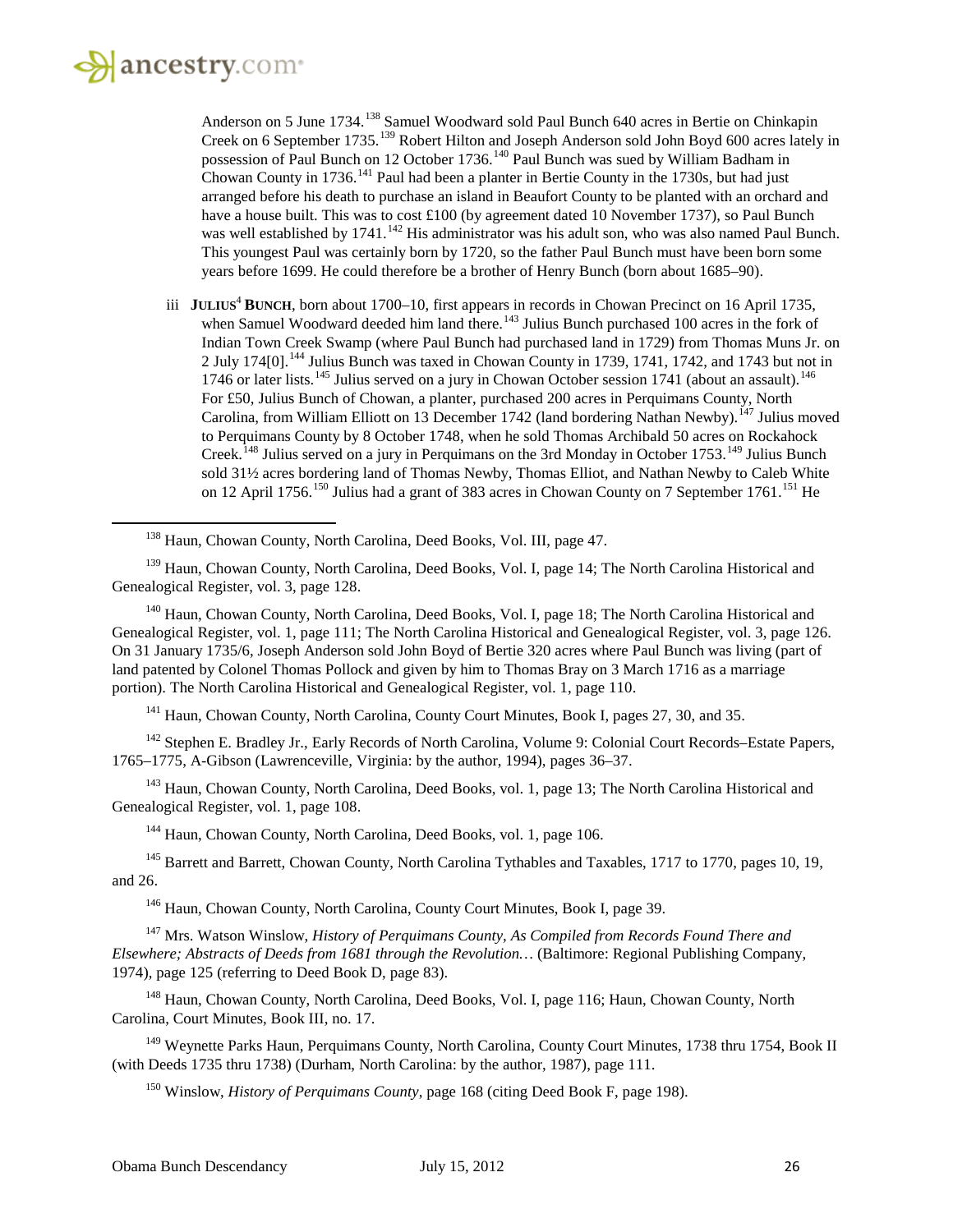#### ancestry.com

 $\overline{\phantom{a}}$ 

purchased 120 acres in Perquimans adjacent his own land and that of Zachariah Nixon on 19 January 1768.[152](#page-26-0) Julius Bunch sold Miles Elliott 106 acres near John Williamson's on 18 February 1787, with Julius's wife, **JOANA**, releasing her dower rights. Julius Bunch gave his son "Nazatherith [*sic*] Bunch, for love and affection," land he bought from Thomas Bonner on 20 September 1788. Joshua Bunch was witness. On 24 November 1788, out of love and affection, Julius gave his son Joshua land he purchased from Thomas Bonner by Yeopim River. Nazareth Bunch was witness to the deed.<sup>[153](#page-26-1)</sup> This appears to have been the settling of his estate, because he left no surviving will. Nazareth Bunch was appointed administrator of the estate of Julius Bunch in January 1789, the widow resigning her right of administration.<sup>[154](#page-26-2)</sup> Julius was father of Nazareth<sup>[155](#page-26-3)</sup> and Joshua,<sup>[156](#page-26-4)</sup> but he might also have been father of Solomon Bunch and Julius Bunch Jr. (this assertion needs to be confirmed from independent documentation). [157](#page-26-5)

iv **JESSE**<sup>4</sup> **BUNCH**, born by 1708, if the report that he was taxed for 50 acres in Perquimans County in 1729 is accurate.[158](#page-26-6) He resided in Chowan County and appears to have been closely associated with Shadrack and Ishmael Bunch. The chronology of their descendants needs to be studied in detail to verify whether Jesse was father of Shadrack and Ishmael or whether he might actually be younger than predicted and belong to the next generation. Jesse had a patent of 640 acres in Chowan in 1753 and 720 acres on the east side of Chowan River joining land of Thomas Hubbard, William Lewis, and Shadrack Bunch on 11 May 1757.<sup>[159](#page-26-7)</sup> Jesse Bunch, Micajah Bunch, and Ishmael Bunch fought during the French and Indian War in a company of men from Chowan County commanded by Captain Lewis according to a list drawn up 25 November 1754.<sup>[160](#page-26-8)</sup> Jesse was taxed in Chowan County in 1753 (as was Ishmael), 1765 and 1768.<sup>[161](#page-26-9)</sup> Ishmael Bunch died in Chowan County in 1763. Ishmael's administration was granted to Josiah Small.<sup>[162](#page-26-10)</sup> Jesse Bunch purchased 100 acres in Perquimans County on Yeopim

<sup>151</sup> The North Carolina Historical and Genealogical Register, vol. 1, page 21.

<sup>152</sup> Winslow, *History of Perquimans County*, page 211 (referring to Deed Book H, page 4).

<span id="page-26-1"></span><span id="page-26-0"></span><sup>153</sup> Lori Higley White, *Abstracts of Deeds, Perquimans County, North Carolina, 1785–1791* (Boise, Idaho: by the author, 1995), pages 10, 16, and 17.

<span id="page-26-2"></span><sup>154</sup> Raymond A. Winslow Jr., "Appointments of Administrators/Executors, 1774–1801," *Perquimans County Historical Society Yearbook, 1977* (Hertford, North Carolina: by the author, 1977), page 21.

<span id="page-26-3"></span><sup>155</sup> Nazareth Bunch married Peneloper Mackshehi in Perquimans County on 4 September 1779. *Perquimans County, North Carolina Marriage Bonds* (Salt Lake City: Genealogical Society of Utah, 1943), page 14.

<span id="page-26-4"></span><sup>156</sup> Joshua Bunch died testate in Perquimans County, will dated 25 March and proved May 1796. He named wife Sarah, sons David, Joshua, and Lemual, and daughters Rachel, Elizabeth, and Levinah. Nazareth Bunch was a witness. Raymond A. Winslow Jr., *Abstracts of Perquimans County, North Carolina, Wills 1761–1864* (Hertford, North Carolina: by the author, 1999), page 11.

<span id="page-26-5"></span><sup>157</sup> Julius Bunch married Joanna Stacy in Perquimans County on 27 November 1782. Solomon Bunch was bondsman. *Perquimans County, North Carolina Marriage Bonds*, page 14. Julius Bunch [Jr.] died in Chowan leaving a will dated 11 March 1789. He named his wife Priscilla, daughters Marian, Sarah, Miriam, and Abigail, and sons Solomon, Lamachi, and Jacob, making his wife and brother Solomon Bunch executors. *Chowan County Will Abstracts, 1707–1850*, page 19 (Book A, page 73).

<span id="page-26-6"></span><sup>158</sup> Winslow, *History of Perquimans County*, page 22.

<sup>159</sup> The North Carolina Historical and Genealogical Register, vol. 1, page 120.

<sup>160</sup> Clark, The State Records of North Carolina, Vol. XXII, vol. 22, pages 325–26.

<sup>161</sup>Barrett and Barrett, Chowan County, North Carolina Tythables and Taxables, pages 64, 91, and 95.

<span id="page-26-10"></span><span id="page-26-9"></span><span id="page-26-8"></span><span id="page-26-7"></span><sup>162</sup> Stephen E. Bradley Jr., Early Records of North Carolina, Volume I: Probates, Administrations, Inventories, 1753–1790 (From the Secretary of State Papers) (Keysville, Virginia: by the author, 1992), pages 7 and 30.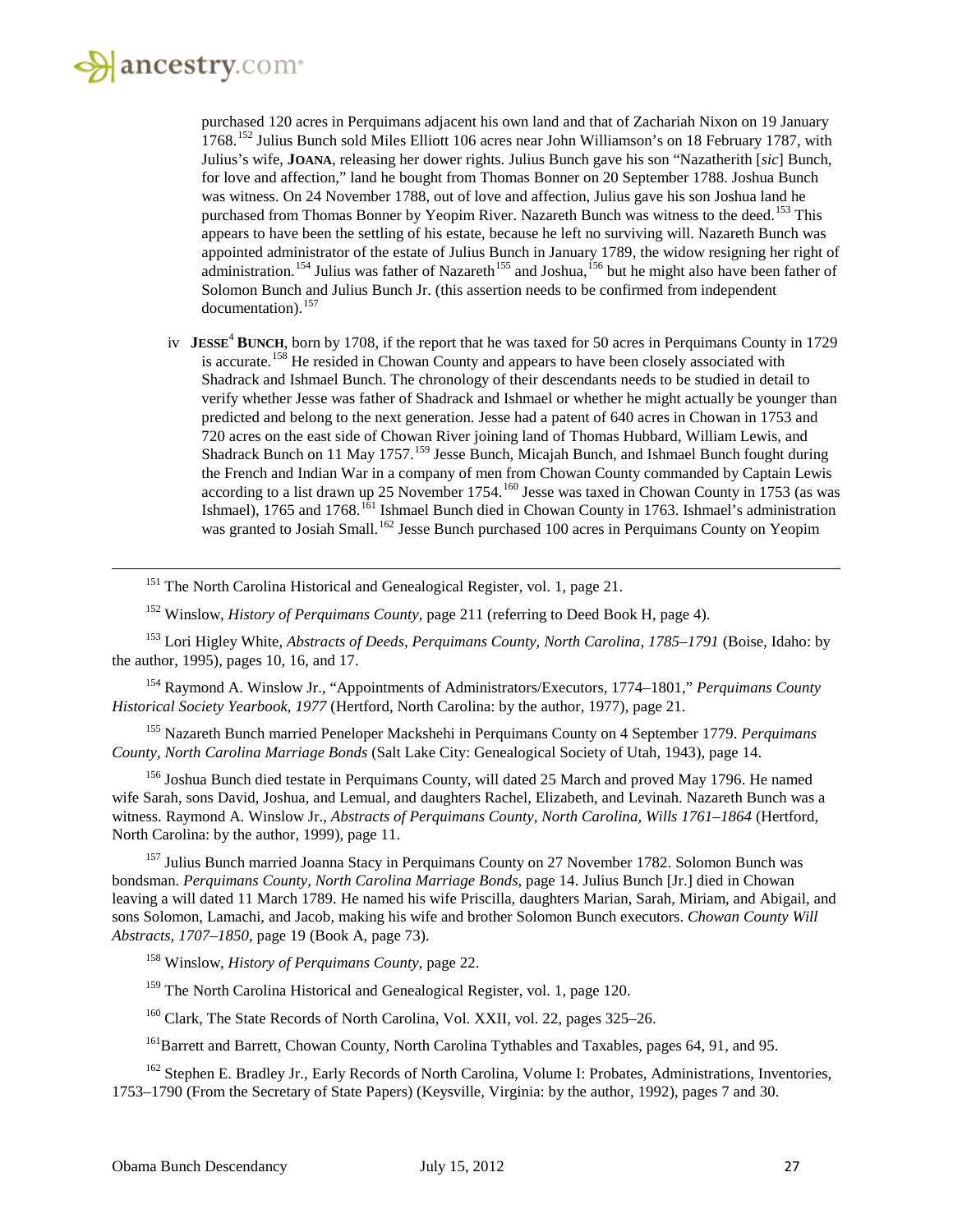

River (part of 400 acres called Sturgin's Point on Broad Creek that William Wyatt had purchased) from Richard Banks on 15 December 1769.<sup>[163](#page-27-0)</sup>

v **SHADRACK BUNCH**, born about 1715–25, purchased 100 acres on the easternmost side of Rockahock Creek in Chowan (called Patchets Next) from Luke White on 25 July 1746.[164](#page-27-1) Shadrack sold 100 acres on the east side of Rockahock Creek, Chowan County, on Paget's Neck at the mouth of Grindles Branch Dam to Jesse Ambross on 6 July 1756. Micajah Bunch witnessed the deed.<sup>[165](#page-27-2)</sup> Ishmael Bunch purchased 205 acres in Chowan County from Anthony Jones on 23 March 1757 (so was born by 1736). Micajah Bunch also witnessed this deed.<sup>[166](#page-27-3)</sup> Shadrack Bunch was taxed in Chowan County in 1746, 1747, 1748, 1750, 1762, 1765, 1768, and 1770.<sup>[167](#page-27-4)</sup> Shadrack Bunch died testate in Chowan County making his will on 17 October 1786. He named his wife **SARAH**, sons William and Collen Bunch, and daughters Rachael Goodwin and Mary Bunch.<sup>[168](#page-27-5)</sup>

5 **JOHN**<sup>4</sup> **BUNCH** III "Jr." (*John3 Bunch II, John2 Bunch I, John<sup>1</sup> Punch*) of Hanover County, Virginia, born about 1680–85, and probably married about 1705–10. It appears that John Bunch III died shortly before 14 March 1741/2 leaving a will that no longer survives. John Bunch III had already settled on Taylor's Creek by 2 March 1721/2 when he was ordered to help clear the road in that area.<sup>[169](#page-27-6)</sup> He obtained several tracts of land by patent in 1722, 1724, and 1725 on Taylor's Creek (see below). This land, which formed a contiguous tract, now crosses the border between Hanover and Louisa Counties.

John Bunch III petitioned the General Court of Virginia, appealing a minister's decision not to allow him and his intended bride, **SARAH SLAYDEN**, to publish banns of marriage in Blisland Parish. This was a necessary prerequisite for their intended marriage. Sarah Slayden was the daughter of a neighboring white landowner, John Slayden, who gave his name to Slayden's Creek.[170](#page-27-7) Their petition reads as follows:

<span id="page-27-4"></span><span id="page-27-3"></span><span id="page-27-2"></span><span id="page-27-1"></span> $167$  In 1765 Shadrack was taxed on 1 white tithe and 2 black tithes. In 1768 Shadrack was taxed on 1 white tithe, 1 black tithe. In 1770 Shadrack was taxed on 1 white tithe and 1 black tithe. Barrett and Barrett, *Chowan County, North Carolina Tythables and Taxables,* pages 33, 38, 49, 78, 91, 95, and 120.

<sup>168</sup> Chowan County Will Abstracts, 1707–1850, page 8 (Book A, page 73).

<span id="page-27-6"></span><span id="page-27-5"></span><sup>169</sup> Chamberlayne, *Vestry Book of St. Paul's Parish, 1706–1786*, page 101. All the male tithables belonging to Mr. Thomas Johnson, Mr. David Meriwether's Upper Quarter, and neighbors including Isaac Johnson, John Bostick, Mr. Richard Phillips, and Samuel Knuckols were to assist in the work.

<span id="page-27-7"></span> $170$  The Slayden surname was almost unique in Virginia at that period. A John Slaterne was claimed as a headright of Ralph Wormsley for land on the Pamunkey River in King and Queen County, Virginia, on 25 October 1695. He was not listed among the 1704 quit rents of New Kent, King William, or King and Queen Counties. John Sladden was mentioned as a landowner in St. Paul's Parish in the processioners' accounts in 1711 and 1716 (District 28) and 30 March 1720 (District 27). Slayden's Branch of Meechump's Creek was mentioned in one of the few surviving deeds of the period in 1734. The land is between Ashland and Hanover County Court House. It appears that John was father of Arthur Slayden, of New Kent County, who purchased land in Goochland County from George Hilton on 14 September 1741 on branches of Lickinghole Creek. The vestry book of St. Peter's Parish records the

<span id="page-27-0"></span><sup>163</sup> Winslow, *History of Perquimans County*, page 220 (citing Deed Book H, page 94).

<sup>164</sup> Haun, Chowan County, North Carolina, Deed Books, Vol. II, page 73.

<sup>&</sup>lt;sup>165</sup> Haun, Chowan County, North Carolina, Deed Books, Vol. III, page 111.

<sup>166</sup> Haun, Chowan County, North Carolina, Deed Books, Vol. III, pages 111–12.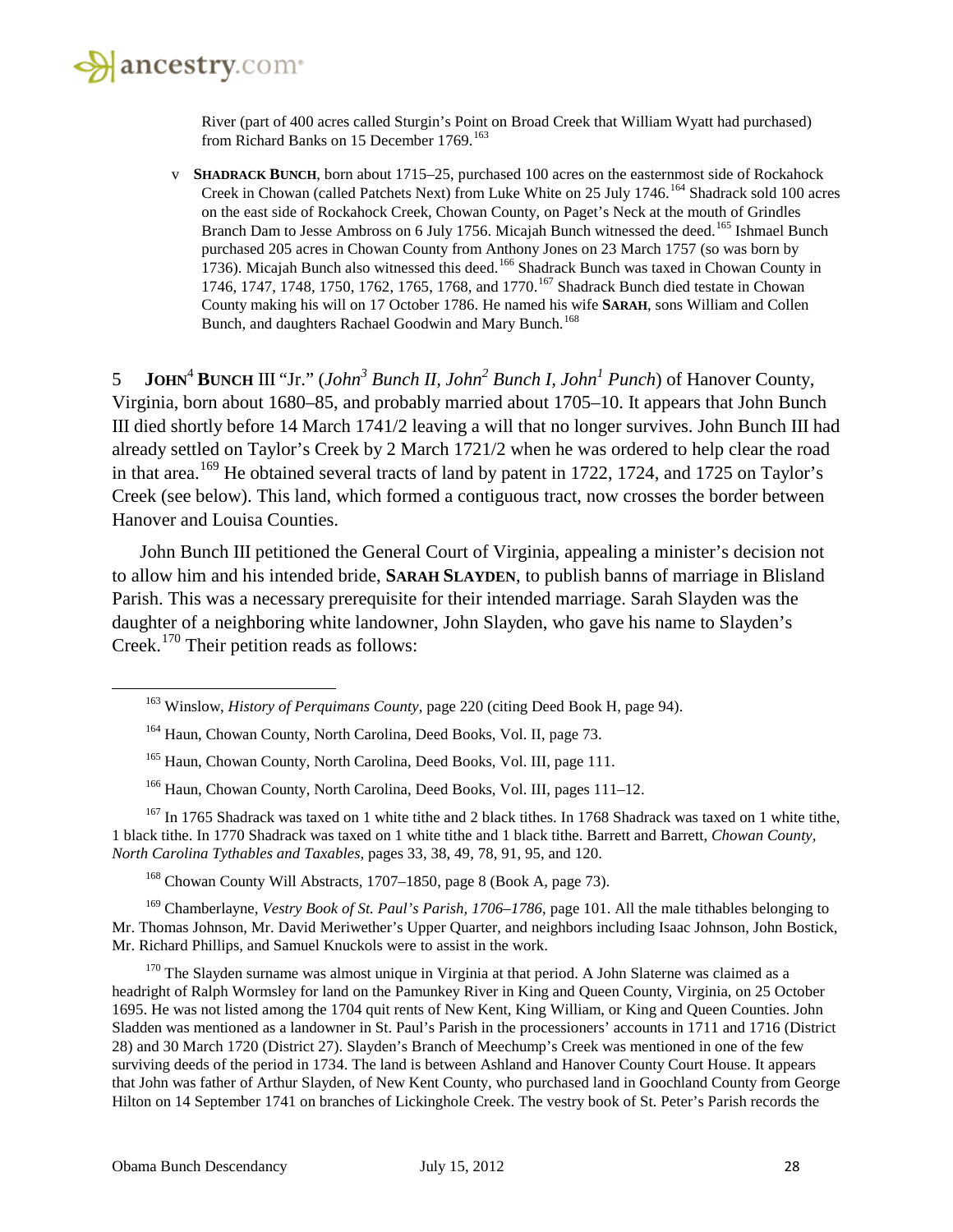

The Petition of John Bunch and Sarah Slayden praying that the minister of Blissland [*sic*] Parish may be ordered to publish the Banns between the Pet[itione]rs in order to their marriage, w[hic]h he hath hitherto refused on pretence of the s[ai]d Bunch's being a Mulatto, was read, and referred to  $M<sup>r</sup>$  Attorney General to report his opinion whether the Petitioners case be within the intent of the Law to prevent Negros & White Persons intermarrying to  $y^e$  next meeting of the Council.

[4 September 1705] ...Mr. Attorney Gen[era]ll reported his opinion on the Petition of  $Jn^{\circ}$ Bunch & Sarah Slayden as followeth[:] Upon perusal of a Petition of John Bunch & Sarah Slayden to his Excell[en]cy Edwd Nott Esq<sup>r</sup> &c [i.e., etc.] and upon perusal of an Act of Assembly of this Colony entitled an Act for suppressing Outlying Slaves; I am of [the] opinion & do conceive that ye s[ai]d Act being Penal is Coercive or restrictive *no further then the very letter thereof,* and being wholly unacquainted with the Appelations given to [the] issue of such mixtures, cannot resolve whether *the issue begotten on a White woman by a Mulatto man can properly be called a Mulatto*, that name as I conceive being only appropriated to the Child of a Negro man begotten upon a white woman, or by a white man upon a negro woman, and as I am told the issue of a Mulatto by or upon a white Person has another name viz that of, Mustee; w[hi]ch if so, *I conceive it wholly out of the Letter* (tho[ugh] it may be conjectured to be within [the] intent) of the s[ai]d act, the which (as aboves[ai]d being Penal) is, as I conceive not to be construed beyond [the] letter thereof. S. Thomson, A[ttorney] G[eneral]

Upon consideration of which Report, and that the Petition[e]rs Case is [a] matter of Law, It is therefore ordered that the Petition of the said Bunch and Slayden be referred till next General Court for Mr. Attorney to argue the reasons of his opinion before his Excell[en]cy and [the] Council. The Council adjourned till tomorrow morning 9 oclock.<sup>[171](#page-28-0)</sup> (emphasis added)

By virtue of this marriage petition and the laws of the time, John Bunch III was apparently the son of a white woman and a man with some degree of African ancestry. This is what caused the legal conundrum, because John III was not technically a mulatto; he would have been less than  $1/8<sup>th</sup>$  African. John Bunch may have specifically disputed the letter of the law to the minister, which is why the petition was brought to the court. The court's ruling does not survive, but the government issued a statute the next month that would define the status of John Bunch III and what they termed mulattos for the next two centuries. As a direct result of John Bunch's petition, a mulatto was defined as someone who was child, grandchild, or great-grandchild of a black or Native American.<sup>[172](#page-28-1)</sup>

birth of Arthur's son John on 22 February 1730/1. C.G. Chamberlayne, *The Vestry Book and Register of St. Peter's Parish, New Kent and James City Counties, Virginia, 1684–1786* (Richmond: Division of Purchase and Printing, Virginia State Library, 1937), page 493. Arthur fathered a large family, but no mention of Sarah or the Bunch family was found in a search of records relating to his life.

<span id="page-28-1"></span><span id="page-28-0"></span><sup>&</sup>lt;sup>171</sup> H.R. McIlwaine, Executive Journals of the Council of Colonial Virginia, Vol. III (May 1, 1705–October 23, 1721) (Richmond: Virginia State Library, 1928), pages 28, 30–31.

<sup>172</sup> Hening, *Statutes at Large*, vol. 3, pages 250-2.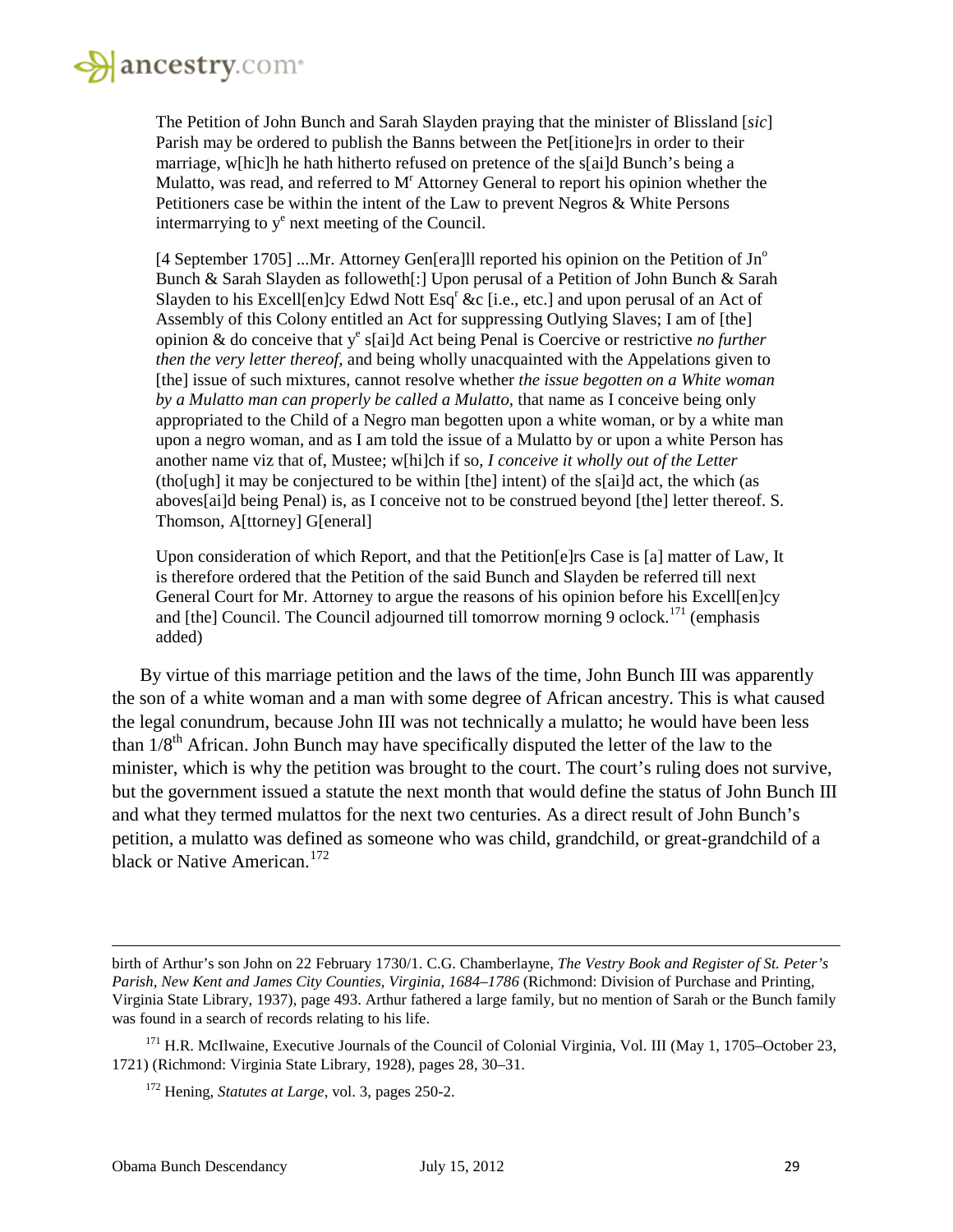

Returning the focus to John Bunch III, son of John Bunch II, it was known that John III received the first of his three grants on Taylor's Creek, Hanover County, on 18 February 1722/3. He paid the standard 40 shillings for 400 acres.

unto John Bunch jun<sup>r</sup> of Hanover County ... lying and being on the upper side of Tay[lors] Creek … and bounded as followeth to wit, Beginning at a white oak on the said Creek a Little above Edward Garland's corner on the Land running South one hundred and ninety [190] poles to a corner of several marked trees[,] thence south fifty seven and a half  $[57 \frac{1}{2}]$ poles east four hundred [400] poles to another corner of several marked trees[,] thence north one hundred and ninety [190] poles to a [blank] on the Creek[,] thence down the watercourses of the said Creek making upon a straight line four hundred [400] poles to the beginning[.] $173$ 

This tract is now where Taylor's Creek crosses from Louisa County into Hanover County. The grant is roughly a trapezoidal shape (with the left and right sides running parallel northsouth). The left third of the grant is now in Louisa County, the right two-thirds in Hanover County just north of route 610 between Hopeful Church and Taylor's Creek. The Meriwether family (Nicholas, William, and David) were John Bunch III's neighbors to the southeast. The Meriwethers had obtained a huge grant of 4,185 acres on 16 June 1714 on branches of the Pamunkey River in St. Paul's Parish (part of New Kent County until 1720–21 when Hanover County was created). The Meriwether grant also ran along Taylor's Creek and bordered land of Garland, George Alves, and Captain Nathaniel West.<sup>[174](#page-29-1)</sup> Edward Garland received a grant of 1,513 acres in St. Paul's Parish on 1 April 1717. [175](#page-29-2) Garland's grant was just southeast of John Bunch's first grant with Meriwether beyond that (on the south side of Taylor's Creek).

The first land patent is especially important because it explicitly designates the John Bunch who was obtaining his first patent on Taylor's Creek as "junior" (which meant *younger*).<sup>[176](#page-29-3)</sup> John Bunch obtained a second patent of 400 acres on Taylor's Creek on 2 July 1724 (one week before Paul Bunch obtained his patent), again for 40 shillings. This grant was immediately northwest of his first grant. The first and second patents joined, forming a new contiguous tract. It was roughly between Taylor's Creek and Mt. Zion Church:

<span id="page-29-0"></span><sup>&</sup>lt;sup>173</sup> Virginia Land Patent Book 11, pages 162–63, FHL microfilm 29327; also available online, "Virginia Land Office Patents and Grants," *Library of Virginia*, (Online: Library of Virginia, 2012), Patent Book 11, pages 162-63, .tif image, http://image.lva.virginia.gov/LONN/LO-1/010-2/010\_0666.tif and http://image.lva.virginia.gov/LONN/LO-1/010-2/010\_0667.tif, accessed 23 May 2012.

<sup>&</sup>lt;sup>174</sup> Virginia Land Patent Book 10, page 175, FHL microfilm 29327.

<span id="page-29-2"></span><span id="page-29-1"></span><sup>&</sup>lt;sup>175</sup> Virginia Land Patent Book 10, page 316, FHL microfilm 29327. His tract began on the southwest side of Taylor's Creek, ran into the woods, ran on a branch called Elk Creek, and then along Taylor's Creek back to the beginning.

<span id="page-29-3"></span> $176$  In this period, "senior" and "junior" did not mean "father" and "son" as it usually does now, it simply meant older and younger, to differentiate two men of the same name who lived relatively near one another. In this case, research surmises they were differentiating between two landholders named John Bunch, the older John Bunch being the man listed in the 1704 quit rents of New Kent County. There is no indication that Paul Bunch's son John owned land in Virginia.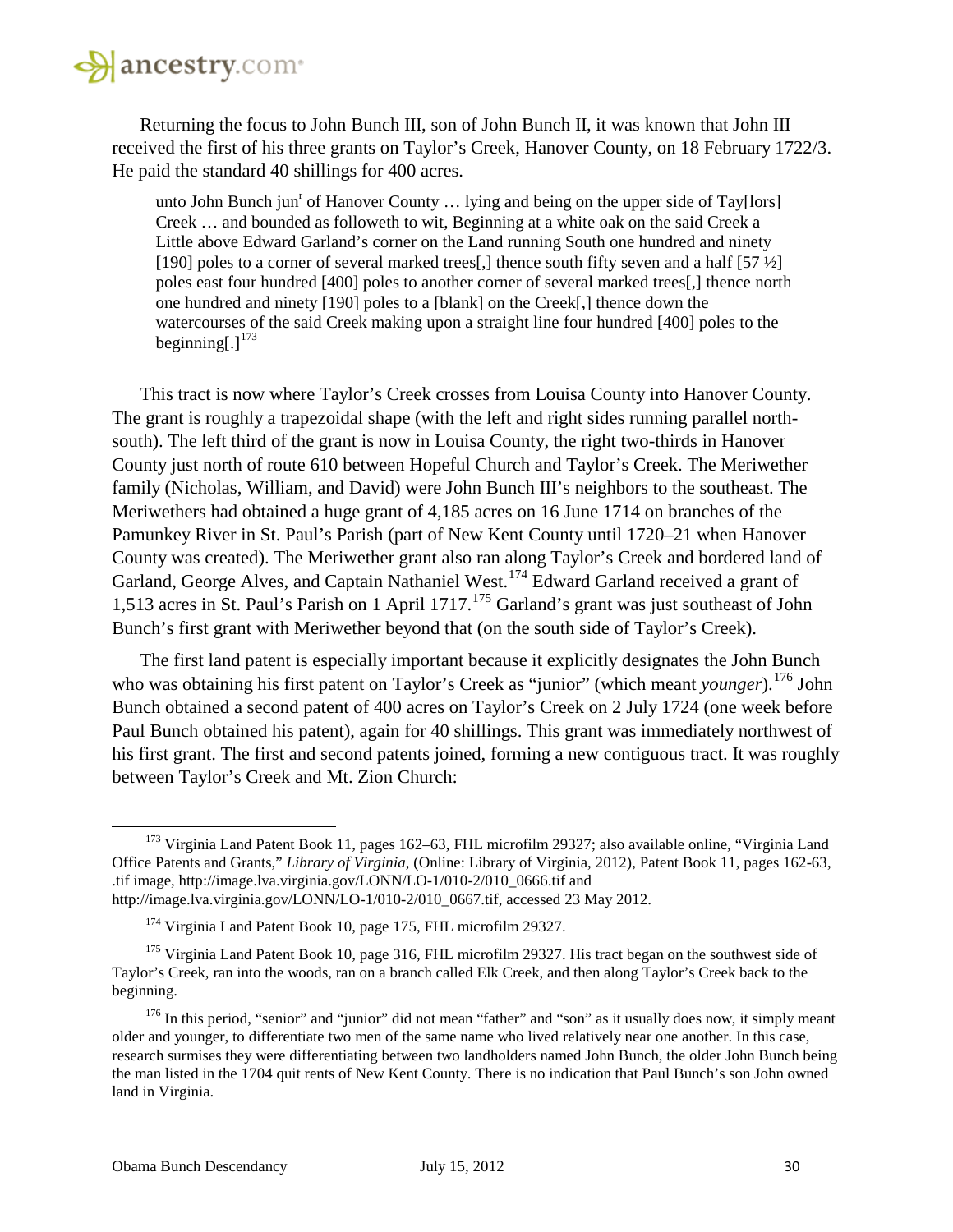

Beginning at a white oak of John Bunch's on the South side of the Creek, running up the creek by the watercourses making in a Straight Line One Hundred Thirty Eight [138] poles[,] Thence North Forty Eight [48] [degrees] West One Hundred and Ten [110] poles to several [saplings?] Thence South Forty One [41] [degrees] West Two Hundred and Ten [210] poles to several marked Trees Thence South Fifty seven [57] [degrees] East Four Hundred and Fifty [450] poles to several marked Trees *in John Bunches Line* Thence *along his Line* North One Hundred and Sixty [160] poles to the Beginning.<sup>[177](#page-30-0)</sup>

This wording that this second grant joined "his" first patent indicates it is the same John Bunch obtaining both tracts. He expanded this land with a third grant on 17 August 1725, another 400 acres for 40 shillings. This tract wrapped around his first grant, approximately two-thirds on the south of his first grant and about one-third of the new grant abutting the first grant on the east.

Beginning at a White Oak of *John Bunch's line* on the south side of Taylor's Creek Run[n]ing down the same by the watercourses making in a straight Line Sixty Four [64] poles to an elm of Garland's [line] by the Mouth of a Branch Thence up the Branch being Garland's Line south Twenty [20] [degrees] West One Hundred Ninety six [196] poles to Matthew Sims's Corner White Oak in Meriwethers Line Thence along the said Sims's Line North Eight Two [82] [degrees] west at Two Hundred Eighty Four [284] poles [to] his [Matthew Sims's] several marked Trees by Tarepin Swamp Thence continued [along] the [water]Course North Eighty Two [82] [degrees] west Two Hundred and [blot]teen [21\_] poles to a Corner of several marked Trees Thence North Fourteen [14] [degrees] East Two Hundred Forty Eight [248] poles to *John Bunch's former back Corner* of several marked Trees Thence *along his Back line* North Fifty seven and half [57½] [degrees] West Four Hundred [400] poles *to his corner* Black Oak Thence south One Hundred and Ninety [190] poles to the Beginning.<sup>[178](#page-30-1)</sup> (emphasis added)

It appears that the territory to the west of these three patents remained virgin land for another decade. Colonel Thomas Jones (of Williamsburg) obtained a patent of 6,690 acres on both sides of Taylor's Creek on 9 October 1732, including 325 acres John Bunch sold to Edward Chambers, who sold it to Jones.<sup>[179](#page-30-2)</sup> Thomas Henderson obtained a grant southwest of John Bunch near the head of Terrapin Swamp, <sup>[180](#page-30-3)</sup> with John Mickie and George Alves as neighbors, Matthew Sims

<span id="page-30-0"></span><sup>&</sup>lt;sup>177</sup> Virginia Land Patent Book 11, page 343, FHL microfilm 29327; also available online, "Virginia Land Office Patents and Grants," *Library of Virginia* (Online: Library of Virginia, 2012), Patent Book 11, page 343, .tif image, http://image.lva.virginia.gov/LONN/LO-1/010-2/010\_0849.tif, accessed 28 May 2012.

<span id="page-30-1"></span><sup>&</sup>lt;sup>178</sup> Virginia Land Patent Book 12, page 244, FHL microfilm 29328; also available online, "Virginia Land" Office Patents and Grants," *Library of Virginia* (Online: Library of Virginia, 2012), Patent Book 12, page 244, .tif image, http://image.lva.virginia.gov/LONN/LO-1/011-1/011\_0268.tif, accessed 28 May 2012*.*

<sup>&</sup>lt;sup>179</sup> Virginia Land Patent Book 15, page 1, FHL microfilm 29331.

<span id="page-30-3"></span><span id="page-30-2"></span><sup>&</sup>lt;sup>180</sup> Thomas Henderson's patent dated 25 August 1731 of 400 acres stated that his neighbors were Matthew Sims, George Alves, John Michie (Mickie), Colonel Thomas Jones, Mr. James Whitlock, and John Bunch. Virginia Land Patent Book 14, page 233, FHL microfilm 29330. James Whitlock also owned land next to Paul Bunch according to the 17 November 1711 list of processioners in St. Paul's Parish. Chamberlayne, *Vestry Book of St. Paul's Parish, 1706–1786*, page 228. Whitlock did not obtain any patents in Hanover or Louisa Counties, so purchased his land.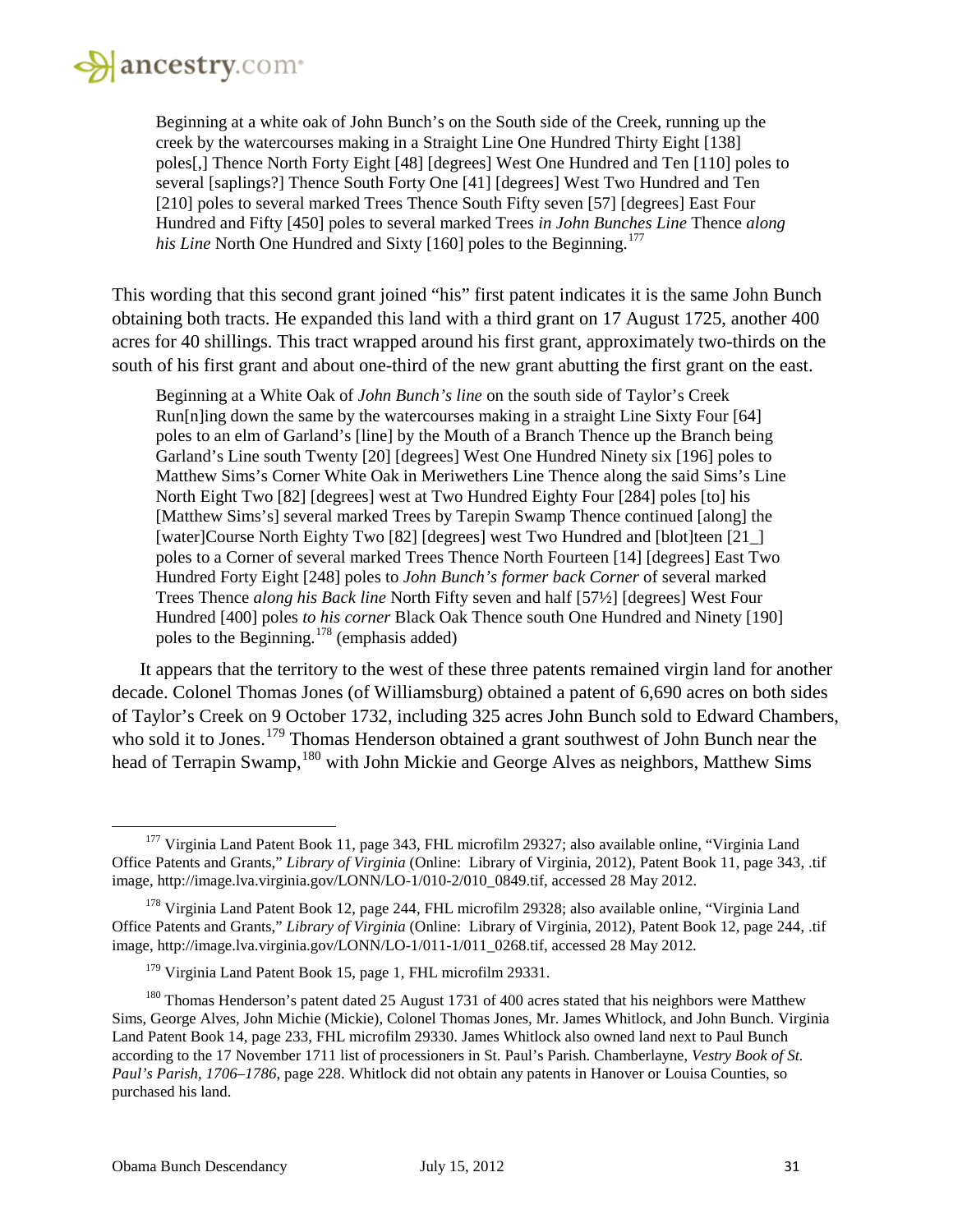

owning two tracts on the south of John Bunch's lands. Folly Creek (Maidlines Folly Creek) was northwest.

John Bunch was granted 400 acres in the western part of what is Louisa County, Virginia, on 28 September 1728. He paid 40 shillings for 400 acres of new land: $^{181}$  $^{181}$  $^{181}$ 

on both sides [of] the South Anna [River] joining to Col. Meriwethers line in the County of Hanover....Beginning on the North side [of] the South Anna opposite to Col<sup>o</sup> Meriwethers Corner two Birches[,]Running North five [5] [degrees] East one hundred and thirty [130] poles to several marked Trees[,] Thence North twenty seven [27] [degrees] West one hundred seventy three [173] poles to a Sweet Gum on the [South Anna] River[,] Thence across the same West one hundred and seventy six [176] poles to Several Marked Trees[,] Thence South two hundred and eighty [280] poles to several markes Trees in Meriwethers line at two hundred and nineteen [219] Hudsons Creek[,] Thence East at twenty [20] [degrees] Hudsons Creek in all two hundred and forty [240] poles along Meriwethers line Corner two Birches and across the River to the Beginning.

Many of the same neighbors who had lived near John Bunch III and Paul Bunch in Hanover County, Virginia also moved to this new region in what is now the southwestern corner of Louisa County. Charles Hudson was the principal grantor and may have influenced others to follow.<sup>[182](#page-31-1)</sup> John Smething patented three tracts north and east of John Bunch. Michael Holland patented a tract to the east, and Charles Norman south and west.

The name of John Bunch III's wife is not certain. It appears that his son David's mother was named **REBECCA**, and she might be the mother of all of John III's children if he did not end up marrying Sarah Slayden as his first wife. The death of Rebecca Bunch is given in the family Bible immediately preceding David's own birth record, but she is not specifically stated to be his mother. Online accounts make guesses at a surname for her, but no evidence of her surname has been uncovered. Rebecca Bunch died 16 March 1770.<sup>[183](#page-31-2)</sup>

Rebecca Bunch patented 400 acres on 15 March 1741/2 in what was then Goochland County, Virginia (west of Louisa County), with the tract traversing both sides of Ivy Creek on the county

<span id="page-31-0"></span><sup>&</sup>lt;sup>181</sup> Virginia Land Patent Book 14, page 3, FHL microfilm 29330; also available online, "Virginia Land Office Patents and Grants," *Library of Virginia* (Online: Library of Virginia, 2012), Patent Book 14, page 3, .tif image, http://image.lva.virginia.gov/LONN/LO-1/011-2/011\_0575.tif, accessed 23 May 2012. John Bunch, Captain Hudson, and Colonel Meriwether's land on Camp Creek was mentioned in a grant of 5,000 acres to Henry Power, William Kenney, and William Morris on 14 December 1726. H.R. McIlwaine, *Executive Journals of the Council of Colonial Virginia, Vol. IV (October 25, 1721–October 28, 1739)* (Richmond: The State Library, 1930), page 222.

<span id="page-31-1"></span><sup>&</sup>lt;sup>182</sup> Charles Hudson was granted 2,000 acres on both sides of Hudson's Creek and the south side of the South Anna River on 16 June 1727. Virginia Land Patent Book 13, page 97, FHL microfilm 29329. This tract was described as beginning at John Bunch's corner and running along his line to Bunch's corner on the South Anna River, up the river, along various meets and bounds back to Hudson's Creek, crossing the creek to the beginning. Hudson obtained three other grants in Louisa County between 1732 and 1745.

<span id="page-31-2"></span><sup>&</sup>lt;sup>183</sup> Alice Crandall Park, *Park/e/s and Bunch on the Trail West with Allied Families* (Baltimore: Gateway Press, 1975), page 208.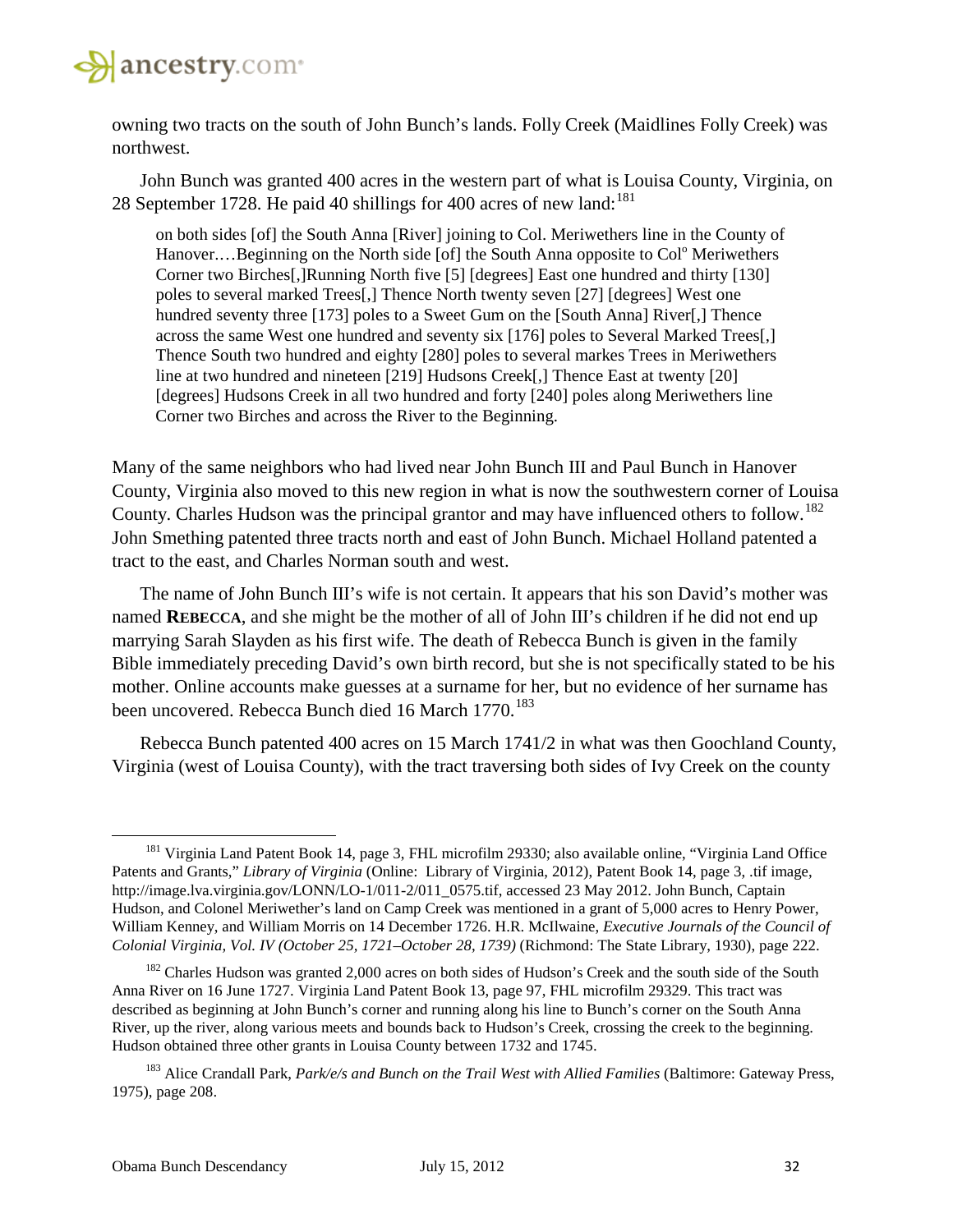# **A** ancestry.com

line.<sup>[184](#page-32-0)</sup> Robert Lewis, gentleman, and Michael Holland were neighbors.<sup>[185](#page-32-1)</sup> This part of Goochland County was later added to Albemarle County. Rebecca was therefore a widow by 1742, acting in her own right just after John Bunch III died. Naming patterns may also support the relationship, since Samuel Bunch named his eldest daughter Rebecca. Rebecca Bunch's land on Ivy Creek was again mentioned in 1766, but at some point before her death in 1770, she had sold it to Alexander McKey.<sup>[186](#page-32-2)</sup>

Children of John<sup>4</sup> Bunch III, wife not known (perhaps Rebecca):

i **JOHN**<sup>5</sup> **BUNCH**, born about 1708, died shortly before 13 January 1777, when his will was proved. John does not appear to have ever married. William Bunch and Henry Bunch sold John Bunch their rights in 120 acres in Fredericksville Parish, 60 acres from William Bunch and 60 acres from Henry Bunch, for £15 (£7 10s to William Bunch and £7 10s to Henry Bunch) on 14 March 1742/3. The 120 acres was part of a survey of 400 acres patented by John Bunch, deceased, who by last will and testament left 100 acres of land including the plantation unto his son John Bunch ("this purchaser"), with the remainder bequeathed to be equally divided between William Bunch, Henry Bunch, David Bunch, and James Bunch, also John Bunch's sons. The deed was acknowledged in court on 14 March 1742/3.<sup>[187](#page-32-3)</sup> This deed indicates that John Bunch was the eldest son, receiving the larger portion including the plantation house representing his family's homestead. Note that there is an error since Samuel was omitted by the scribe. The 400 acres, minus 100 acres, equals 300 acres, and that divided equally represents the 60-acre parcels received by each son (since William and Henry were selling their 60 acre part). William, Henry, David, and James Bunch only represent 240 of the 300 acres (thus, Samuel represents the other 60 acres). Since there was only one David Bunch in Virginia at this period, the man born in 1722, who was brother of Samuel (and John called Samuel his brother in his will), it is clear that Samuel Bunch was brother of William, Henry, David, James, and John Bunch, all being sons of a John Bunch who died testate before 1742 (if A=B, and B=C, then A=C).

John Bunch was listed among the tithables of Trinity Parish in Louisa County in 1768, taxed for himself, James Meredith (his nephew?), and a slave named Abram.<sup>[188](#page-32-4)</sup> John Bunch sold Joseph Bunch twenty-two acres between the South Anna River and Hudson's Creek adjacent land of Charles Moorman and James Bunch for £16 4s on 11 January 1773. That same day, for £178, he sold James Bunch 182 acres on the south side of the South Anna River adjacent to the river and to land of Hudson, Joseph Bunch, and James Watson.<sup>[189](#page-32-5)</sup>

<span id="page-32-2"></span><sup>186</sup> Rebecca Bunch's land on Ivy Creek was mentioned in 1766. Sparacio, *Albemarle County, Virginia Deeds, 1761–1764*, vol. 4, page 81; Ruth and Sam Sparacio, *Albemarle County, Virginia Deeds, 1778–1780* (McLean, Virginia: Antient Press, 1997), vol. 8, page 97. The land is in the central part of Albemarle County.

<span id="page-32-0"></span><sup>&</sup>lt;sup>184</sup> Virginia Land Patent Book 20, page 241; also available online, "Virginia Land Office Patents and Grants," *Library of Virginia* (Online: Library of Virginia, 2012), Patent Book 20, page 241, .tif image, http://image.lva.virginia.gov/LONN/LO-1/018/018\_0257.tif, accessed 23 May 2012. Rebecca Bunch's land on Ivy Creek was mentioned in 1766. Ruth and Sam Sparacio, *Albemarle County, Virginia Deeds, 1761–1764* (McLean, Virginia: Antient Press, 1989), vol. 4, page 80.

<span id="page-32-1"></span><sup>&</sup>lt;sup>185</sup> Rebecca's land was mentioned in a patent of 300 acres by Jacob Sneed (on both sides of Ivy Creek in Albemarle County) on 10 March 1756 adjacent his own land and lands owned by [Robert] Lewis, Rebecca Bunch, and Michael Holland.

<sup>&</sup>lt;sup>187</sup> Louisa County (Virginia), Deed Book A, page 48, FHL microfilm 32201.

<span id="page-32-5"></span><span id="page-32-4"></span><span id="page-32-3"></span><sup>188</sup> Rosalie Edith Davis, *Louisa County, Virginia Tithables and Census, 1743–1785* (Bellevue, Washington: Heritage Trails, 1981), page 16.

<sup>&</sup>lt;sup>189</sup> Louisa County (Virginia), Deed Books Book: D1/2, pages 432 and 433, FHL microfilm 32202.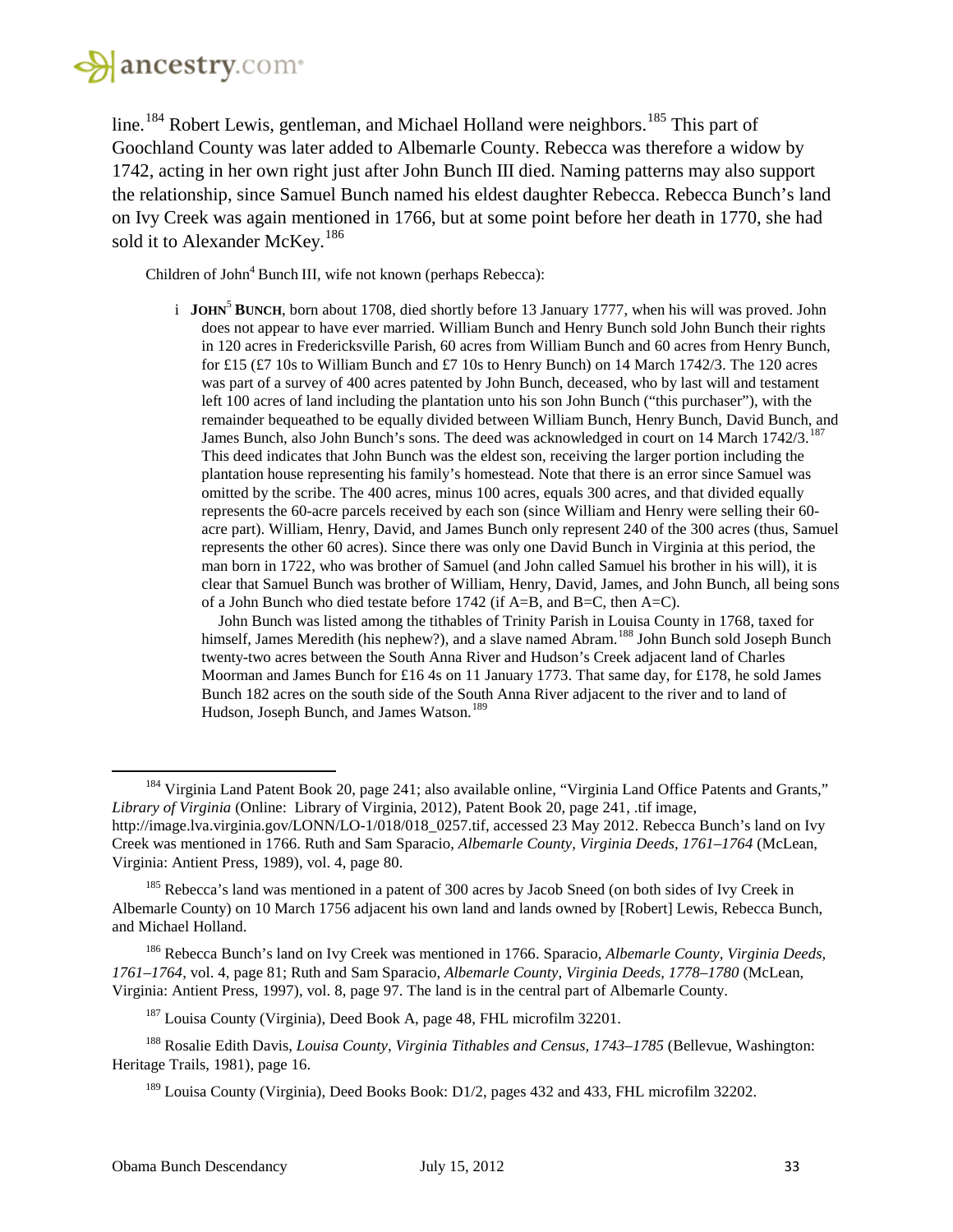<span id="page-33-0"></span>l

John Bunch, of Louisa County, made his will on 8 June 1774.<sup>[190](#page-33-0)</sup> He gave his sister Lucretia Meredith £15. He gave £10 to Nanny Bunch, daughter of William Bunch. John left the remainder of his estate to be equally divided between "my three brothers" Samuel, David, and James Bunch and appointed his three brothers Samuel, David, and James Bunch administrators. Charles Moorman, George Bibb, and Micajah Davis were witnesses. The will was recorded 13 January 1777. John Bunch's estate was appraised at £27.10.10 on 12 April 1777.<sup>[191](#page-33-1)</sup>

ii **HENRY<sup>5</sup> BUNCH**, born about 1709–12,<sup>[192](#page-33-2)</sup> served as witness with Edward Nix, Valentine Nix, and Nicholas Meriwether in a deed (of lease and release) dated 20–21 June 1734 from John Dowell to Samuel Dolton (400 acres along Robert Anderson's land), as well as the widow's dower.<sup>[193](#page-33-3)</sup> Henry Bunch joined his brother William in selling their rights in their father John's land on 14 March 1742/3.<sup>[194](#page-33-4)</sup> Henry was appointed overseer of the road under construction from Coursey's Road up to Rocky Creek.<sup>[195](#page-33-5)</sup> Joseph Martin (the father of General Joseph Martin, who would move from Albemarle County to Henry County, Virginia, as did James Meredith and his nephews, Martin and David Bunch) patented 500 acres in Louisa County on both sides of Rocky Creek adjacent land of Henry Bunch, James Meredith, and William Keaton.<sup>[196](#page-33-6)</sup> William Keaton patented 331 acres on Rocky Creek on 12 January 1746/7 on both sides of the south fork of Rocky Creek bordering Henry Bunch.[197](#page-33-7) Henry's land was again mentioned in Mosias Jones's patent for 290 acres in Fredericksville Parish, Louisa County, on branches of South Fork of Rocky Creek under the foot of the Ragged Mountain on a spur of a mountain, and mentioned again on 24 October 1752.<sup>[198](#page-33-8)</sup> On 27 May 1746, Henry made a report on the building of a road.<sup>[199](#page-33-9)</sup> Henry Bunch settled in Bedford County, Virginia, by 1754, but eventually died intestate. He is believed to be father of the various Bunches who attained

<span id="page-33-3"></span><sup>193</sup> Rosalie Edith Davis, Hanover County, Virginia Court Records, 1733–1735: Deeds, Wills and Inventories (Manchester, Missouri: by the author, 1979), page 91.

<span id="page-33-4"></span><sup>194</sup> Louisa County (Virginia), Deed Book A, page 48, FHL microfilm 32201. This was also noted in the Order Book. Ruth and Sam Sparacio, *Order Book Abstracts of Louisa County, Virginia, 1742–1744* (McLean, Virginia: Antient Press, 1999), page 10.

<span id="page-33-5"></span><sup>195</sup> Sparacio, Order Book Abstracts of Louisa County, Virginia, 1742–1744, page 11. Ruth and Sam Sparacio, Order Book Abstracts of Louisa County, Virginia, 1744–1747 (McLean, Virginia: Antient Press, 1999), page 2.

<span id="page-33-6"></span><sup>196</sup> Nugent, *Cavaliers and Pioneers: Abstracts of Virginia Land Patents and Grants—Volume Five: 1741–1749* (Richmond: Virginia Genealogical Society, 1994), page 100.

<span id="page-33-7"></span><sup>197</sup> "Virginia Land Office Patents and Grants," *Library of Virginia* (Online: Library of Virginia, 2012), Patent Book 28, page 292, .tif image, http://image.lva.virginia.gov/LONN/LO-3/094/094\_0306.tif, accessed 23 March 2012.

<span id="page-33-8"></span><sup>198</sup> Nugent, *Cavaliers and Pioneers, Volume Five,* page 327; "Virginia Land Office Patents and Grants," *Library of Virginia* (Online: Library of Virginia, 2012), Patent Book 30, pages 503, .tif image, http://image.lva.virginia.gov/LONN/LO-1/028/028\_0512.tif and http://image.lva.virginia.gov/LONN/LO-1/028/028\_0513.tif, accessed 23 May 2012.

<span id="page-33-9"></span><sup>199</sup> Nathaniel Mason Pawlett, *Historic Roads of Virginia: Louisa County Road Orders, 1742–1748* (Charlottesville, Virginia: Virginia Highway and Transportation Research Council, 1975), pages 5, 18, and 19.

<sup>190</sup> Louisa County (Virginia), Will Book 2, page 243, FHL microfilm 32192.

<sup>&</sup>lt;sup>191</sup> Louisa County (Virginia), Will Book 2, page 278, FHL microfilm 32192.

<span id="page-33-2"></span><span id="page-33-1"></span><sup>&</sup>lt;sup>192</sup> Henry settled in Bedford County, Virginia, by 1754. Charles Bunch of Bedford County, who appears to be Henry's son, was an adult by 1752, so born by 1731 (no other candidate has been found who could be Charles's father). Henry Bunch witnessed a power of attorney in Hanover County with Nicholas Meriwether and Edward Nix (close neighbors of John Bunch II and Paul Bunch in Hanover County) on 21 June 1734, which would indicate Henry was at least age sixteen at that time, or born by 1718.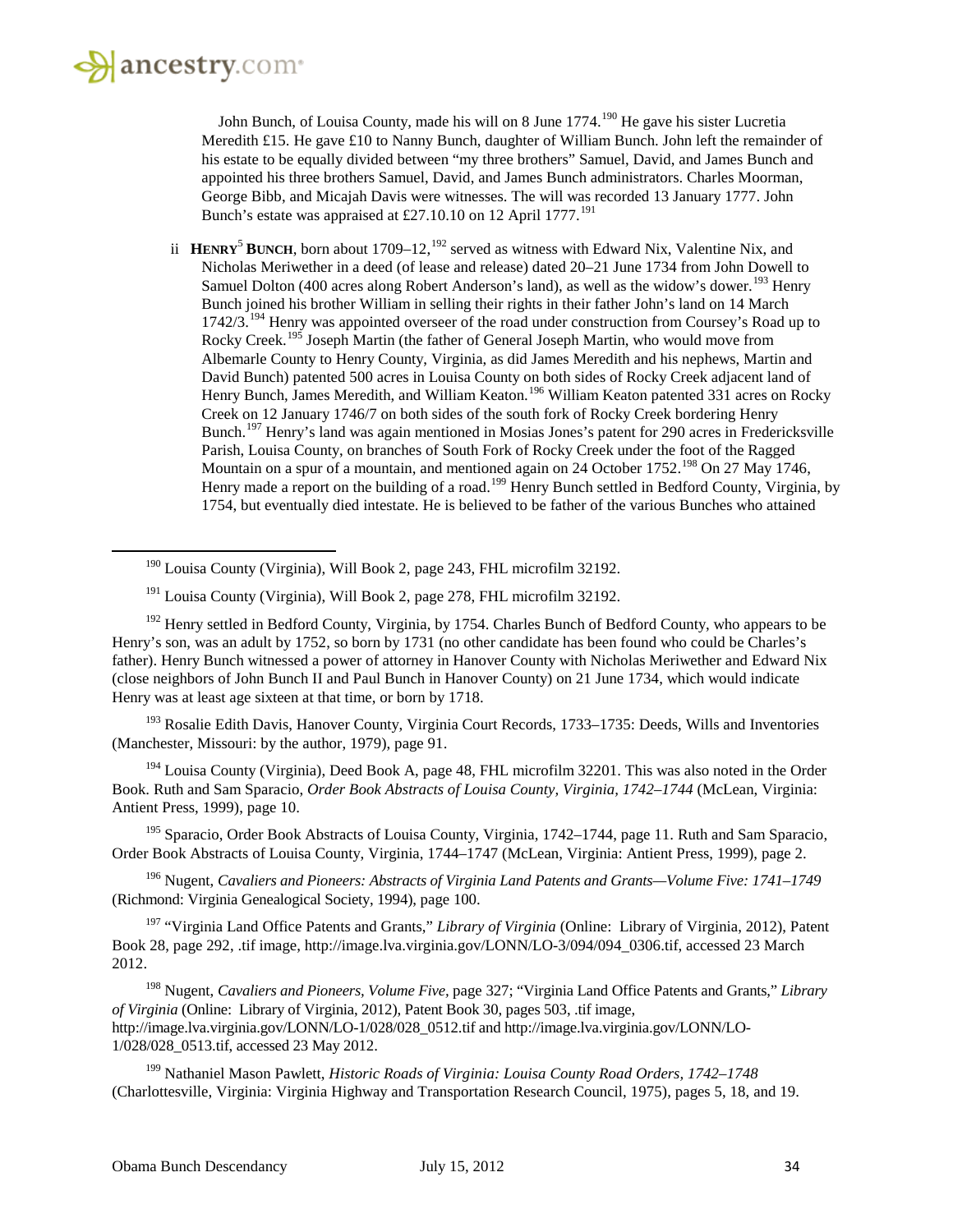

l

majority in Bedford County in the next generation.<sup>[200](#page-34-0)</sup>

- iii **NANCY**<sup>5</sup> **BUNCH**, born about 1712, was still unmarried and alive in 1777 when mentioned in her brother John's will.
- iv **LUCRETIA**<sup>5</sup> **BUNCH**, born about 1715, married **JAMES MEREDITH** and was mentioned in her brother John's will in 1777.<sup>[201](#page-34-1)</sup> James Meredith received a grant of 350 acres on 26 March 1739. The tract was by the Goochland Road, Charles Moorman's line, Randolph Bobbitt's, and crossed over the road.<sup>[202](#page-34-2)</sup> He received a grant of 400 acres on 15 October 1741 on both sides of the North Fork of Rocky Creek and bordering Joseph Keaton, thus becoming a neighbor of Henry Bunch.<sup>[203](#page-34-3)</sup> Louisa County, Virginia was created from Hanover County in 1742, so one of his tracts fell into that jurisdiction. Charles Hudson patented 400 acres bordering that tract on 1 August  $1745^{204}$  $1745^{204}$  $1745^{204}$  It was next to what is now the Louisa–Fluvanna County line. Secretary John Carter patented 1,350 acres on the head branches of Byrd Creek adjacent to Meredith and Hudson's tracts on 12 March 1739/40, but that land was then in Goochland County.<sup>[205](#page-34-5)</sup> Albemarle County, Virginia was created from Goochland County in 1744,<sup>[206](#page-34-6)</sup> with part of Louisa added in 1761. James Meredith's other tract fell into that jurisdiction. James Meredith occurs frequently in records of both Louisa and Albemarle Counties. This article will only highlight the events involving his wife, **LUCRETIA BUNCH**. Lucretia relinquished her dower rights on 13 June 1742 for a tract sold to John Goodall, having been privily examined.<sup>[207](#page-34-7)</sup> This was the 400 acres in the 1741 patent in Fredericksville Parish between two ridges of mountains. David Mills and William Bunch witnessed the deed.<sup>[208](#page-34-8)</sup> James Meredith and his wife Lucretia, residents of Albemarle County, sold 100 acres in Albemarle to Thomas Walker on 4 October 1766. Both signed with marks.<sup>[209](#page-34-9)</sup>

It appears that James and Lucretia had at least one child, named Bradley Meredith, who witnessed a deed from David Mills to James Meredith on 6 [blank] 1764 (recorded 8 March 1764).<sup>[210](#page-34-10)</sup> This was

<span id="page-34-0"></span> $^{200}$  Henry Bunch is presumed to be father of eight sons, Zachariah (adult by 1770), Joseph (adult by 1782), Richard (adult by 1783), Winston, George (born ca. 1766), Calloway (born about 1769), James (born ca. 1771), and *Charles Bunch* (born by 1752). All initially lived in Bedford County, Virginia, but by various routes had relocated to Mercer County, Kentucky (before moving on), where Charles Bunch, David, Richard, Joseph, and Calloway Bunch were taxed in 1795. See also Park, *Park/e/s and Bunch on the Trail West*, pages 211–14 and 225–27.

<sup>201</sup> Louisa County (Virginia), Will Book 2, page 243, FHL microfilm 32192.

<span id="page-34-2"></span><span id="page-34-1"></span><sup>202</sup> Virginia Land Patent Book 18, page 242; also available online, "Virginia Land Office Patents and Grants," *Library of Virginia* (Online: Library of Virginia, 2012), Patent Book 18, page 242, .tif image, http://image.lva.virginia.gov/LONN/LO-1/016/016\_0260.tif, accessed 23 May 2012.

<span id="page-34-4"></span><span id="page-34-3"></span><sup>203</sup> Virginia Land Patent Book 20, page 1; also available online, "Virginia Land Office Patents and Grants," *Library of Virginia* (Online: Library of Virginia, 2012), Patent Book 20, page 1, .tif image, http://image.lva.virginia.gov/LONN/LO-1/018/018\_0013.tif , accessed 23 May 2012.

<sup>204</sup> Virginia Land Patent Book 22, page 372, FHL microfilm 29338.

<sup>205</sup> Virginia Land Patent Book 18, page 527, FHL microfilm 29334.

<sup>206</sup> There was another James Meredith in Goochland County who should not be confused with this man.

<sup>207</sup> Sparacio, Order Book Abstracts of Louisa County, Virginia, 1742–1744, page 22.

<span id="page-34-8"></span><span id="page-34-7"></span><span id="page-34-6"></span><span id="page-34-5"></span><sup>208</sup> Rosalie Edith Davis, *Louisa County, Virginia Deed Books A and B, 1742–1759* (Bellevue, Washington: by the author, 1976), page 6.

<span id="page-34-9"></span><sup>209</sup> Ruth and Sam Sparacio, Deed Abstracts of Albemarle County, Virginia: Deed Book No. 4, 9 August 1764– 12 August 1768 (McLean, Virginia: by the authors, 1989), page 81.

<span id="page-34-10"></span><sup>210</sup> Ruth and Sam Sparacio, Deed Abstracts of Albemarle County, Virginia: Deed Book 3, 12 February 1761–9 August 1764 (McLean, Virginia: by the authors, 1988), page 98.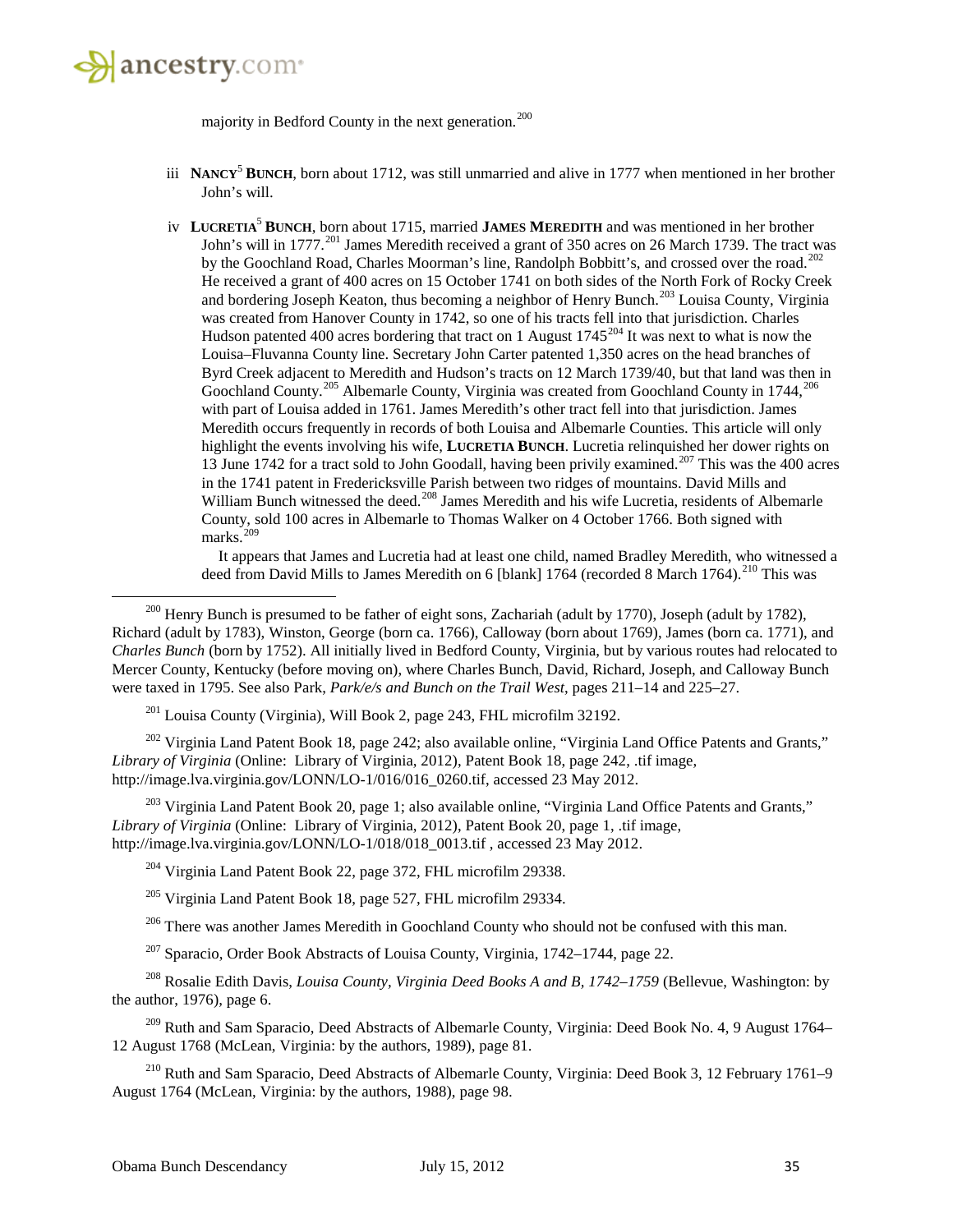$\overline{\phantom{a}}$ 

100 acres on David Mills's line. Lucretia's death date is unknown. It appears that James Meredith moved with his nephews, Martin and David Bunch (sons of William), to Henry County, Virginia.<sup>[211](#page-35-0)</sup> James Meredith was granted 200 acres in Pittsylvania County, Virginia, on a branch of Orvin River adjacent Randolph and Company on 1 March  $1773$ <sup>[212](#page-35-1)</sup> James and Lucretia might have also been parents of a son named James who occurs as "Junior Meredith" in some records of Henry County (the younger James Meredith living in the household of John Bunch in Louisa County in 1768). Bradley Meredith purchased land in Henry County before 1784.<sup>[213](#page-35-2)</sup> Martin and David Bunch witnessed a deed from James Meredith of Henry County to John Rowland on 12 April 1790, and James Meredith sold David Bunch 68 acres on branches of Leatherwood Creek on 28 February 1791 (Martin Bunch witnessing).<sup>[214](#page-35-3)</sup> James Meredith Sr. and James Meredith (following immediately after him) took the oath of allegiance in Henry County, as did Martin and David Bunch.<sup>[215](#page-35-4)</sup> Bradley Bunch refused.<sup>[216](#page-35-5)</sup>

v **WILLIAM**<sup>5</sup> **BUNCH**, born about 1718, was paid the bounty for two wolves' heads (as was John Bunch, William's father or eldest brother) by the Goochland County Court on 17 November 1731.<sup>[217](#page-35-6)</sup> William Bunch received a patent for 400 acres in what was then Hanover County, Virginia, and adjoining land of George Webb on 1 February 1738/9.<sup>[218](#page-35-7)</sup> William was part of the gang ordered to clear the road from the county line to Buffalo Meadow on 25 October 1739.<sup>[219](#page-35-8)</sup> William was taxed as a tithable in Orange County, Virginia, in 1739 (as was James Meredith and James and Joseph Keaton).<sup>[220](#page-35-9)</sup> On 14 March 1742/3, William Bunch joined with his brother Henry in selling their eldest brother John their part of land bequeathed them by their father in his last will and testament.<sup>[221](#page-35-10)</sup> David Bunch's family Bible

<span id="page-35-0"></span> $211$  We have not investigated this in-depth because it is tangential to our quest. A David Meredith also lived in Louisa County in the same vicinity as James Meredith between 1767–70. Davis, *Louisa County, Virginia Tithables and Census, 1743–1785*, pages 10, 17, and 24 (David); pages 10, 16, 28, 36, 56, 62, and 72 (James).

<span id="page-35-1"></span><sup>212</sup> Dennis Ray Hudgins, Cavaliers and Pioneers: Abstracts of Virginia Land Patents and Grants, Volume Seven: 1762–1776 (Richmond: Virginia Genealogical Society, 1999), page 305.

<span id="page-35-2"></span><sup>213</sup> Lela C. Adams, *Abstracts of Henry County, Virginia Deed Books I and II* (Bassett, Virginia: by the author, 1975), page 141.

<span id="page-35-3"></span><sup>214</sup> Lela C. Adams, *Abstracts of Henry County, Virginia Deed Books III and IV* (Bassett, Virginia: by the author, 1978), pages 108, 109, and 136.

<span id="page-35-4"></span><sup>215</sup> Judith Parks America Hill, A History of Henry County, Virginia with Biographical Sketches of its Most Prominent Citizens and Genealogical Histories (Martinsville, Virginia: by the author, 1925), pages 304 and 307.

<span id="page-35-5"></span><sup>216</sup> C.B. Bryant, "Henry County: From Its Formation in 1776 to the End of the Eighteenth Century," *Virginia*  Magazine of History and Biography 9 (1902), pages 12-13. "James Meredith, sen<sup>r</sup>" and "Juner Meredith" were mentioned and Martin Bunch with Bradley Meredith refused to sign on 7 October 1777.

<span id="page-35-6"></span><sup>217</sup> Ann K. Bloomquist, *Goochland County, Virginia Court Order Book 1731–1735* (Westminster, Maryland: Heritage Books, 2006), page 23.

<span id="page-35-7"></span><sup>218</sup> Virginia Patent Book 18, page 175; also available online, "Virginia Land Office Patents and Grants," *Library of Virginia* (Online: Library of Virginia, 2012), Patent Book 18, page 175, .tif image, http://image.lva.virginia.gov/LONN/LO-1/016/016\_0193.tif, accessed 23 May 2012. William Bell, of Orange County, sold 200 acres of the 1738 patent by William Bunch to William Davis of Louisa County on 26 June 1753 (Davis was living on the land). Davis, *Louisa County, Virginia Deed Books A and B, 1742–1759*, page 87 (see also page 111).

<span id="page-35-8"></span><sup>219</sup> Ann Brush Miller, *Orange County Road Orders, 1734–1749* (Charlottesville: Virginia Highway and Transportation Research Council, 1984), 41, others in the list including James Merrideth, James Keaton, and Joseph Keaton.

<sup>220</sup> Barbara Vines Little, *Orange County Tithables, 1734–1782, Part One* (n.p: by the author, 1988), page 15.

<span id="page-35-10"></span><span id="page-35-9"></span><sup>221</sup> Louisa County (Virginia), Deed Book A, page 48, FHL microfilm 32201. This was also noted in Sparacio, *Order Book Abstracts of Louisa County, Virginia, 1742–1744*, page 10.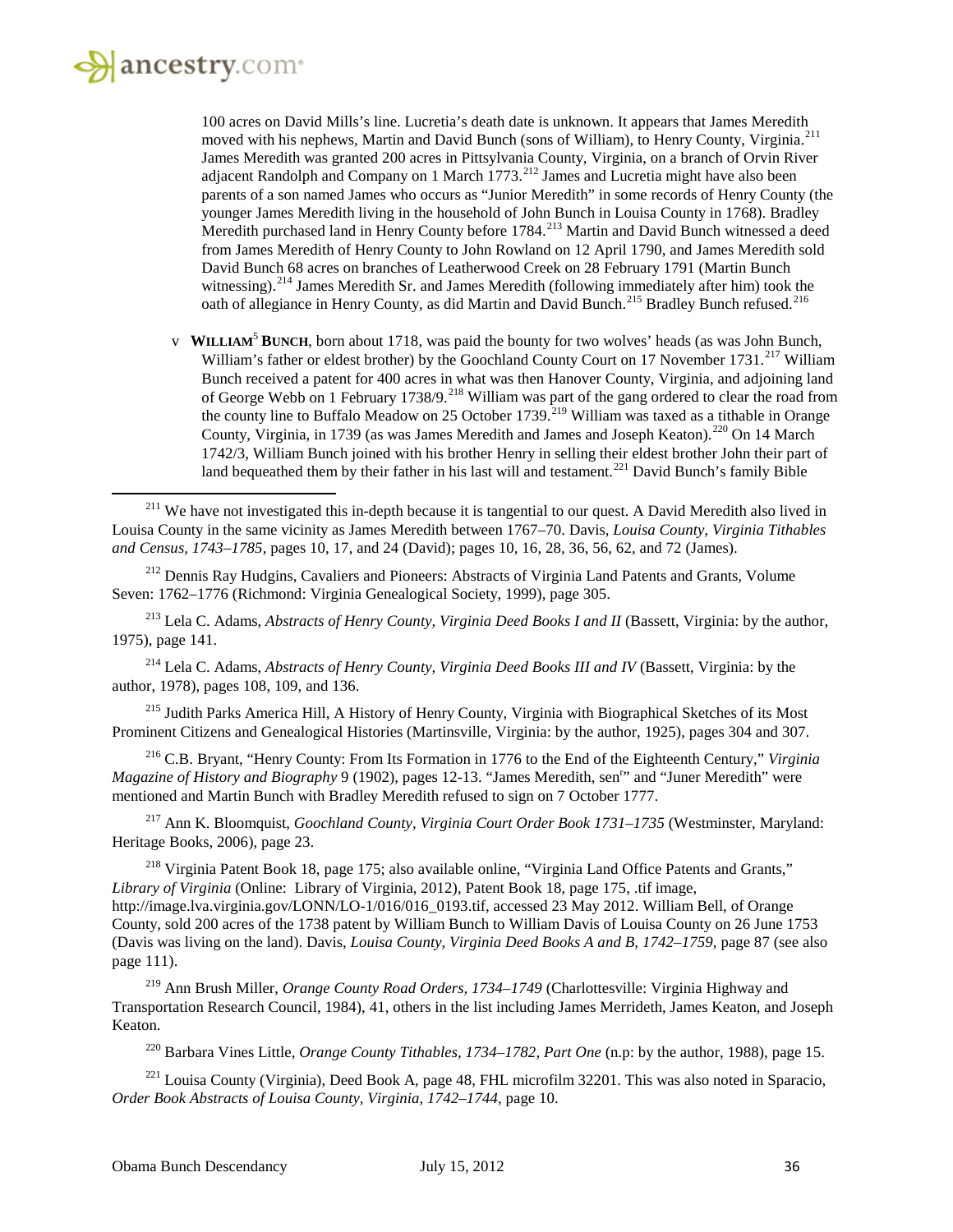$\overline{\phantom{a}}$ 

indicated that William was father of a daughter named Nancy [Anna] Bunch, born 18 September 1755.<sup>[222](#page-36-0)</sup> William's son Martin Bunch was apprenticed as a carpenter on 10 October 1768.<sup>[223](#page-36-1)</sup> It appears that William also had a son named David Bunch, who with Martin Bunch, renounced allegiance to Britain as residents of Henry County, Virginia, in 1777, so he was probably born by 1756.<sup>[224](#page-36-2)</sup> A third son is also sometimes credited to William; a son named Winslow Bunch, who was a resident of Albemarle County when he married Celia Tudor there on 16 May 1783.<sup>[225](#page-36-3)</sup> **FEEBEE** ("Feabea") Bunch witnessed the will of Gilbert Gibson of Louisa County on 7 June 1760.<sup>[226](#page-36-4)</sup> The entry for the birth of Nancy Bunch in 1755 listed Feebee as William's wife and Nancy's mother.

- 6 vi **SAMUEL**<sup>5</sup> **BUNCH**, born about 1720 (see below).
	- vii **DAVID<sup>5</sup> BUNCH**, born 24 June 1722, died testate in Louisa County on 18 April 1776.<sup>[227](#page-36-5)</sup> His birth date is given on a page of a family Bible passed down among descendants.[228](#page-36-6) David married **MARY "POLLY**," born 29 August 1729, died 4 May 1807, by whom he was father of eleven children,

<span id="page-36-1"></span><sup>223</sup> Ruth and Sam Sparacio, *Order Book Abstracts of Louisa County, Virginia, 1768–1769* (McLean, Virginia: Antient Press, 2001), page 74.

<span id="page-36-2"></span><sup>224</sup> Park, *Park/e/s and Bunch on the Trail West*, page 221, and sources cited therein. David Bunch apparently moved on to Grainger County, Tennessee. See references to Martin and David Bunch under the account of their uncle James Meredith in this article.

<span id="page-36-3"></span><sup>225</sup> Evelyn Dollens, "Hudson Martin's Register of Albemarle Marriages, 1781–1785," *Papers of the Albemarle County Historical Society* 6 (1946), page 57. Martin Bunch and Winslow Bunch were taxed (next to each other) in Albemarle County in 1782. "Personal Property Tax List of Albemarle County, 1782," *Papers of the Albemarle County Historical Society* 5 (1945), page 49.

<span id="page-36-4"></span><sup>226</sup> Nancy Chappelear and Kate Binford Hatch, *Abstracts of Louisa County, Virginia Wills and Estates* (Washington, DC: by the authors, 1964), page 14 (citing Will Book 1, page 78). David Bunch was one of the purchasers at the estate sale (page 19). On 2 May 1767, Gilbert Gibson, age 53 (born circa 1714), swore that years ago he, his father, and his brother George Gibson "went over some land." Gilbert Gibson said to his son George that he would give him 200 acres on Halfway Branch. George built a tobacco house, cleared land, and built a house on land he rented from Captain Hudson and married. George paid his father quit rents on his land for 15 to 20 years. Gibson Jones of South Carolina, late of Virginia, testified that he was living with Gilbert Gibson in Louisa County in August 1758, that Gibson was "privately removing himself to Carolina" with all his goods but was overtaken by the sheriff about a quarter of a mile from his house. Gibson paid the sheriff £10 to discharge a debt. Janice Luck Abercrombie, "Abstracts of Louisa County Judgment Papers," *The Louisa County Historical Magazine* 21 (1990), page 39.

<span id="page-36-6"></span><span id="page-36-5"></span><sup>227</sup> Park, *Park/e/s and Bunch on the Trail West,* page 208. David Bunch's will was abstracted by Malcolm H. Harris, "Early Quaker Families in Louisa," *The Louisa County Historical Magazine*, 11 (1979), pages 7–24; and Chappelear and Hatch, *Abstracts of Louisa County, Virginia Wills and Estates*, pages 46–47.

<sup>228</sup> Park, Park/e/s and Bunch on the Trail West, page 208.

<span id="page-36-0"></span> $^{222}$  David Bunch's Bible records the birth of Anna, daughter of William and Febee Bunch, on that date. Park, *Park/e/s and Bunch on the Trail West*, page 208.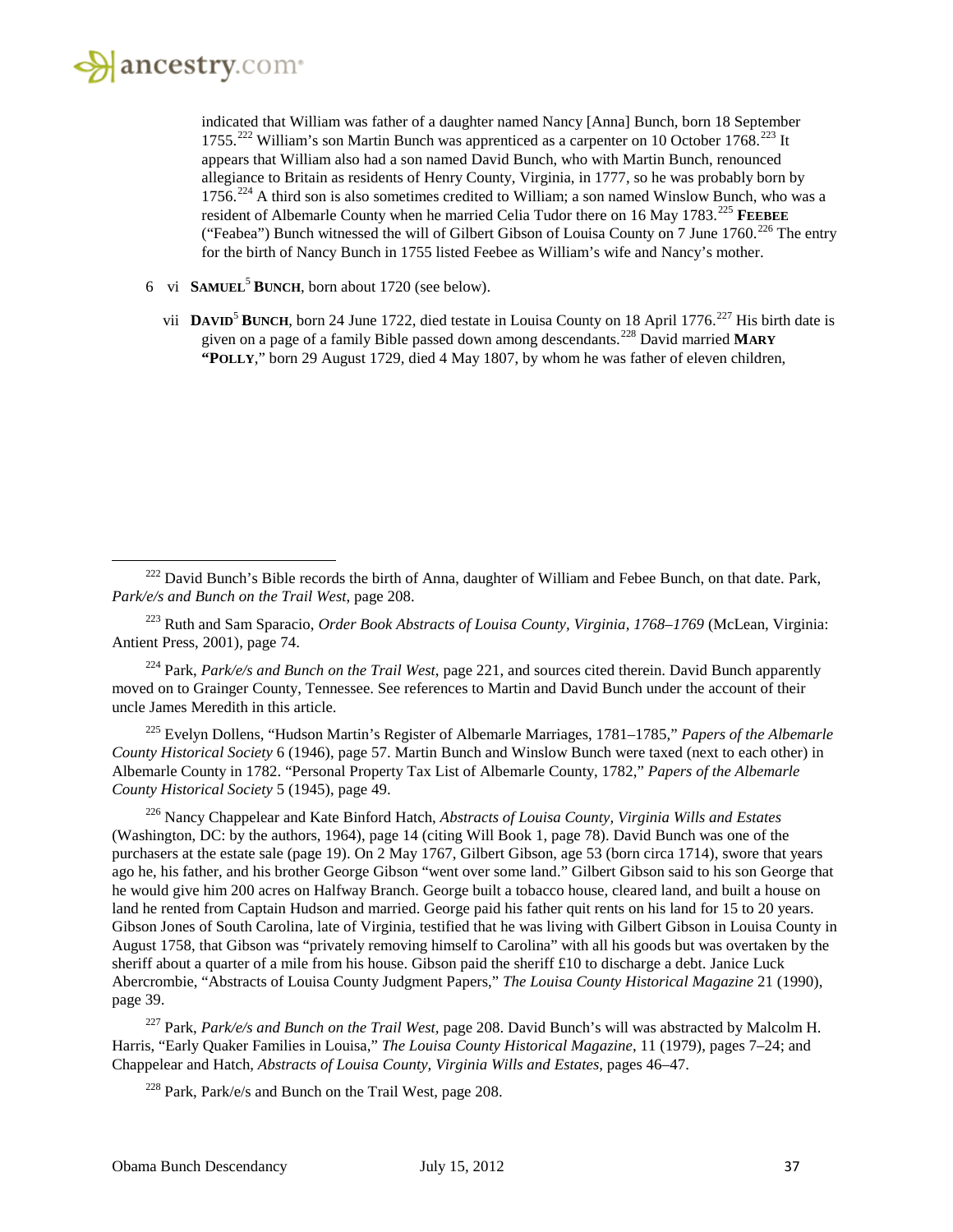including a son named Paul Bunch.<sup>[229](#page-37-0)</sup> David Bunch witnessed a deed between Jonas Lawson and John Bostick for land in Goochland County on 16 August 1737.<sup>[230](#page-37-1)</sup>

viii **JAMES**<sup>5</sup> **BUNCH**, born about 1724–25 (definitely before 1728), purchased 208 acres adjacent land to Charles Moorman and Bunch in  $1749$ <sup>[231](#page-37-2)</sup> He inherited 60 acres in his father's will, making his total holding 268 acres. On 2 May 1757, James Bunch made a claim on 315 pounds of tobacco he had at Crutchfield's Warehouse that went up in flames.<sup>[232](#page-37-3)</sup> James Bunch was listed as a tithable in Trinity Parish (south side of South Anna River) in April 1767 (taxed for himself, Joseph Goin, and slaves named Harry and Bett), and again in 1768 (this time only for himself, Harry, and Bett, and 268 acres).[233](#page-37-4) Agnes Going had apprenticed her son Joseph and daughter Sarah Going to James Bunch on 28 November 1759.<sup>[234](#page-37-5)</sup> James Bunch, like his brother Samuel, joined the Quaker faith and settled in Bedford County (moving there from Louisa County). James Bunch purchased 465 acres on the North Fork in Goose Creek in 1788.<sup>[235](#page-37-6)</sup>

James Bunch died testate in 1802, making his will on 27 April 1795.<sup>[236](#page-37-7)</sup> James stated that he had already given his daughter Elizabeth Bunch 60 acres in Louisa County and also left her a bed, a cow, and a calf. James gave his daughter Sukey Coil 120 acres on his back line, having already given her a bed, cow and calf. James stated that he had already given his daughter Sally Scott six cattle, a horse, a saddle, and a feather bed before she removed to Kentucky. James gave his daughter Martha Harris 100 acres adjoining William Vannerson (and had already given her a cow, calf, and feather bed). He gave his daughter Priscilla Scott 120 acres on his back lines (he had already given her a cow, calf, and feather bed). James confirmed the gifts he had already given his daughter Margery Harris, 130 acres adjacent his own land, a cow, calf, and feather bed. He gave his daughter Molly Gentry 100 acres adjoining his own land and the tract he gave Margery Harris (and had already given her a cow, calf, and feather bed). James gave his daughter Nancy Bunch his Negro girl named Betty, the horse and saddle Nancy was using, a cow, a calf, and a feather bed. James made his son James Bunch his chief legatee, leaving him the rest of his land after the decease of his wife **MARY** Bunch, along with his Negro woman named Sylvia. James specifically praised his son as being industrious and dutiful to him in his old age, leaving him three horses as a token of his affection. The testator left the residue of his land to his wife, Mary, for life and then to his son James. The residue of his estate was to be divided equally between his children, except that James was to receive an extra share and Molly Gentry was to get an additional £10 (the testator explained that he had accidentally caused her to lose one of her

<span id="page-37-1"></span><sup>230</sup> Benjamin B. Weisiger III, *Goochland County, Virginia Wills and Deeds, 1736–1742* ([Richmond]: by the author, [n.d.]), page 7.

<span id="page-37-3"></span><span id="page-37-2"></span><sup>232</sup> H.R. McIlwaine, ed., *Journals of the House of Burgesses of Virginia, 1752–1755, 1756–1758* (Richmond: Colonial Press E. Waddey Co., 1909), page 446. Hening's *Statutes*, vol. 7, page 130.

<span id="page-37-4"></span><sup>233</sup> Davis, *Louisa County, Virginia Tithables and Census, 1743–1785*, pages 10 and 17 (and see pages 21, 23, 35, 39, and 90).

<span id="page-37-5"></span><sup>234</sup> Rosalie E. Davis, *Fredericksville Parish Vestry Book, 1742–1787* (Manchester, Missouri: Heritage Trails, 1981), vol. 2, page 29.

 $^{235}$  Bedford County (Virginia), Deed Book 8, page 107, FHL microfilm 1940989.

<span id="page-37-7"></span><span id="page-37-6"></span><sup>236</sup> Bedford County (Virginia), Will Book 1, pages 370–5, FHL microfilm 1941022. For further information on James's children, see Park, *Park/e/s and Bunch on the Trail West*, pages 217–20.

<span id="page-37-0"></span> $229$  The children are listed as John (born 1747), Joseph (born 1749), Pouncey (born 1750/1), William (born 30 November 1752—he moved to Guilford County, North Carolina, so should not be confused with the other Bunch family), Jane (born 9 December 1754), Mary (born 10 March 1757), David (born 1759, died 1835), Lucretia (born 7 January 1761), Anthony (born 19 November 1762), Thomas (born 17 February 1765), Nathaniel (born 25 July 1767), Winnie (born 20 December 1769), and Paul Bunch (born 28 May 1772). Park, *Park/e/s and Bunch on the Trail West*, pages 214–17.

<sup>&</sup>lt;sup>231</sup> Davis, Louisa County, Virginia Deed Books A and B, 1742–1759, page 49.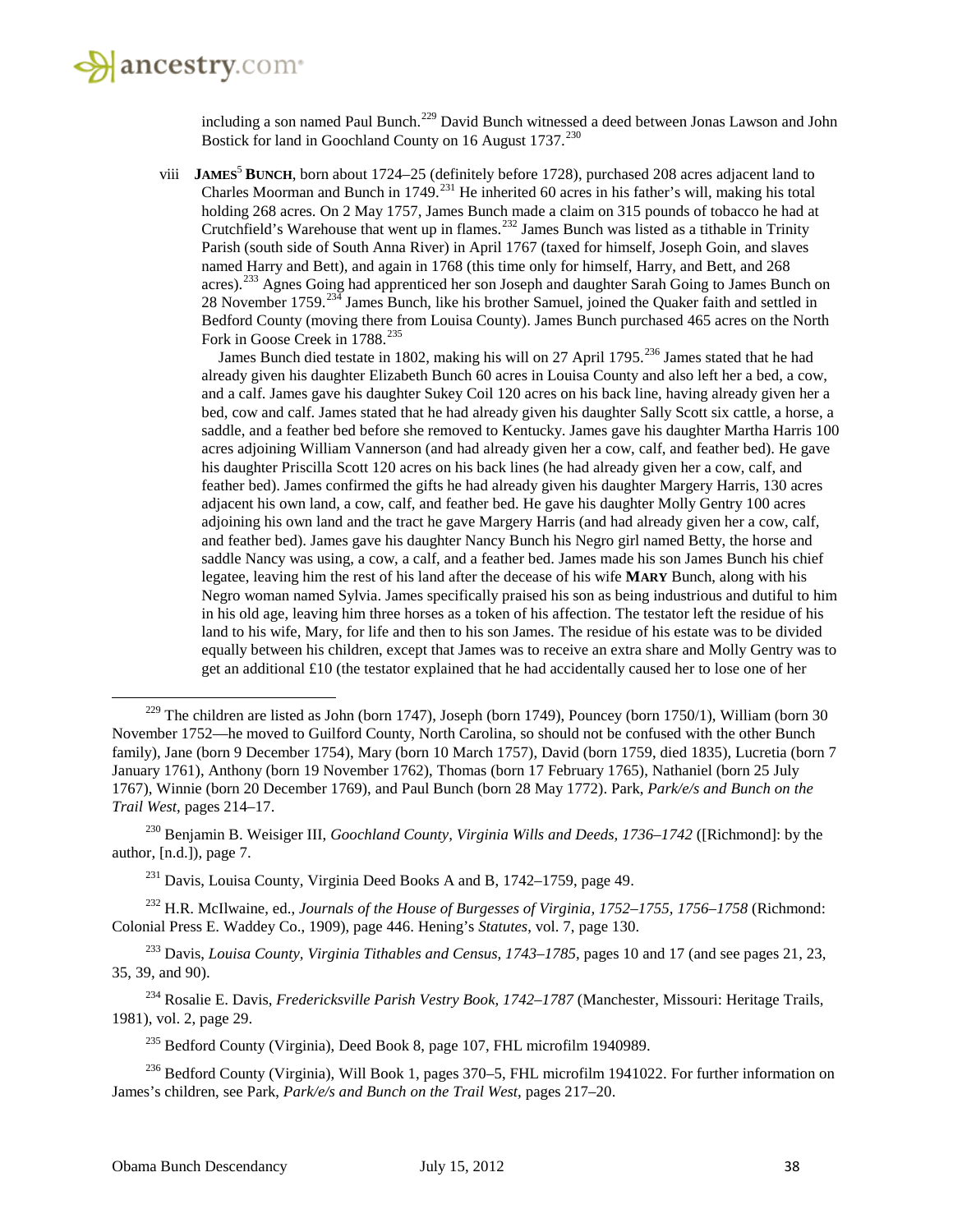

fingers). He also mentioned his minor grandchild Walter Bunch. James executed a codicil on 2 February 1798. The will was proved 27 September 1802.

6 **SAMUEL**<sup>5</sup> **BUNCH** (*John4 Bunch III, John3 Bunch II, John2 Bunch I, John1 Punch*) of Louisa County, Virginia, was born about 1720 and presented a wolf's head for bounty to the county court on 13 November 1744.<sup>[237](#page-38-0)</sup> On 24 June 1745, Samuel Bunch was included in a list of Louisa County residents who were accused of concealing tithables and ordered to answer the presentment of a grand jury. Most of the other men on the list were from families of mixed race.<sup>[238](#page-38-1)</sup> Samuel Bunch and Thomas Collins were summoned to testify against William Hall and George Gibson (two of the men who were accused of concealing tithables) but failed to appear before the Louisa County court in June 1746 and were to be fined 350 pounds of tobacco unless they showed just cause. The fine, however, was remitted in the next session.<sup>[239](#page-38-2)</sup>

Samuel Bunch served on a grand jury on 28 May 1745, hearing the case of a man accused of declaring that the church was the work of the devil and those that "join their faith in it" are damned.<sup>[240](#page-38-3)</sup> In light of this it is almost ironic that Samuel Bunch and his family (indicating he was then married) were received into membership by the Friends at Camp Creek Monthly Meeting on 16 July 1748.[241](#page-38-4) Samuel Bunch and his wife **Mary** served on a number of committees in the local monthly meeting beginning in  $1752.^{242}$  $1752.^{242}$  $1752.^{242}$ 

Many sources on presidential ancestry identify Samuel Bunch's wife Mary as Mary Hudson.<sup>[243](#page-38-6)</sup> Samuel Hudson did live in the same vicinity, but no primary document has been discovered that would directly prove that link. If Mary were daughter of John Hudson (who died in Hanover County on 11 April 1732) by his wife Elizabeth Harris, Mary would have come from a family of prominent local landowners.

<span id="page-38-5"></span><sup>242</sup> Brewer, Quaker Records of Cedar Creek, pages 56, 106, 107, 118, etc; Hinshaw, Encyclopedia of American Quaker Genealogy, vol. 6, page 285.

<sup>237</sup> Sparacio, Order Book Abstracts of Louisa County, Virginia, 1742–1744, Book 1, page 100.

<span id="page-38-1"></span><span id="page-38-0"></span><sup>&</sup>lt;sup>238</sup> Louisa County (Virginia), Order Book 1742–1748, page 157, FHL microfilm 32218. William Hall, Samuel Collins, William Collins, Samuel Bunch, George Gibson, Benjamin Brannum, Thomas Gibson, and William Donathan pleaded not guilty. Paul Heinegg intelligently queried whether this might represent wives who were mixed race but not reported as tithable. It may be the case that in Samuel's instance, he actually possessed a slave as he did when the earliest surviving tithable lists of Fredericksville Parish were drawn up.

<sup>&</sup>lt;sup>239</sup> Sparacio, Order Book Abstracts of Louisa County, Virginia, 1744–1747, pages 68 and 69.

<sup>240</sup> Sparacio, Order Book Abstracts of Louisa County, Virginia, 1744–1747, page 27.

<span id="page-38-4"></span><span id="page-38-3"></span><span id="page-38-2"></span><sup>241</sup> William Wade Hinshaw, *Encyclopedia of American Quaker Genealogy* (Baltimore: Genealogical Publishing Co., 1973), vol. 6, page 285; Mary Marshall Brewer, *Quaker Records of Cedar Creek Monthly Meeting, Virginia, 1739–1793* (Lewes, Delaware: Colonial Roots, 2002), page 102.

<span id="page-38-6"></span><sup>243</sup> This is found in normally trustworthy sources such as Gary Boyd Roberts, *Ancestors of American Presidents* (Boston, Massachusetts: New England Historic Genealogical Society, 2009), page 214; and William Addams Reitwiesner, Ancestry of Barack Obama (Online: WARGS.com, 2012), online at http://www.wargs.com/political/obama.html, accessed 26 May 2012.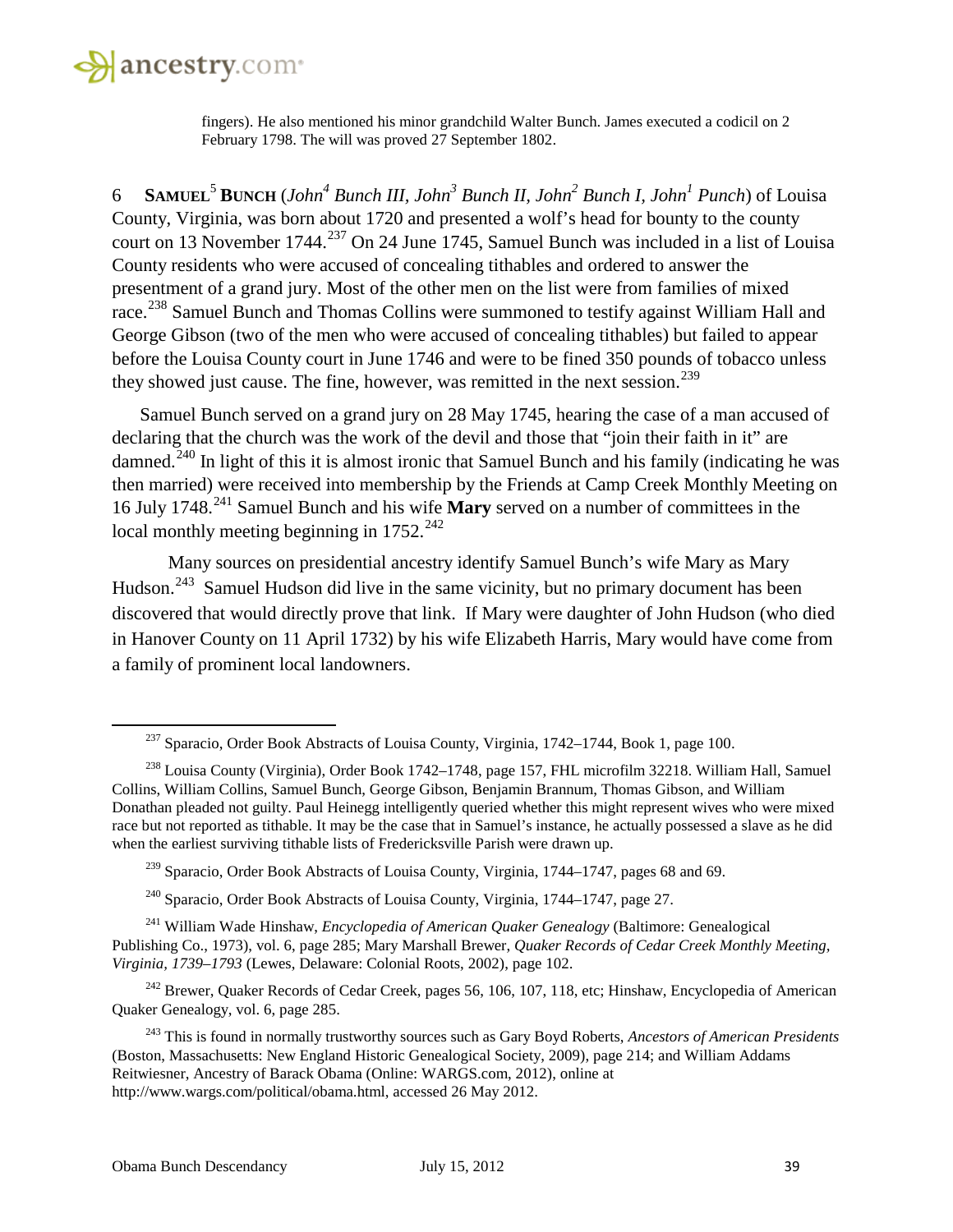# ancestry.com

The Hudson family was a prominent one in the area, who owned large tracts of land. John Hudson was son of the English immigrant William Hudson (died 27 November 1701).<sup>[244](#page-39-0)</sup> John Hudson's brother, Captain Charles Hudson, speculated widely, obtaining patents on thousands of acres in the region. Charles Hudson patented 2,000 acres in Louisa County on both sides of Hudson's Creek (South Anna River) on 16 June 1727 bordering John Bunch's land and the South Anna River.<sup>[245](#page-39-1)</sup> It is possible that Samuel Bunch's son Charles was named after Charles Hudson.

Samuel Bunch was paid for turning in two young wolves' heads to the Louisa County court on 25 November 1746.<sup>[246](#page-39-2)</sup> Samuel had killed a wolf in 1742 and on 19 October 1769 presented to the court a certificate for killing five young wolves. $247$ 

Samuel Bunch purchased twenty-five acres from William Hudson on 23 February 1758 for £6. This tract bordered *Samuel's own land* on the south side of the river by Bunch's Spring.<sup>[248](#page-39-4)</sup> Samuel Bunch inherited 60 acres from his father according to the terms of John Bunch's last will and testament (now lost). When William and Henry Bunch sold their brother John Bunch their two 60-acre portions on 14 March 1742[/3], the deed recorded that they were parts of a 400 acre survey patented by John Bunch (their father), deceased, who by his last will and testament left 100 acres to his (eldest) son, John.<sup>[249](#page-39-5)</sup> There is clearly a clerical error in this deed (a scribe's eye skipping between two instances of the word "son"). John Bunch had been bequeathed 100 acres (forty extra acres presumably as eldest son and heir), leaving 300 acres to be divided amongst the other sons. William and Henry sold John their 60-acre parts, and David and James are also mentioned, but that still left sixty acres wanting. The name Samuel was omitted from the version of the deed recorded in the surviving register, but his 60-acre portion is necessary to complete the last part of the 400 acres. Samuel was specifically stated to be John's brother in John's will (as were other brothers), making the scribal error clear. John Bunch made his brother Samuel one of his executors, and Samuel posted bond on the estate to act as such.

The 400-acre tract John Bunch had patented in Louisa County was bordered on the north by the 2,000-acre tract Charles Hudson patented on 16 June 1727, northeast and easterly by two tracts patented by John Smething, to the west and south by a tract patented by Charles Norman (on the South Anna, Camp Creek, and Hudson's Creek), with a patent by Michael Holland lying southeast. Samuel Bunch patented 400 acres on 8 April 1767 on New Found Fork (a branch of

<sup>&</sup>lt;sup>244</sup> Hudson, Genealogies of Virginia Families from Tyler's Quarterly, vol. 2, pages 252–62.

<sup>245</sup> Virginia Land Patent Book 13, page 97, FHL microfilm 29329.

<sup>246</sup> Sparacio, Order Book Abstracts of Louisa County, Virginia, 1744–1747, page 82.

<span id="page-39-3"></span><span id="page-39-2"></span><span id="page-39-1"></span><span id="page-39-0"></span><sup>247</sup> Ruth and Sam Sparacio, *Order Book Abstracts of Louisa County, Virginia, 1766–1772* (McLean, Virginia: Antient Press, 2001), page 57.

<span id="page-39-5"></span><span id="page-39-4"></span><sup>&</sup>lt;sup>248</sup> Louisa County (Virginia), Deed Book B, page 283, FHL microfilm 32201. George Holland, John Moore, Mary Holland, Charles Moorman, and Mumford Robinson witnessed the deed.

 $^{249}$  Louisa County (Virginia), Deed Book A, page 48, FHL microfilm 32201.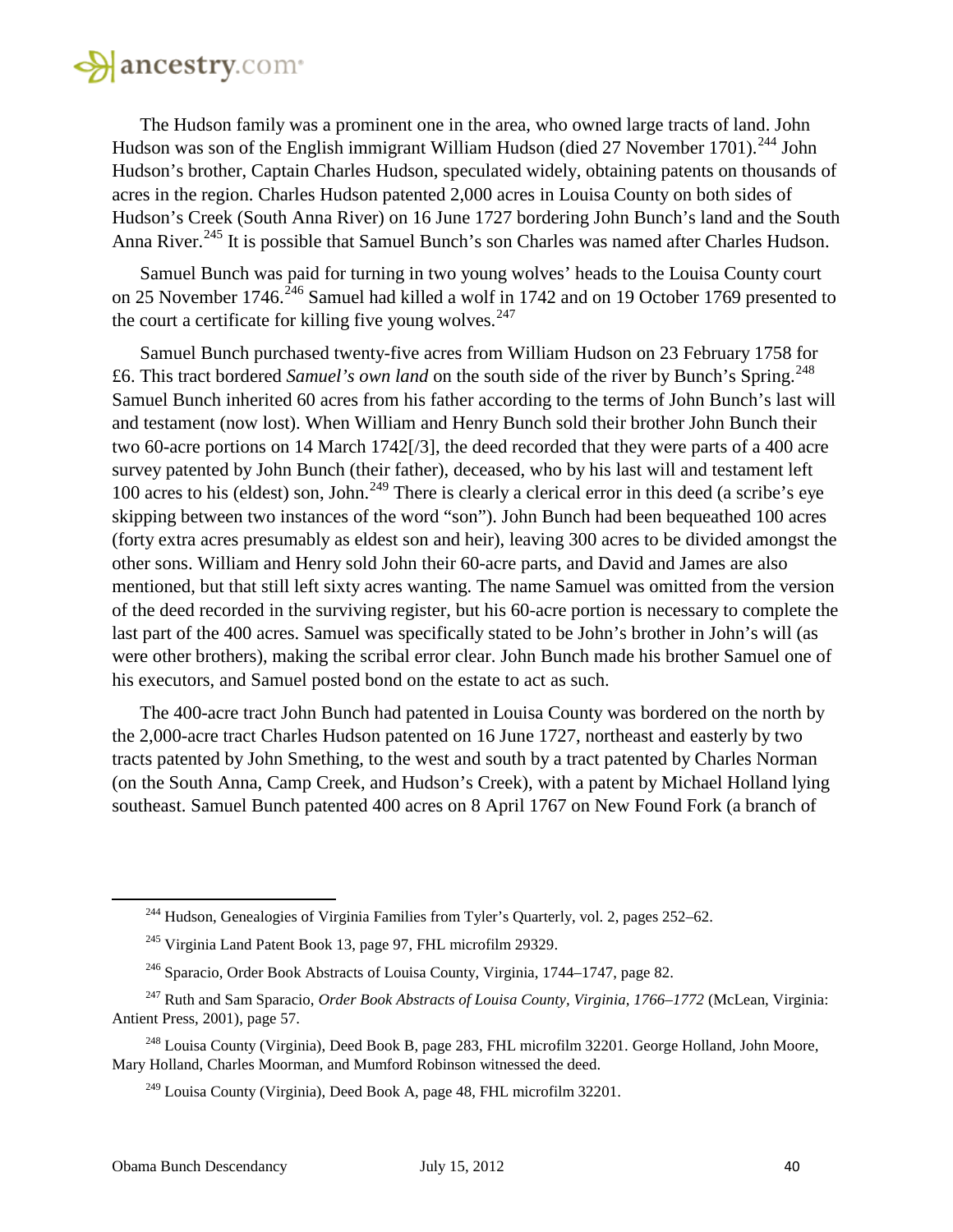Camp Creek), Captain Michael Holland's old line and Morris's line.<sup>[250](#page-40-0)</sup> John Bellamy became a neighbor. This tract was just southwest of John Bunch's Louisa County patent.

Samuel Bunch was allowed £3 for a gun impressed for use by the militia during the American Revolution. On 1 November 1781, Samuel was also allowed three pence per pound on 355 pounds of beef delivered to William Anderson, Commissary of Louisa County.[251](#page-40-1) Samuel died less than two years later as the war came to an end.

Samuel Bunch died testate, making his will on 30 January 1782. "[B]eing Diseased of Body, yet of a sound mind and Perfect Memory," he bequeathed his entire estate, both real and personal, to his beloved wife, Mary, for life or widowhood. He gave his son Samuel 125 acres with the plantation John Moore was living on (after the death of the testator's wife or remarriage, a clause repeated with the bequests to each child). Samuel gave his son George Bunch 200 acres, the upper part of the tract where the testator was living and the plantation Benjamin Faris formerly lived on. Samuel gave his son Charles Bunch 125 acres with the plantation the testator was living on. Samuel gave his daughter Judith Bunch 100 acres between Camp Creek and Found Fork Creek that he purchased from Roger Thompson. Samuel gave his daughter Mary Bunch 124 acres in Albemarle County at the place called North Garden. Samuel gave his son James one bed with furniture (after his widow's death or remarriage), gave his son John five shillings, gave his daughter Rebecca Meredith five Shillings, and gave the like sum to his daughter Ann Bunch. The remainder of his estate was to be divided equally among his children Samuel, George, Charles, Judith, and Mary Bunch. Lastly, Samuel Bunch appointed his wife, Mary, and his son Samuel to be his executors (with Samuel Richardson). Samuel Richardson, William Payne and Richard Morris proved the will on 9 June 1783. Samuel, Pouncey, and James Bunch posted the bond on Samuel's estate which amounted to £1,000.<sup>[252](#page-40-2)</sup>

Mary Bunch survived her husband and was listed in the personal property tax lists of Louisa County from 1783 through 1792.<sup>[253](#page-40-3)</sup> This matches the entry for the death of Mary Bunch of Camp Creek on 31 January 1792, a few weeks after her youngest son Charles married.<sup>[254](#page-40-4)</sup>

<span id="page-40-0"></span><sup>&</sup>lt;sup>250</sup> Virginia Land Patent Book 36, page 1037, FHL microfilm 29354; also available online, "Virginia Land Office Patents and Grants," *Library of Virginia* (Online: Library of Virginia, 2012), Patent Book 36, page 1037, .tif image, http://image.lva.virginia.gov/LONN/LO-2/036/036\_0495.tif, accessed 23 May 2012. David Bunch patented 25 acres south of Samuel's patent on 9 June 1796 (Book 36, page 1).

<span id="page-40-1"></span><sup>&</sup>lt;sup>251</sup> Claudia Anderson Chisholm, *Revolutionary Public Service Claims of Louisa County, Virginia (Richmond:* Expert Graphics, 1976), pages 5 and 75.

 $^{252}$  Louisa County (Virginia), Will Book 2, pages 474–75, FHL microfilm 32232.

<span id="page-40-4"></span><span id="page-40-3"></span><span id="page-40-2"></span><sup>253</sup> Personal Property Tax Lists, Louisa County, Virginia, 1783–1792, FHL microfilm 511947. Mary Bunch, widow of Samuel, was distinguished in the tax lists from Mary Bunch (widow of David), who also resided in the immediate vicinity.

<sup>&</sup>lt;sup>254</sup> Brewer, Quaker Records of Cedar Creek, page 10.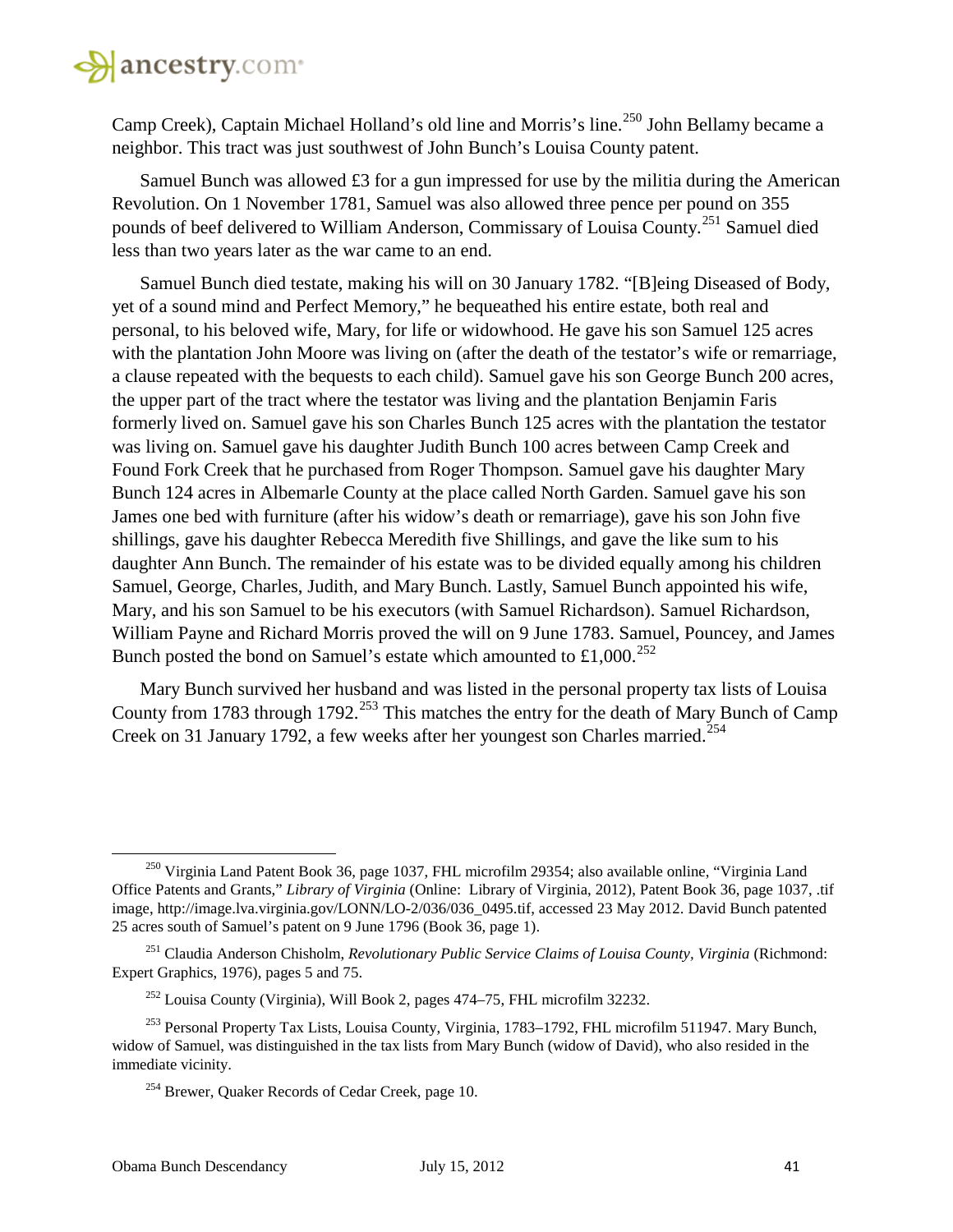

Children of Samuel<sup>5</sup> and Mary Bunch:<sup>[255](#page-41-0)</sup>

- i **REBECCA**<sup>6</sup> **BUNCH**, born about 1744, might have been named after her father's mother. Rebecca was disowned by the Friends for marrying out of the faith (14 May 1765) and hiring a priest contrary to the commands of her parents.<sup>[256](#page-41-1)</sup> Her married name was **MEREDITH** by 30 January 1782, when she was given five shillings in her father's will. $^{257}$  $^{257}$  $^{257}$
- ii **JOHN<sup>6</sup> BUNCH**, born about 1748, was listed as a tithable in April 1767 and 1768 within the household of Samuel Bunch in Trinity Parish, Louisa County.<sup>[258](#page-41-3)</sup> He was bequeathed five shillings in his father's will on 30 January 1782. John Bunch, "son of Samuel," was included in a list of dozens of debtors with accounts due to John Lisle of Albemarle County dated 19 April 1774. John Bunch Sr., John Bunch Jr., James Bunch, and Punchy (Pouncey) Bunch are listed next to him.<sup>[259](#page-41-4)</sup> John Bunch left for the frontier within the next two years serving under Captain Joseph Martin in a campaign to extend Virginia's influence into Indian Territory. Accounts taken from early journals provide details of John and James's adventures. In the 1776–77 period, "Captain Joseph Martin was stationed at the Rye Cove Fort on Clinch River in order to guard the frontiers of Virginia. He kept two spyes [spies] who were brothers, to-wit: John and James Bunch. When we got into the valley we met with these spies. Then they returned with us down to what was called Martin's Station … but we found no one there—they had all fled ... Five men were granted [for the use of Captain David to go to Owen's Station to investigate] one of whom was James Bunch … [T]he Indians waylaid the path and fired upon them and wounded Bunch … as Bunch related … Three of the party got in that night, two of whom were Bunch and Davis." James Bunch had been shot a number of times through his flesh. "Bunch grew very sick and we had to take him to his company at the Rye Cove. We were then dismissed and returned home. As well as he can remember, this took place in 1776." <sup>[260](#page-41-5)</sup> John Bunch was stationed with the company at Fort Lee (Rye Cove Fort) in 1777, and then James Bunch appears on the roster again from 1 May to 30 June 1777 at Fort Lee (the Shelby Family Papers indicate that the brothers James and John Bunch were scouts from 19 March to 21 July 1777). Anthony Bledsoe, in a letter dated at Fort Patrick Henry on 8 April 1777, related, "I much lament poor Bunch and could have sent the doctor, but the waters prevented till there was a particular call for him down the river."<sup>[261](#page-41-6)</sup> "The Bunch brothers, John and James, who were Indian Scouts under Martin in Powell Valley and at Rye Cove, both moved to Tennessee. James was made an ensign in 1793 and a captain in 1794 in Knox County."<sup>[262](#page-41-7)</sup>

<sup>259</sup> Sparacio, Deed Abstracts of Albemarle County, Virginia, 1772–1776, page 94.

<span id="page-41-5"></span><span id="page-41-4"></span><span id="page-41-3"></span><sup>260</sup> Emory Hamilton, "Indian Forays in Powell Valley," *Virginia GenWeb* (Online: Virginia GenWeb, 2012), http://vagenweb.org/scott/IndianForaysMA.html, accessed 27 May 2012. This narrative was taken from the Revolutionary War Pension Application of James Kincaid.

<span id="page-41-7"></span><span id="page-41-6"></span><sup>261</sup> Hamilton, "Indian Forays in Powell Valley," *Virginia GenWeb* (Online: Virginia GenWeb, 2012), http://vagenweb.org/scott/IndianForaysMA.html, accessed 27 May 2012. The letter by Bledsoe is preserved among the Draper Manuscripts; the Shelby Family Papers are at the Library of Congress.

<sup>262</sup> Emory Hamilton, "Indian Forays in Powell Valley."

<span id="page-41-0"></span> $^{255}$  The order of births of these children is not certain, so their estimated dates of birth might be adjusted as more evidence is added.

<span id="page-41-1"></span><sup>&</sup>lt;sup>256</sup> Hinshaw, Encyclopedia of American Quaker Genealogy, vol. 6, page 231; Brewer, Quaker Records of Cedar Creek, page 78.

<span id="page-41-2"></span><sup>&</sup>lt;sup>257</sup> As noted above, David and Bradley Meredith are the only other persons of that surname found in Louisa County during that period, but she could easily have married a more distant cousin in Hanover County where a number of generations of men named Samuel Meredith succeeded the Thomas Meredith who is listed in the patents above.

 $^{258}$  Davis, Louisa County, Virginia Tithables and Census, 1743–1785, pages 10, 17, 23, and 28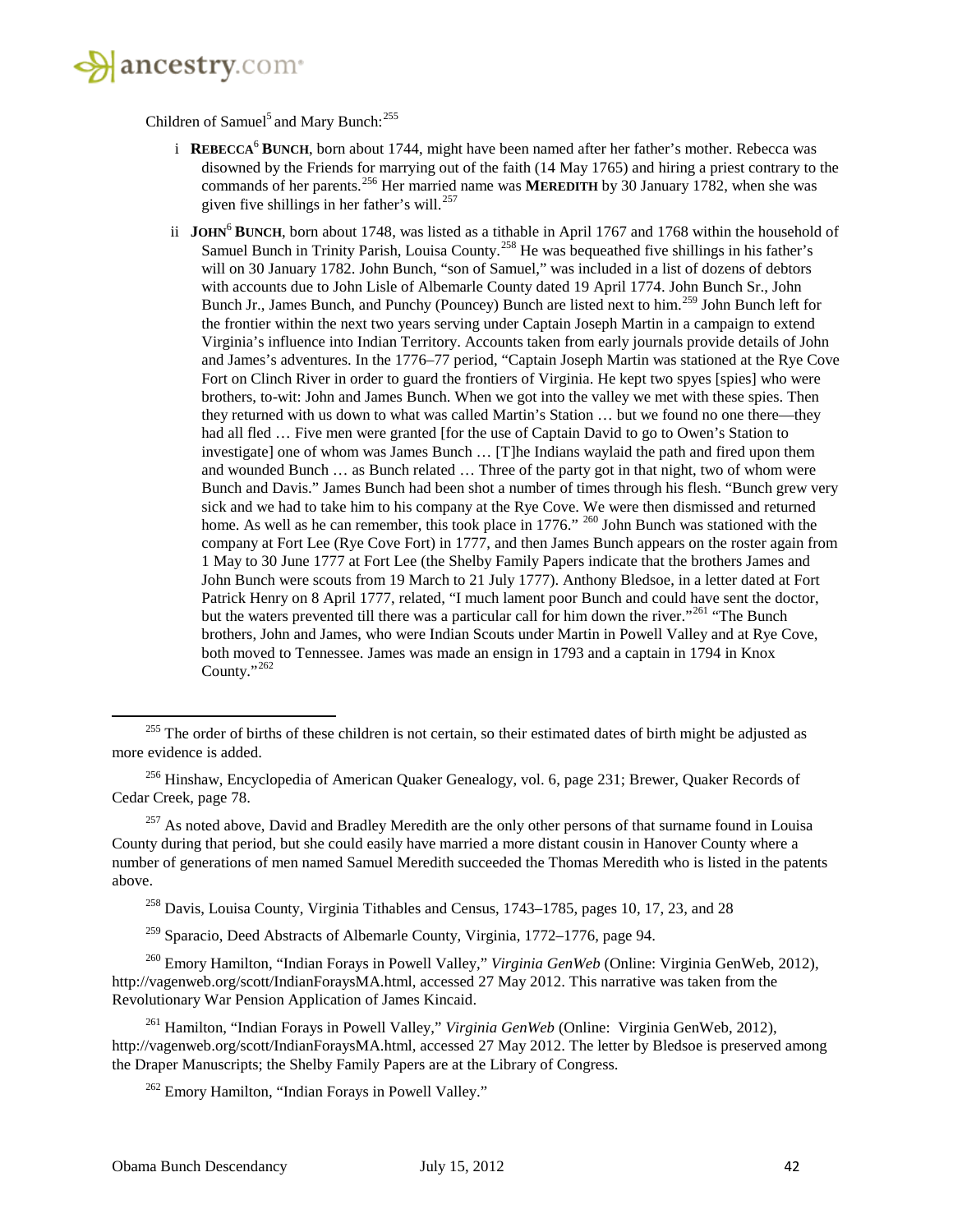#### $\mathbf{a}$  ancestry.com

- iii **MARY**<sup>6</sup> **BUNCH**, born circa 1751, was bequeathed 124 acres in Albemarle County in a place called the North Garden in her father's will. Minutes of the Monthly Meeting for 25 August 1787 state that Mary, daughter of Samuel Bunch, "hath for sometime [*sic*] neglected the attendance of our religious meetings and hath been guilty of frequenting places of diversion, as also giving too much way to the vain fashions & customs of the world."<sup>[263](#page-42-0)</sup> Her disunion was approved the same day. Mary Bunch, daughter of Samuel, age 26, married her cousin **ANTHONY BUNCH** (son of her uncle David Bunch) on 28 June 1787 (bond 26 June).<sup>[264](#page-42-1)</sup> Anthony was born 19 November 1762 according to the family Bible. Mary was to have her dower in Louisa County on 15 November 1827. They were parents of at least one daughter.<sup>[265](#page-42-2)</sup>
- iv **GEORGE**<sup>6</sup> **BUNCH**, born about 1753, and in his father's will was bequeathed 200 acres to be laid off on the upper part of the land whereon the testator was then living, along with the plantation whereon Benjamin Harris formerly lived. George married **SALLY SERGEANT** in Louisa County on 18 July 1783 (bond dated 15 July).  $266$
- v **JAMES<sup>6</sup> BUNCH**, born 1755, was first listed as a tithable in his father's household in 1770.<sup>[267](#page-42-4)</sup> James Bunch was bequeathed only a bed with furniture by his father, perhaps indicating he had already been provided for. James is supposed to be father of William Bunch, born in Tennessee circa 1787, who married Ann Benge, daughter of David Benge, in Clay County, Kentucky, on 28 January 1812.<sup>[268](#page-42-5)</sup> James Bunch and his brother John went out on the Virginia frontier in the 1770s under Captain (later, General) Joseph Martin.<sup>[269](#page-42-6)</sup> They forayed into the region of the Clinch River (which runs

parallel with the Holston River from western Virginia into Tennessee). During one of these missions, shortly before 1 May 1777, James Bunch was the target of Indian fire and "had five balls shot through the flesh." Permanently debilitated, James was allowed a £30 pension plus half pay as a soldier for three years.<sup>[270](#page-42-7)</sup> This incident apparently occurred in Powell Valley, in what is now Lee County, Virginia.[271](#page-42-8) That this James Bunch is the man in the record is indicated because he and John are the only brothers of those names known in this generation.

- vi **JUDITH**<sup>6</sup> **BUNCH**, born about 1757, in her father's will she was bequeathed 100 acres lying between Camp Creek and the Creek called New Found Fork, which her father purchased of Roger Thomson. She married her cousin **DAVID BUNCH**, son of her uncle David.<sup>[272](#page-42-9)</sup>
- vii **SAMUEL<sup>6</sup> BUNCH**, born about 1759, was listed in his father's household as a tithable in 1775 and 1777, but apparently in his own household in  $1780$ <sup>[273](#page-42-10)</sup> In his father's will, Samuel was bequeathed 123 acres

<span id="page-42-5"></span><span id="page-42-4"></span><span id="page-42-3"></span><span id="page-42-2"></span><sup>268</sup> Park, *Park/e/s and Bunch on the Trail West*, page 239. The Benge family was from Albemarle County, Virginia, but is of special note because John Benge became a trader among the Cherokees.

<span id="page-42-6"></span><sup>269</sup> John Redd, "Reminiscences of Western Virginia, 1770–1790," *Virginia Magazine of History and Biography* 7 (1899), page 112.

<span id="page-42-9"></span><span id="page-42-8"></span><span id="page-42-7"></span><sup>270</sup> Lewis Preston Summers, *History of Southwest Virginia, 1746–1786, Washington County, 1777–1870* (Richmond: J.L. Hill Printing, 1903), page 246.

- <sup>271</sup> Emory Hamilton, "Indian Forays in Powell Valley."
- <sup>272</sup> Park, *Park/e/s and Bunch on the Trail West*, page 22, and the deed cited there.
- <span id="page-42-10"></span> $273$  Davis, Louisa County, Virginia Tithables and Census, 1743–1785, pages 59, 80 and 136.

<span id="page-42-0"></span><sup>263</sup> Brewer, *Quaker Records of Cedar Creek*, pages 17 and 154.

<span id="page-42-1"></span><sup>264</sup> Louisa County (Virginia), Marriage Bonds, 1766–1861, page 36, FHL microfilm 32190.

<sup>&</sup>lt;sup>265</sup> Park, Park/e/s and Bunch on the Trail West, page 216.

<sup>266</sup> Louisa County (Virginia), Marriage Bonds, 1766–1861, page 40, FHL microfilm 32190.

 $267$  Davis, Louisa County, Virginia Tithables and Census, 1743–1785, page 28.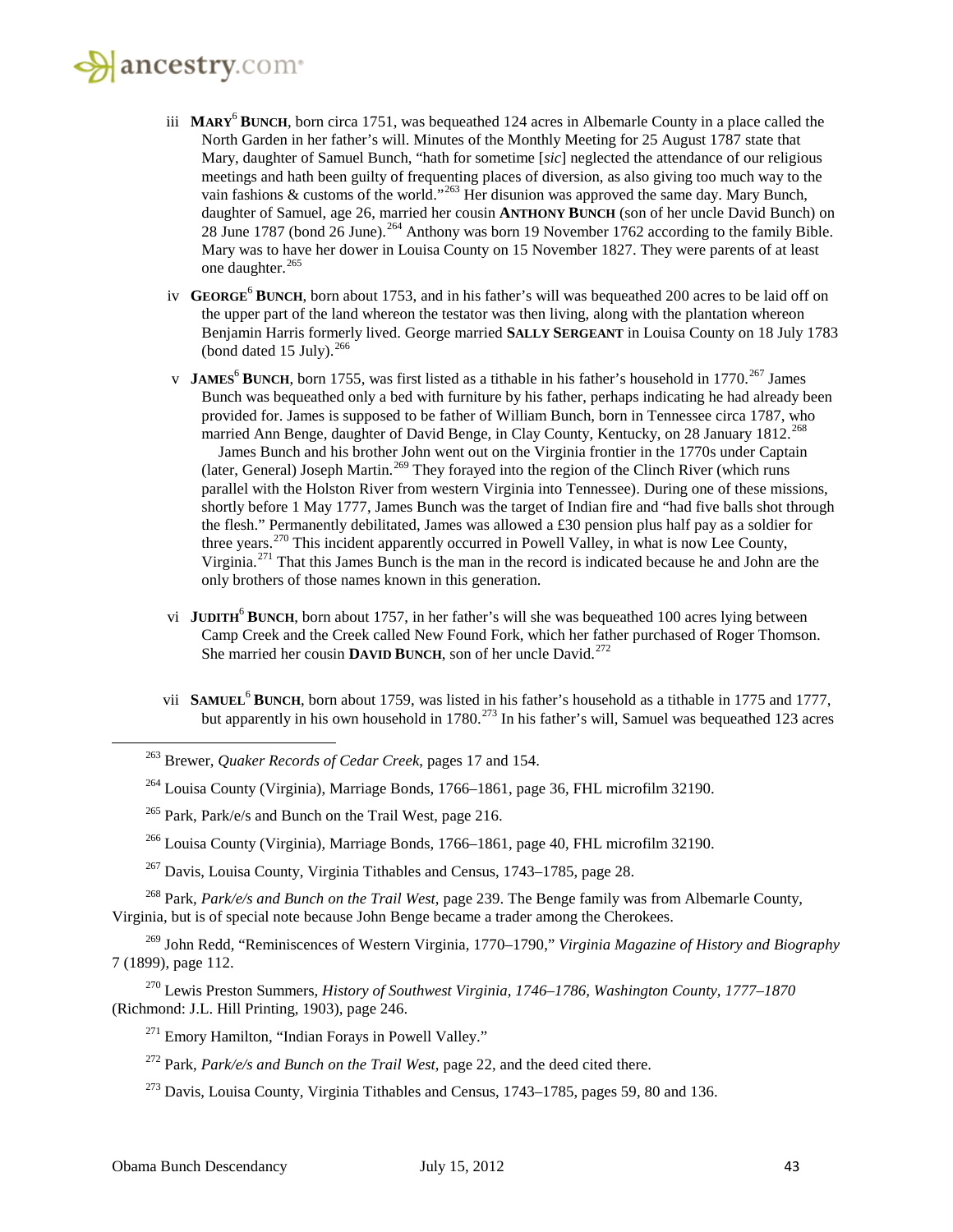

of land to be laid off with the plantation where "John Moore now lives." Samuel was a patriot during the struggle with Britain. On 27 August 1779, the Monthly Meeting records noted that he was "in the practice of exercising in military duty."<sup>[274](#page-43-0)</sup> He "deviated so far as to engage in military service" so he was disowned 9 October 1779.<sup>[275](#page-43-1)</sup>

- viii **ANN**<sup>6</sup> **BUNCH**, born about 1764, was still unmarried in 1782 (unless she married a Bunch cousin) when bequeathed five shillings in her father's will.
- 7 ix **CHARLES**<sup>6</sup> **BUNCH**, born about 1767 (he first headed his own household in the personal property tax lists in 1788), was bequeathed 125 acres to be laid off along with his father's plantation ("whereon I now live").

7 **CHARLES**<sup>6</sup>**BUNCH** (*Samuel<sup>5</sup> Bunch, John4 Bunch III, John3 Bunch II, John<sup>2</sup> Bunch I, John1 Punch*) of Louisa County, Virginia, born about 1767, was apparently the youngest of his parents' children. He was favored by his father, and was bequeathed his father's residence in 1782. Charles continued to reside with his widowed mother after Samuel's death and was listed as a tithable in her household in Trinity Parish, Louisa County in  $1785$ <sup>[276](#page-43-2)</sup>

The minutes of Cedar Creek Monthly Meeting on 28 August 1784 recorded that Charles Bunch of Camp Creek "is in the practice of gaming and neglects attendance of our religious meetings."<sup>[277](#page-43-3)</sup> On 26 February 1785, the meeting recorded that Charles "hath done out into several disorderly practices such as gaming, cursing  $\&$  swearing, we therefore disown him."<sup>[278](#page-43-4)</sup> He became a man of the world, even though his mother still adhered to that faith. Charles first headed his own household in the personal property tax lists in 1788 and continued to be taxed in Louisa County through  $1793.<sup>279</sup>$  $1793.<sup>279</sup>$  $1793.<sup>279</sup>$ 

Charles Bunch married **MARY BELLAMY** in Louisa County by bond 9 January 1792.<sup>[280](#page-43-6)</sup> She was daughter of John Bellamy, a nearby landowner. The death of Charles's mother on 31 January 1792 freed him to follow his own pursuits. Charles and Mary Bunch sold Thomas Whitlock 150 acres of land on 17 March 1794 for £150. The tract was bordered by land owned by Henry Martin and Morris.[281](#page-43-7) It was not long afterwards that Charles and his young bride left Virginia and followed relatives into Tennessee. They disappeared from the personal property tax lists of Louisa County in 1795.

- <sup>278</sup> Brewer, Quaker Records of Cedar Creek, page 166.
- <sup>279</sup> Personal Property Tax Lists, Louisa County, Virginia, 1788–1793, FHL microfilm 511947.
- <sup>280</sup> Louisa County (Virginia), Marriage Bonds, 1766–1861, page 57, FHL microfilm 32190.

<span id="page-43-0"></span><sup>274</sup> Brewer, Quaker Records of Cedar Creek, page 125.

<span id="page-43-1"></span><sup>275</sup> Brewer, Quaker Records of Cedar Creek, page 164.

<span id="page-43-2"></span><sup>276</sup> Davis, Louisa County, Virginia Tithables and Census, 1743–1785, page 93.

<span id="page-43-3"></span><sup>&</sup>lt;sup>277</sup> Brewer, Quaker Records of Cedar Creek, page 143.

<span id="page-43-7"></span><span id="page-43-6"></span><span id="page-43-5"></span><span id="page-43-4"></span><sup>&</sup>lt;sup>281</sup> Louisa County, Deed Book: G, page 427, FHL microfilm 32204. Turner Anderson, Charles Quarles, Thomas Brackett, and James Lawrence were witnesses.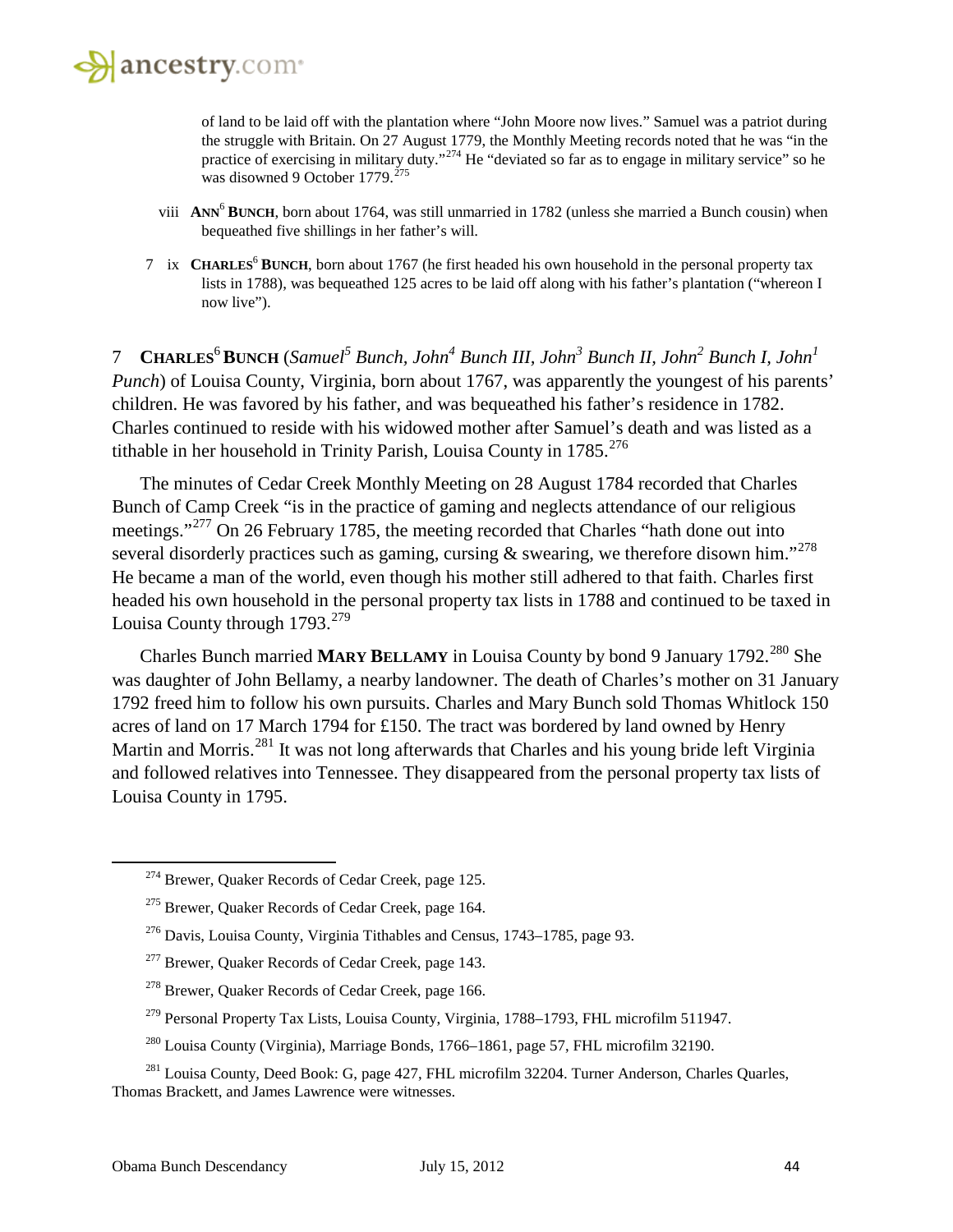

 $\overline{\phantom{a}}$ 

There was one other Charles Bunch in the South at this period, his first-cousin (son of Henry Bunch). Charles, son of Henry<sup>5</sup> Bunch (*John<sup>4</sup> Bunch III, John<sup>3</sup> Bunch II, John<sup>2</sup> Bunch I, John<sup>1</sup> Punch*) moved with his father to Bedford County, Virginia, before finally settling in Kentucky.<sup>[282](#page-44-0)</sup> Charles, son of Samuel<sup>5</sup> Bunch, left Virginia for Tennessee, following relatives who had settled in Grainger County. The two men therefore followed distinctly different migration routes by which they can be distinguished.

Returning the focus to Charles Bunch, son of Samuel, Charles was in Grainger County, Tennessee as early as 1797. He entered his cattle mark into record before Grainger County Court on Tuesday, 14 March 1797 ("A Slit & under heel in each Ear").<sup>[283](#page-44-1)</sup> Three months later, he purchased 200 acres in Grainger County on the south side of Richland Creek of the Holston River from Joseph Cobb on 12 June 1797 for \$100.<sup>[284](#page-44-2)</sup> Charles Bunch served on a grand jury on Wednesday, 25 February 1798.<sup>[285](#page-44-3)</sup> On 17 August 1803, the constable of Grainger County reported to the court that he had levied against 200 acres of land owned by Charles Bunch (bounded by land of John Bunch) for a debt of \$31.60.<sup>[286](#page-44-4)</sup> Charles Bunch sold his land to Valentine Morgan on 20 August 1803 for \$150 (a \$50 profit over the initial purchase price).<sup>[287](#page-44-5)</sup> Charles served as a juror in Grainger County on 22 November 1803.<sup>[288](#page-44-6)</sup> John Elsey sued Charles Bunch and William

<span id="page-44-0"></span><sup>&</sup>lt;sup>282</sup> Charles Bunch (son of Henry) first occurs of record on 22 March 1773 when he was appointed constable of a precinct in Bedford County. Bedford County (Virginia), Index to Court Order Books, FHL microfilm 30573. Charles was taxed for personal property from 1782, when the tax lists first survive, through 1788, after which he disappears. Joseph Bunch was also taxed there (1782–86), as was a Richard Bunch (1783–87). George Bunch was taxed in Bedford County 1787–91. Their uncle, James Bunch, also left Louisa County and settled in Bedford County. On 11 October 1788, Charles Bunch and his wife, Judith, sold two tracts of land in Bedford County, one for 210 acres, the other for 10 acres, both of which he had patented. Bedford County (Virginia), Deed Book 8, page 198, FHL microfilm 198205; Bedford County (Virginia), Deed Book 8, page 205, FHL microfilm 198205. This correlates with his disappearance from the personal property tax lists. Charles Bunch (son of Henry) settled in Mercer County, Kentucky. Charles Bunch, David, Richard, Joseph and Calloway Bunch all initially settled in Mercer County, Kentucky, where they were taxed in 1795. "Mercer County Tax Lists, 1795," *The Register of the Kentucky State Historical Society*, 9 (1911), page 188. In 1788–89, Charles, Callaway, Clark, Joseph, Richard, and Zachariah Bunch all petitioned for the creation of the new state of Kentucky. James Rood Robertson, *Petitions of the Early Inhabitants of Kentucky to the General Assembly of Virginia, 1769 to 1792* (Louisville: Filson Club, 1914), page 193. Charles Bunch was taxed as a resident of Mercer County in 1792 and 1799. Alma Ray Ison and James H. Miller, *Stray Book and Tax Records, Mercer County, Kentucky, 1787–1806* (Harrodsburg, Kentucky: Harrodsburg Historical Society, 1994), pages 124 and 200. It appears that Charles removed Warren County, Kentucky, in 1800 and then on to Lincoln County, Kentucky, where he was taxed from 1802 through 1809. G. Glenn Clift, *"Second Census" of Kentucky, 1800* (Baltimore: Genealogical Publishing Co., 1982), page 39; James F. Sutherland, *Early Kentucky Householders, 1787–1811* (Baltimore: Genealogical Publishing Co., 1986), page 41. It appears that Charles died intestate before 1820.

<sup>&</sup>lt;sup>283</sup> Grainger County (Tennessee), Court Minutes, vol. 1, 1796–1802, page 22, FHL microfilm 968587.

<sup>&</sup>lt;sup>284</sup> Grainger County (Tennessee), Deed Book A, page 30, Deed of Charles Bunch, FHL microfilm 968597.

<sup>&</sup>lt;sup>285</sup> Grainger County (Tennessee), Court Minutes, vol. 1, 1796–1802, page 51, FHL microfilm 968587.

<span id="page-44-6"></span><span id="page-44-5"></span><span id="page-44-4"></span><span id="page-44-3"></span><span id="page-44-2"></span><span id="page-44-1"></span><sup>&</sup>lt;sup>286</sup> Grainger County, Tennessee, Minutes of the Court of Pleas, 1801–1812, Volume 2 (Nashville: Historical Records Survey, 1939), page 40.

<sup>&</sup>lt;sup>287</sup> Grainger County (Tennessee), Deed Book A, page 333, Deed of Charles Bunch, FHL microfilm 968597.

<sup>&</sup>lt;sup>288</sup> Grainger County, Tennessee, Minutes of the Court of Pleas, 1801–1812, Volume 2, page 43.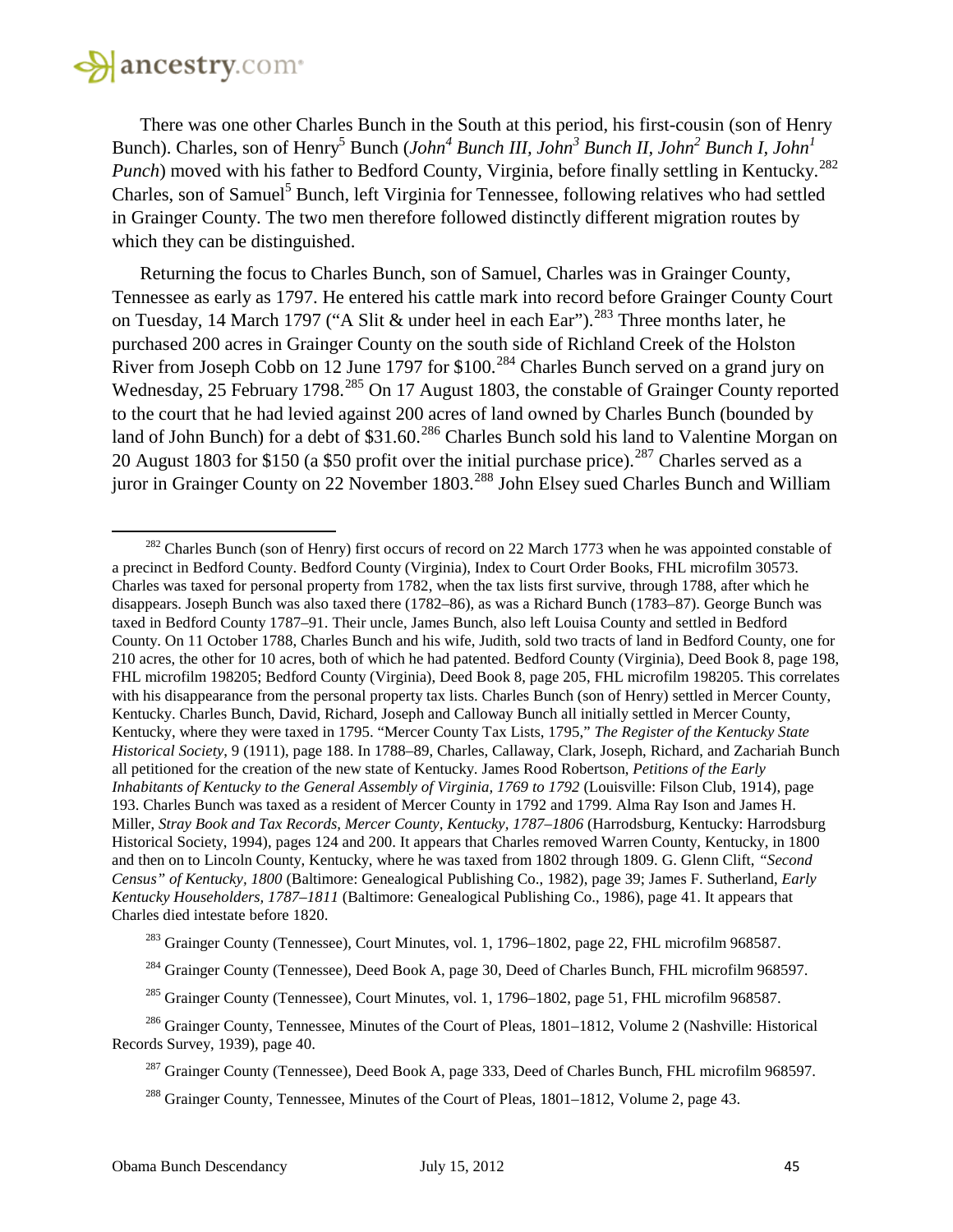

<span id="page-45-0"></span>l

Bunch on Wednesday, 23 November 1803 and Charles was put in the custody of the sheriff.<sup>[289](#page-45-0)</sup> The last record we have of Charles Bunch alive is in May 1804, when the deed from Charles Bunch to Valentine Morgan was entered into record on the oath of John Bunch.<sup>[290](#page-45-1)</sup>

Charles Bunch was dead by 17 August 1813, when his son Charles was bound out as an apprentice to John Bunch until age twenty-one.<sup>[291](#page-45-2)</sup> The record indicates that the younger Charles was a ward of the court.

Children of Charles<sup>6</sup> and Mary (Bellamy) Bunch:

- 8 i **NATHANIEL**<sup>7</sup> **BUNCH**, born 23 April 1793, Louisa County, Virginia. (See below.)
	- ii **SUSAN**<sup>7</sup> **BUNCH**, born about 1795–6, Tennessee, married **DAVID COFFMAN** (a Baptist preacher) in Grainger County, Tennessee on 20 August 1813.<sup>[292](#page-45-3)</sup> The couple moved to Polk County, Missouri, where David was invited to help establish a church.<sup>[293](#page-45-4)</sup> The family was enumerated in District 71 of Polk County in 1850. David Coffman is supposed to have died 22 July 1838, buried on the family homestead at Aldrich, Polk County.<sup>[294](#page-45-5)</sup> Susan is supposed to have been buried on the Coffman homestead there in 1854. She was mother of a large family.
	- iii **CHARLES ALBERT**<sup>7</sup>**BUNCH**, born circa 1798, Grainger County, Tennessee, was apprenticed to John Bunch on 17 August 1813. Charles left Grainger County upon finishing his apprenticeship and settled near his brother in Overton County, Tennessee, where he married **KATHERINE CARLOCK** (they were parents of at least eight children). Their family was enumerated in Overton County in 1830.<sup>[295](#page-45-6)</sup> Charles Bunch followed his sister to Polk County, Missouri, where his family was enumerated in 1840.<sup>[296](#page-45-7)</sup>

<span id="page-45-3"></span><sup>292</sup> Billie Wyrick Kennerly, Grainger County, Tennessee Marriage Bonds and Licenses, 1796–1837, Book No. 1 (Houston: by the author, 1964), page 31.

<span id="page-45-4"></span> $293$  John Bunch [son of Samuel Bunch's son John], born 11 February 1786, moved to Polk County from Grainger County by 1830 (enumerated in Southwest Missouri in 1830). He had married Margaret Clay in Grainger County on 25 August 1807. John Bunch died testate in Polk County 2 April 1837. Marsha Hoffman Rising, *Opening the Ozarks: First Families in Southwest Missouri, 1835–1839* (Derry, New Hampshire: American Society of Genealogists, 2005), vol. 1, page 297. It may be that Susan and Charles Bunch followed their cousins to Polk County.

<span id="page-45-5"></span><sup>294</sup> "Rev David Coffman," *FindAGrave.com* (Online: Find A Grave, 2000), memorial no. 5000616, Coffman Family Cemetery, Aldrich, Polk County, Missouri, http://www.findagrave.com/cgibin/fg.cgi?page=gr&GScid=150208&GRid=5000616&, accessed 18 June 2012.

<span id="page-45-6"></span><sup>295</sup> 1830 U.S. Federal Census (Population Schedule), Overton County, Tennessee, page 209, line 19, Charles Bunch household**,** .jpeg image, *Ancestry.com* (Online: Ancestry.com, Inc., 2012) [National Archives microfilm publication M19, 201 rolls), http://www.ancestry.com, accessed 22 May 2012.

<span id="page-45-7"></span><sup>296</sup> 1840 U.S. Federal Census (Population Schedule), Polk County, Missouri, page 228, line 24, Charles Bunch Sr. household**,** .jpeg image, *Ancestry.com* (Online: Ancestry.com, Inc., 2012) [National Archives microfilm publication M704, 580 rolls), http://www.ancestry.com, accessed 24 May 2012.

 $^{289}$  Grainger County, Tennessee, Minutes of the Court of Pleas, 1801–1812, Volume 2, page 46

<sup>&</sup>lt;sup>290</sup> Grainger County, Tennessee, Minutes of the Court of Pleas,  $1801-1812$ , Volume 2, page 69.

<span id="page-45-2"></span><span id="page-45-1"></span><sup>291</sup> Ella E. Lee Sheffield, *Grainger County, Tennessee, Court of Pleas and Quarter Sessions, Record Book No 3, 1812–1816* (Easley, South Carolina: Southern Historical Press, 1983), vol. 3, page 56 (112 of the original). Alan N. Miller, *Grainger County, Tennessee Apprenticeships, 1797–1875* (Signal Mountain, Tennessee: Mountain Press, 1997), page 3.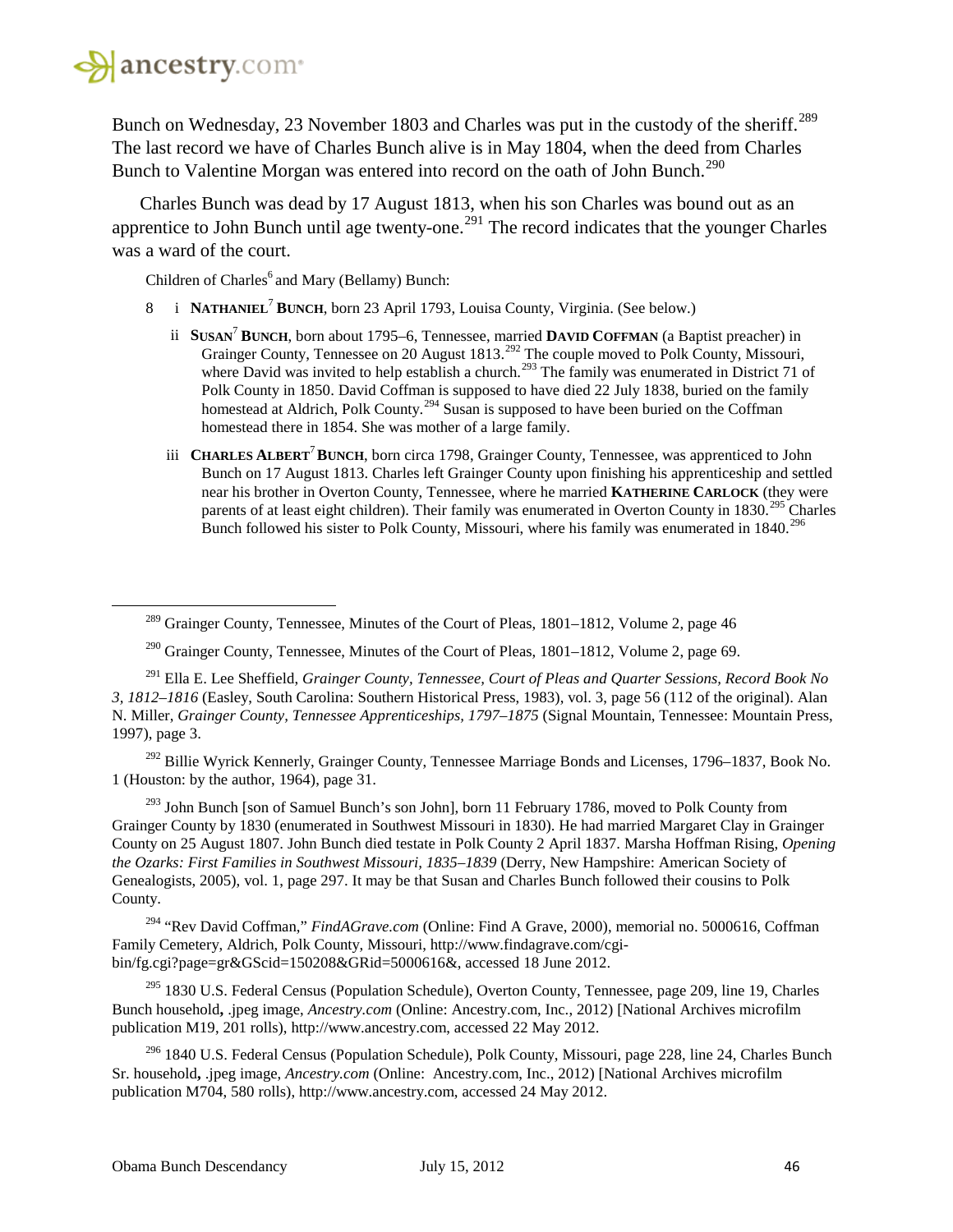

 $\overline{\phantom{a}}$ 

Charles and Catherine Bunch were still residing in Polk County, Missouri, in 1850.<sup>[297](#page-46-0)</sup> Charles and Catherine Bunch moved to Breckenridge County, Kansas, where they were enumerated in 1860.<sup>[298](#page-46-1)</sup> They had moved to Newton County, Missouri, by 1870.<sup>[299](#page-46-2)</sup> Charles Bunch is supposed to have died on 25 May 1877, buried in Bowlus Cemetery, Umatilla County, Oregon.<sup>[300](#page-46-3)</sup> A descendant of this Charles has yDNA that matches the descendants of Nathaniel<sup>7</sup> Bunch, triangulating these two branches back through Charles<sup>6</sup> Bunch.<sup>[301](#page-46-4)</sup>

8 **NATHANIEL**<sup>7</sup>**BUNCH** (*Charles<sup>6</sup> Bunch, Samuel<sup>5</sup> Bunch, John4 Bunch III, John3 Bunch II, John*<sup>2</sup> *Bunch I, John*<sup>1</sup> *Punch*), born 23 April 1793, Louisa County, Virginia, and went to Tennessee with his parents when he was an infant. He grew up in Grainger County, Tennessee (northeast of Knoxville), but married **SARAH WADE RAY** in Overton County, Tennessee, on 15 November 1810 when he was only seventeen.<sup>[302](#page-46-5)</sup> His birth and marriage dates are given in his widow's War of 1812 Pension File (copied from the family Bible), so there is no reason to doubt the veracity of the dates. Census records indicate that Sarah was born in 1792–93, so they were both young when they wed. Nathaniel's occupation in 1850 would suggest that he was apprenticed as a blacksmith in his youth; this might explain why he traveled from Grainger to Overton County, Tennessee, at a young age.<sup>[303](#page-46-6)</sup>

Nathaniel Bunch enlisted in the War of 1812, volunteering in Overton County for three months, but served four months, six days. Nathaniel was a private in Captain Abel Willis's Company, 2nd Regiment, West Tennessee Militia under Colonel McCrory, serving in an expedition against the Creek Indians. His Certificate of Discharge reads:  $304$ 

<span id="page-46-2"></span><sup>299</sup> 1870 U.S. Federal Census (Population Schedule), Seneca, Newton County, Missouri, page 795, dwelling 43, family 47, .jpeg image, *Ancestry.com* (Online: Ancestry.com, Inc., 2012) [National Archives microfilm publication M593, 1761), http://www.ancestry.com, accessed 24 May 2012.

<span id="page-46-3"></span><sup>300</sup> "Charles Bunch Sr.," Bowlus Cemetery, Umatilla County, Oregon*, FindAGrave.com* (Online: Find A Grave, Inc., 2006), memorial 16360385, Bowlus Cemetery, Umatilla County, Oregon, http://www.findagrave.com/cgi-bin/fg.cgi?page=gr&GSln=Bunch&GSfn= Charles&GSbyrel=all&GSdyrel=all&GScntry=4&GSob=n&GRid=16360385&df=all&, accessed 22 May 2012.

<span id="page-46-4"></span><sup>301</sup> "Bunch Patriarch Page," *The Bunch y-DNA Project* (Online: WorldFamilies.net, 2012), http://www.worldfamilies.net/surnames/bunch/pats, accessed 20 June 2012.

<span id="page-46-5"></span><sup>302</sup> "Nathaniel Bunch Bible Record," *Carroll County Historical Quarterly,* 6, no. 1 (June 1961), page 15. This is apparently the official transcription made by "Jas. P. Fancher," Clerk of the County Court of Carroll County on 27 October 1873 taken from a leather bound Bible published in 1832.

<span id="page-46-6"></span><sup>303</sup> 1850 U.S. Federal Census (Population Schedule), Osage, Newton County, Arkansas, page 20b, dwelling 282, family 282, Nathaniel Bunch household, .jpeg images, *Ancestry.com* (Online: Ancestry.com, Inc., 2012) [National Archives microfilm publication M432, 1009 rolls], http://www.ancestry.com, accessed 20 May 2012.

<span id="page-46-7"></span> $304$  Sarah (Ray) Bunch, Widow's Pension, application WC-5995 for the service of Nathaniel Bunch (Pvt., Capt.) Abel Willis's Co., Tennessee Militia, War of 1812), consolidated with bounty-land warrant files 26602 and 43708;

<span id="page-46-0"></span> $297$  1850 U.S. Federal Census (Population Schedule), District 71, Polk County, Missouri, page 25a, dwelling 315, family 315, Charles Bunch household**,** .jpeg image, *Ancestry.com* (Online: Ancestry.com, Inc., 2012) [National Archives microfilm publication M432, 1009 rolls), http://www.ancestry.com, accessed 24 May 2012.

<span id="page-46-1"></span><sup>&</sup>lt;sup>298</sup> 1860 U.S. Federal Census (Population Schedule), Forest Hill, Breckenridge County, Kansas Territory, page 534, dwelling 316, family 242, .jpeg image, *Ancestry.com* (Online: Ancestry.com, Inc., 2012) [National Archives microfilm publication M653, 1438 rolls), http://www.ancestry.com, accessed 24 May 2012.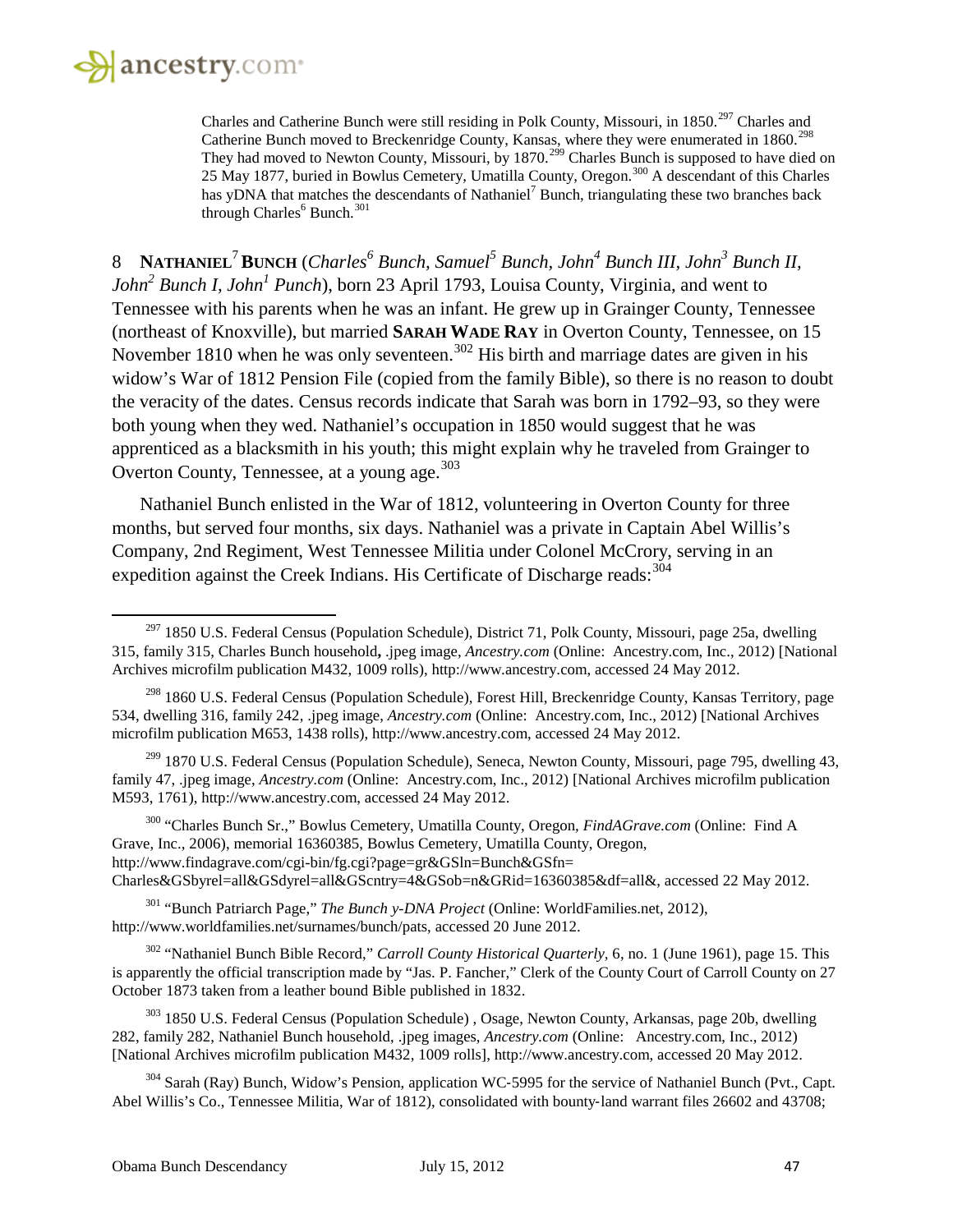

I certify that Nathaniel Bunch, a private in my company W[est] T[ennessee] Militia under the command of Maj[o]r Gen[era]l [Andrew] Jackson in the expedition against the Creek Indians, has served from the  $4<sup>th</sup>$  day of October 1813 to the 10<sup>th</sup> day of Febr[ua]ry 1814 And is honorably discharged. [signed] Abel Willis, Cap<sup>t 2nd</sup> Reg[imen]t, W. T. M. Charles Sevier[,] Major,  $2<sup>d</sup>$  Reg[imen]t W. T. M.

The biography of his grandson states that Nathaniel Bunch fought under Andrew Jackson at the Battle of New Orleans and that "the powder flask carried by him during this battle is still in existence and much treasured for its historical value."<sup>[305](#page-47-0)</sup>

Nathaniel Bunch was enumerated in Overton County in the 1820 U.S. Federal Census with his wife (both age 26–45), four sons and two daughters under age ten, and a female over age forty-five.[306](#page-47-1) In the 1830 census of Overton County, Nathaniel and his wife were both listed as aged 30–40 years, and they still had an older female in the household (aged  $50-60$  years),  $307$ along with six sons and two daughters.<sup>[308](#page-47-3)</sup> Nathaniel was listed immediately preceding Samuel Allred and just after John Allred, Solomon Allred Sr., Solomon Allred Jr., and William Allred.<sup>[309](#page-47-4)</sup> Nathaniel and John Bunch were both listed in the 1836 tax lists in District 9 as were Samuel Allred and at least ten other Allred households.<sup>[310](#page-47-5)</sup> Nathaniel Bunch was aged 40–50 years in 1840, but the age of the older female was given as aged 80–90 years.<sup>[311](#page-47-6)</sup> The family moved to Arkansas according to the biography of his son Bradley, which reads in part:

Capt. Nathaniel Bunch, a Virginian by birth, who was reared in Tennessee, where he married Sally Ray, also a native of Virginia. Capt. Nathaniel Bunch resided in Tennessee till 1841, when he removed to Arkansas and settled in Carroll County. This county was afterwards divided, and the part in which he resided was placed in

Case Files of Pension and Bounty‐Land Applications Based on Service in the War of 1812 [Records of the Department of Veterans Affairs, Record Group 15; National Archives, Washington, D.C.]

<sup>305</sup> Jo Conners, *Who's Who in Arizona, Volume I: 1913* (Tucson: Arizona Daily Star, 1913), page 316.

<span id="page-47-1"></span><span id="page-47-0"></span><sup>306</sup> 1820 U.S. Federal Census (Population Schedule), Overton County, Tennessee, page 259, line 7, Nathaniel Bunch household.jpeg image, *Ancestry.com* (Online: Ancestry.com, Inc., 2012) [National Archives microfilm publication M33, 142 rolls], http://www.ancestry.com, accessed 23 May 2012.

 $307$  There is no way of knowing if this older female could be his mother, Mary, or perhaps his wife's mother.

<span id="page-47-3"></span><span id="page-47-2"></span><sup>308</sup> 1830 U.S. Federal Census (Population Schedule), Overton County, Tennessee, page 208, line 9**,** Nathaniel Bunch household .jpeg image, *Ancestry.com* (Online: Ancestry.com, Inc., 2012) [National Archives microfilm publication M19, 201 rolls], http://www.ancestry.com, accessed 23 May 2012.

<span id="page-47-4"></span><sup>309</sup> Nathaniel's brother Charles Bunch was enumerated on the following page (209). They were the only Bunches in Overton County in 1830.

<span id="page-47-5"></span><sup>310</sup> James L. Douthat, *Overton County, Tennessee, 1836 Tennessee Civil District and Tax Lists* (Signal Mountain, Tennessee: Mountain Press, 2001), page 12.

<span id="page-47-6"></span><sup>311</sup> 1840 U.S. Federal Census (Population Schedule), Overton County, Tennessee, page 533, line 16, Nathaniel Bunch household, .jpeg image, *Ancestry.com* (Online: Ancestry.com, Inc., 2012) [National Archives microfilm publication M704, 580 rolls], http://www.ancestry.com, accessed 24 May 2012.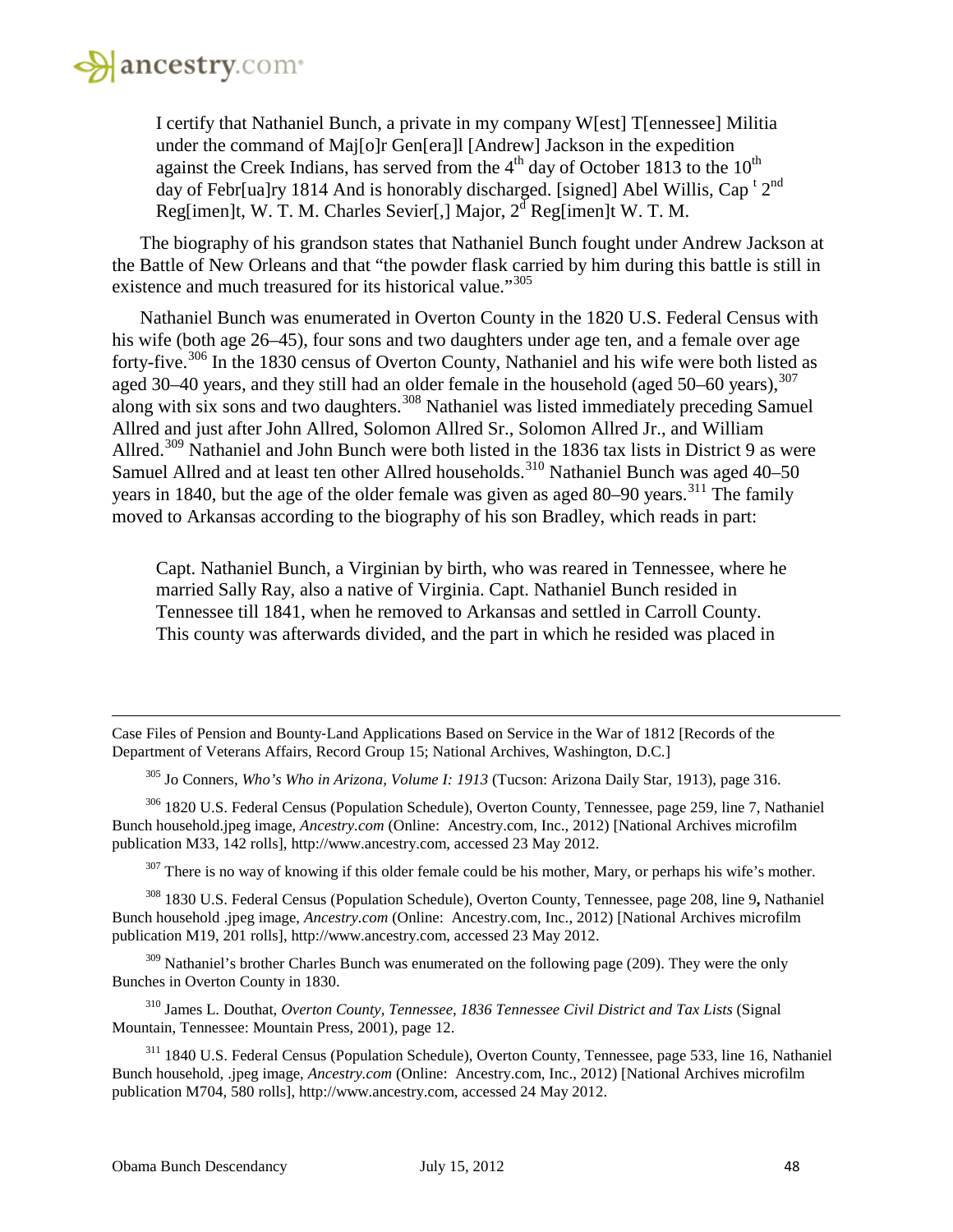

 $\overline{\phantom{a}}$ 

Newton County. There he resided until his death in 1858. While a resident of Tennessee he served as captain in the State militia.<sup>[312](#page-48-0)</sup>

The 1850 U.S. Federal Census stated that Nathaniel was a mechanic and blacksmith (both he and his wife, Sarah, were 58 and born in Virginia).<sup>[313](#page-48-1)</sup> Nathaniel Bunch was granted 80 acres of bounty land in his application dated 27 December 1850 (Warrant 26602) and 80 acres on 5 May 1855 (Warrant 43708). [314](#page-48-2) Nathaniel Bunch patented 39.420 acres in Newton County on 15 November 1854 (cash entry), the southeast quarter of the northwest quarter of Section 19, Township 17 North, Range 23 West (Fayetteville Land Office).<sup>[315](#page-48-3)</sup> Nathaniel Bunch died 16 February 1859 of pneumonia. Sarah Wade Ray died in 1878 and was buried with her husband in Liberty Cemetery, Dinsmore, Newton County, Arkansas.<sup>[316](#page-48-4)</sup> Newton County was created from Carroll County in 1842, but, tragically, most records prior to 1865 have perished, so no deed or probate records survive for Nathaniel.

Children of Nathaniel<sup>7</sup> and Sarah (Ray) Bunch:<sup>[317](#page-48-5)</sup>

i **JOHN**<sup>8</sup> **BUNCH**, born 1 December 1812, probably in Overton County, Tennessee, died 3 February 1892 and was buried in Rule Cemetery, Carroll County, Arkansas.<sup>[318](#page-48-6)</sup> John Bunch married (1) on 2

<span id="page-48-1"></span><sup>313</sup> 1850 U.S. Federal Census (Population Schedule), Osage, Newton County, Arkansas, page 20B, dwelling 282, family 282, Nathaniel Bunch household, .jpeg image, *Ancestry.com* (Online: Ancestry.com, Inc., 2012) [National Archives microfilm publication M432, 1009 rolls], http://www.ancestry.com, accessed 23 May 2012.

<span id="page-48-2"></span><sup>314</sup> Sarah (Ray) Bunch, Widow's Pension, application WC-5995 for the service of Nathaniel Bunch (Pvt., Capt. Abel Willis's Co., Tennessee Militia, War of 1812), consolidated with bounty-land warrant files 26602 and 43708; Case Files of Pension and Bounty‐Land Applications Based on Service in the War of 1812 [Records of the Department of Veterans Affairs, Record Group 15; National Archives, Washington, D.C.]

<span id="page-48-6"></span><span id="page-48-3"></span><sup>315</sup> "Nathaniel Bunch, AR0960\_.218" *U.S. General Land Office Records* (Online: U.S. Department of the Interior Bureau of Land Management, 2012), Document 5854, http://www.glorecords.blm.gov/details/patent/ default.aspx?accession=AR0960\_\_.218&docClass=STA&sid=hqmhnz54.pwg, accessed 24 May 2012; also available U.S. General Land Office Records 1796-1907," *Ancestry.com* (Online: Ancestry.com, 2012), for Nathaniel Bunch, issued 15 Nov 1854, AR0960\_.218 at Fayetteville, http://search.ancestry.com/Browse/ View.aspx?dbid=1246&path=Arkansas.Newton.121, accessed 20 May 2012. This is conveniently mapped out showing later grants to Samuel Whitley on the north (1860), vacant land west and south, and a grant to Charles Bunch below that (1860). Gary A. Boyd, *Family Maps of Newton County, Arkansas, Deluxe Edition* (Norman, Oklahoma: Arphax Publishing, 2006), page 66.

<span id="page-48-4"></span><sup>316</sup> The cemetery includes many Bunch and Allred burials. "Liberty Cemetery," *FindAGrave* (Online: Find A Grave, Inc., 2012), http://www.findagrave.com/cgi-bin/fg.cgi?page=cr&GRid=32267143&CRid=1230578&, accessed 24 May 2012. The original tombstone of Nathaniel might have still existed on 6 July 1959, when J.B. Bunch and two others recorded the gravestones in that cemetery, including "Nathaniel [Bunch], Apr. 23, 1793–Feb. 16, 1859," according to "Tombstone Inscriptions, Liberty Cemetery, Madison County [*sic,* Newton County], Arkansas," *Carroll County Historical Quarterly* vol. 6, no. 1(June 1961), page 8.

<span id="page-48-5"></span> $317$  The birth dates are from the official transcription in the War of 1812 Pension Application. Family accounts give an eldest child named Mary or Polly Bunch, born about 1811, but died young. We have not seen documentation of this yet. Undocumented, but useful, accounts of this family and the children submitted by descendants is available in Jim Lair, ed., *Carroll County Families: These Were the First, Carroll County, Arkansas, 1991* (Berryville, Arkansas: Carroll County Historical and Genealogical Society, 1991), pages 77–90.

<span id="page-48-0"></span><sup>&</sup>lt;sup>312</sup> History of Benton, Washington, Carroll, Madison, Crawford, Franklin, and Sebastian Counties, Arkansas (Chicago: Goodspeed Publishing, 1889), page 1,048.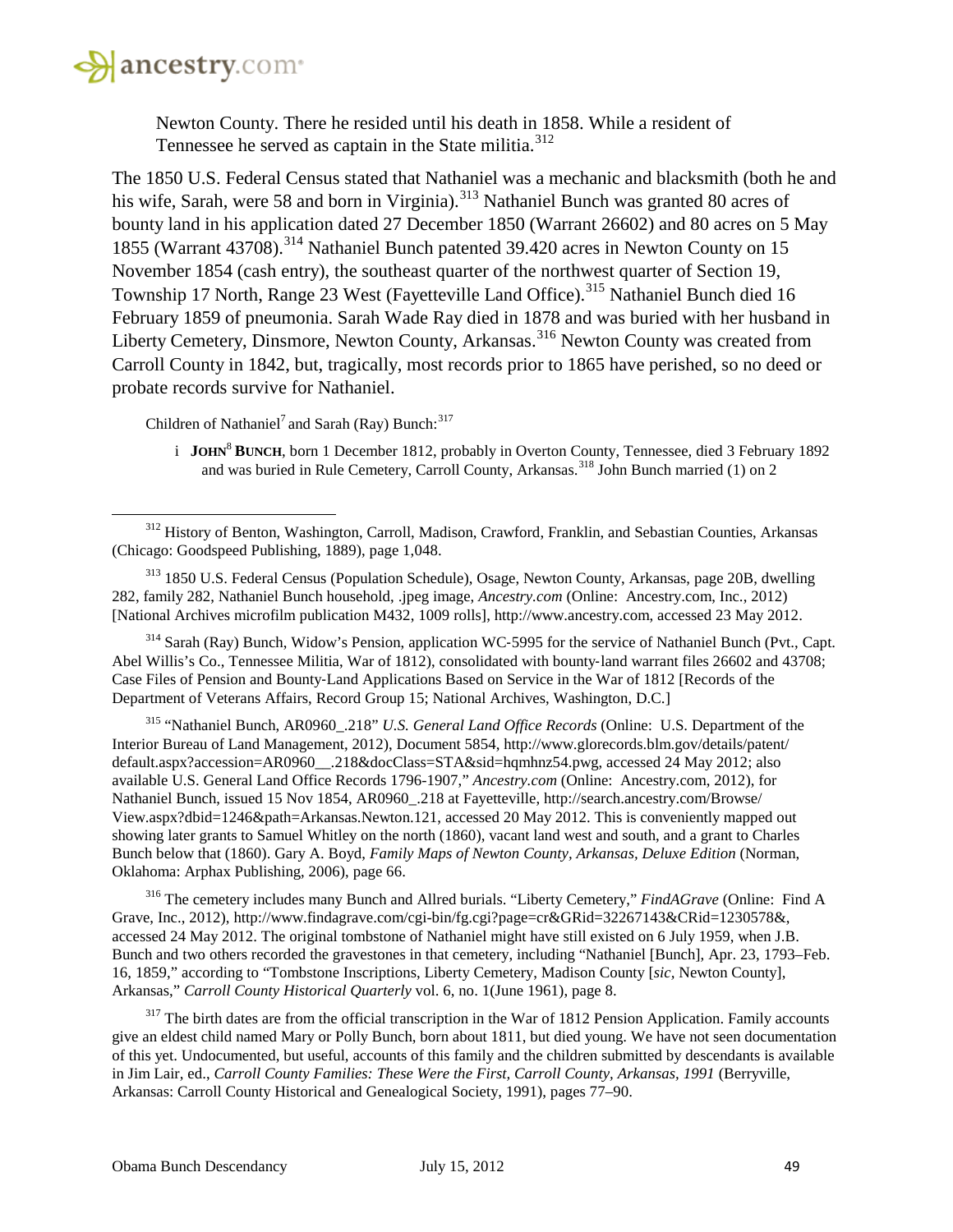November 1834, **CYNTHIA NEWBERRY**, born 5 October 1813, died 28 December 1835. John married (2) on 13 April 1836, **LOUISA JANE "ELIZA" QUALLS**, born 22 August 1818, Tennessee, died 1900 (buried with her husband in Rule Cemetery), mother of fourteen children.<sup>[319](#page-49-0)</sup>

- ii **ANNA**<sup>8</sup> **BUNCH**, born 27 March 1814, probably in Overton County, Tennessee, married, presumably also in Overton County, **SAMUEL THOMPSON ALLRED** (*she is the ancestor of President Obama's mother, as outlined in the first section of this treatise, entitled "Documenting President Barack Obama's Maternal African-American Ancestry: Tracing His Mother's Bunch Ancestry to the First Slave in America"*).
- iii **CHARLES**<sup>8</sup> **BUNCH**, born 29 October 1815, Overton County, Tennessee, died 1880, possibly buried with his wife in Liberty Cemetery, Dinsmore, Newton County, Arkansas (but no tombstones survive). He married, on 2 October 1836 (James Bunch, bondsman), in Grainger County, Tennessee, [320](#page-49-1) **MARY 'POLLY' COFFMAN**, born 22 August 1818, died 1887. They were parents of six children.<sup>[321](#page-49-2)</sup>
- iv **CALVIN**<sup>8</sup> **BUNCH**, born 4 March 1817.
- v **BRADLEY**<sup>8</sup> **BUNCH**, born 9 December 1818, Overton County, Tennessee, died 1 August 1894, buried in Bunch Cemetery, Berryville, Carroll County, Arkansas,<sup>[322](#page-49-3)</sup> married in Tennessee circa 1837, JANE **BOSWELL**, born 5 October 1817, died 9 January 1890, buried with her husband. Bradley became a legislator serving in the lower Arkansas General Assembly. An 1889 biography calls Bradley "one of the most prominent citizens of Northwest Arkansas" and states that he was born in Overton County, Tennessee. Bradley Bunch was elected Justice of the Peace in Carroll County in 1848, served six years, and was Associate Justice of the County Court four years. He served as representative to the state legislature in 1854 representing Carroll County for four consecutive terms, elected state senator in 1862 (but did not serve on account of the war), and elected again in 1866 when he was Speaker of the House. He was delegate to the State Constitutional Convention in 1874. Bradley Bunch was elected senator again the following September, serving two years as the presiding officer in the deliberations. He was appointed probate judge in 1888. His biography describes Bradley and his wife as "earnest Christians and communicants of the Methodist Episcopal Church, South" and states he was a Mason.[323](#page-49-4) Bradley Bunch fathered thirteen children.
- vi **OBEDIENCE**<sup>8</sup> ("Biddie") **BUNCH**, born 12 March 1820, Overton County, Tennessee, apparently died in 1857 in Osage Township, Carroll County, Arkansas,<sup>[324](#page-49-5)</sup> married **NATHANIEL (NATHAN)** SELBY, who

<span id="page-49-1"></span><span id="page-49-0"></span><sup>319</sup> Lair, *Carroll County Families*, pages 77–90. Richard Henry Bunch lists fourteen children of John Bunch, stating that he married twice (page 62).

<sup>320</sup> Kennerly, Grainger County, Tennessee Marriage Bonds and Licenses, 1796–1837, Book No. 1, page 84.

<sup>321</sup> Lair, Carroll County Families, pages 77–90.

<span id="page-49-3"></span><span id="page-49-2"></span><sup>322</sup> "Bradley Bunch," *Findagrave.com* (Online: Find A Grave, Inc., 2012), memorial 25844950, Bunch Cemetery, Berryville, Carroll County, Arkansas, http://www.findagrave.com/cgibin/fg.cgi?page=gr&GRid=25844950, accessed 24 May 2012.

<span id="page-49-4"></span><sup>323</sup> History of Benton, Washington, Carroll, Madison, Crawford, Franklin, and Sebastian Counties, Arkansas, pages 1048–49.

<span id="page-49-5"></span><sup>324</sup> Lair, *Carroll County Families*, page 533, gives the traditional dates of the death of husband and wife, taken from a family journal. "Aunt Biddy and the baby died. Uncle Nathan died a few days before Grandfather Bunch, & Aunt Biddie Allred died before Aunty Biddie Selby were buried. Pneumonia."

<sup>318</sup> "John Bunch," *Findagrave.com* (Online: Find A Grave, Inc., 2012), memorial 24295017, Rule Cemetery, Carroll County, Arkansas, http://www.findagrave.com/cgi-bin/fg.cgi?page=gr&GRid=24295017, accessed 24 May 2012.